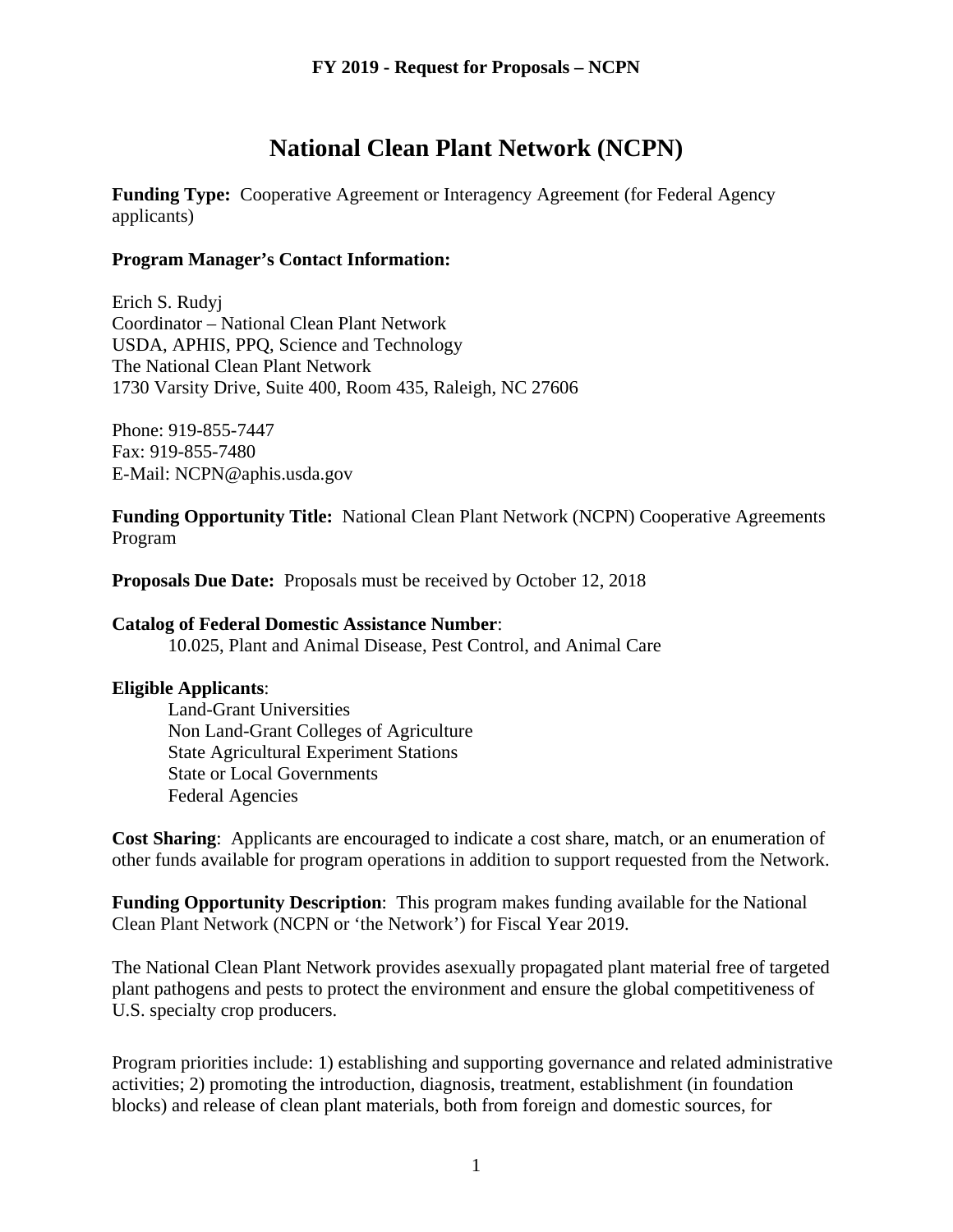commercial development; 3) conducting methods development to accurately advance and test therapies, as well as establish guidelines and standards for certification maintenance; 4) developing partnerships with extension and outreach services (e.g. university and state departments of agriculture) to interact with commercial nurseries, industry associations and producers; and 5) developing and implementing best practices and quality control protocols.

Funding will be provided to Land-Grant Universities, non-Land-Grant Colleges of Agriculture, State Agricultural Experiment Stations, State Governments, and Federal Agencies to support Network priorities noted above. Funding priority will be given to proposals that focus on specialty crops (for the definition, see Section 3 of the Specialty Crops Competitiveness Act of 2004; 7 U.S.C. 1621 note; Public Law 108-465) with clear work and financial plans for developing and maintaining a comprehensive, cohesive and efficient network.

**Alignment of the Program:** This program aligns with the activities conducted under the Plant Pest and Disease Management and Disaster Prevention Program and is part of the USDA Implementation Plan for that program.

**Date to Post this Synopsis on the USDA APHIS website:** July 23, 2018

స్ట్రెండ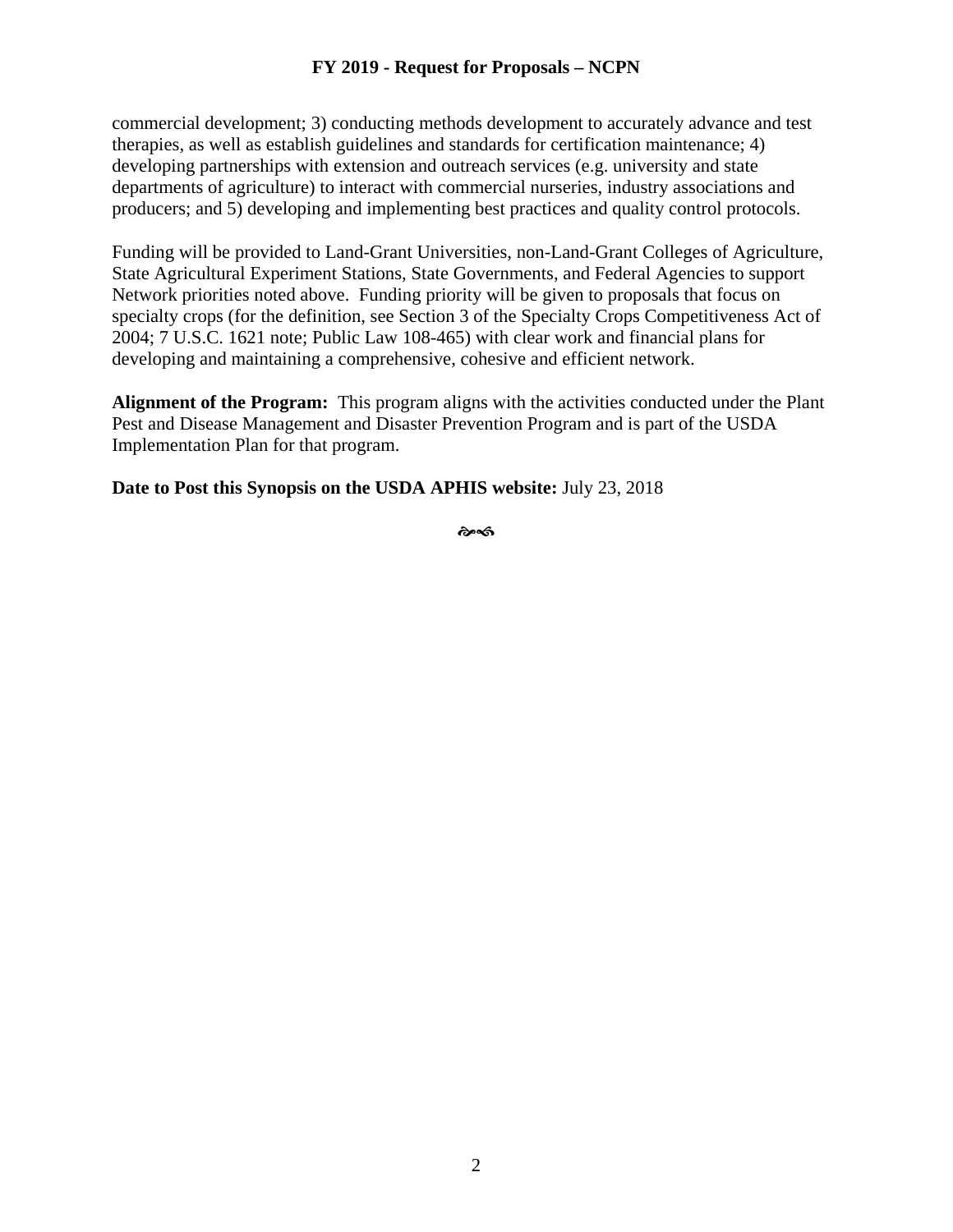*Full Announcement*

# **Request for Proposals National Clean Plant Network**

# **United States Department of Agriculture (USDA) Animal and Plant Health Inspection Service (APHIS) Plant Protection and Quarantine (PPQ)**

**Funding Opportunity Title**: National Clean Plant Network (NCPN) Cooperative Agreements Program

**Announcement Type**: Initial Announcement

**Catalog of Federal Domestic Assistance Number**: 10.025, Plant and Animal Disease, Pest Control, and Animal Care

**Key Dates:** Proposals must be received by October 12, 2018 Cooperative Agreements are anticipated to begin about July 1, 2019

**Funding Opportunity Description**: This program implements funding for Fiscal Year 2019 as provided under the Agriculture Act of 2014; H.R. 2642 / Pub. L. 113-79.

The National Clean Plant Network (NCPN) provides asexually propagated plant material free of targeted plant pathogens and pests to protect the environment and ensure the global competitiveness of US specialty crop producers.

Program priorities include: 1) establishing and supporting Network governance and related administrative activities; 2) promoting the introduction, diagnosis, treatment, establishment (in foundation blocks) and release of clean plant materials, both from foreign and domestic sources, for commercial development; 3) conducting methods development to accurately advance and test therapies, as well as establish guidelines and standards for certification maintenance; 4) developing partnerships with extension and outreach services (e.g. university and state departments of agriculture) to interact with commercial nurseries, industry associations and producers; and 5) developing and implementing best practices and quality control protocols.

**Total Amount to be Awarded**: Anticipated at a base of not less than \$5,000,000 under the Agriculture Act of 2014; H.R. 2642 / Pub. L. 113-79.

**Eligibility**: Land-Grant Universities, non-Land-Grant Colleges of Agriculture, State Agricultural Experiment Stations, State Governments, and Federal Agencies. Funding priority will be given to proposals that focus on specialty crops, with clear work plans for developing and maintaining a comprehensive, cohesive and efficient network.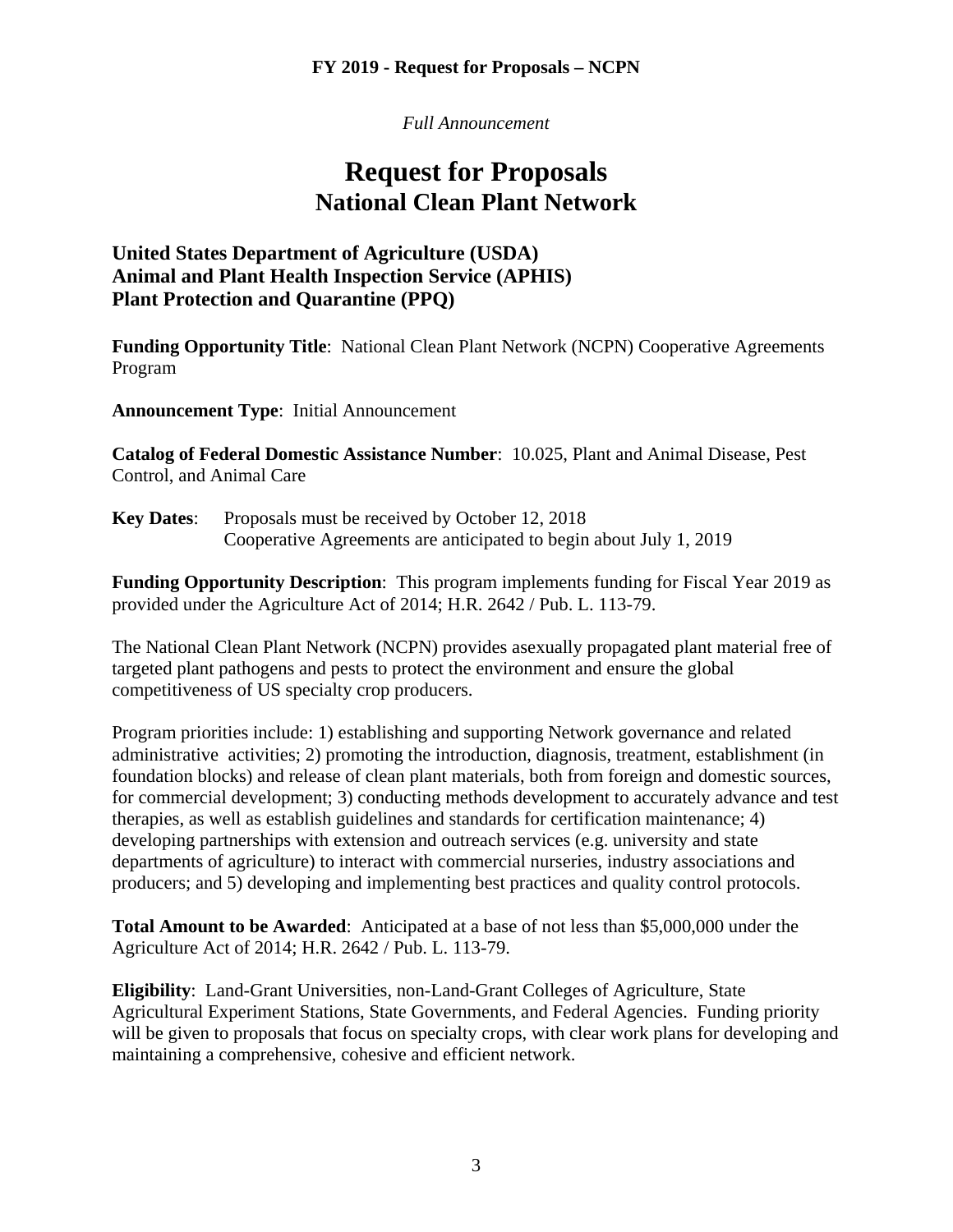**Cost Sharing**: Cost sharing is not required, but preferred. Cooperator diversification of funding sources is an important aspect of a healthy network and program cost-sharing, matching or an indication of other resources being directly applied to clean plant program operations are all good measures of such diversified support. When possible, funding recipients should demonstrate stakeholder or other contributions to clean plant efforts to include: 1) cost sharing or matching; 2) contributions such as revenue from the sales of plant materials and services, collection of fees or royalties, grants or gifts to the applicant which support the Network's mission; or 3) quantifiable commitment of faculty or staff time, and quantifiable development of facilities and land for use in clean plant activities.

#### **Proposal and Submission ---** *Important Change for FY 2018 as continued in FY 2019:*

NCPN shall not be using Grants.gov for program funding proposals for FY 2019. Applicants can apply directly to NCPN by submitting a proposal to the NCPN email box at [NCPN@aphis.usda.gov](mailto:NCPN@aphis.usda.gov) or by mailing a proposal to the address as referenced under Part VIII 'Agency Contacts' of this Request for Proposals. At this initial application stage, a proposal need only consist of a work plan, an associated financial plan, and evidence of submission of a pre-proposal for review and consideration under an NCPN Specialty Crop Governing Body ascribed review process as further described in the Request for Proposals.

Applicants subsequently recommended by the NCPN Governing Board for funding consideration, as further validated in a USDA APHIS Spending Plan for NCPN for FY 2019, will then be sent a link to the ezFedGrants website to conclude the application process.

��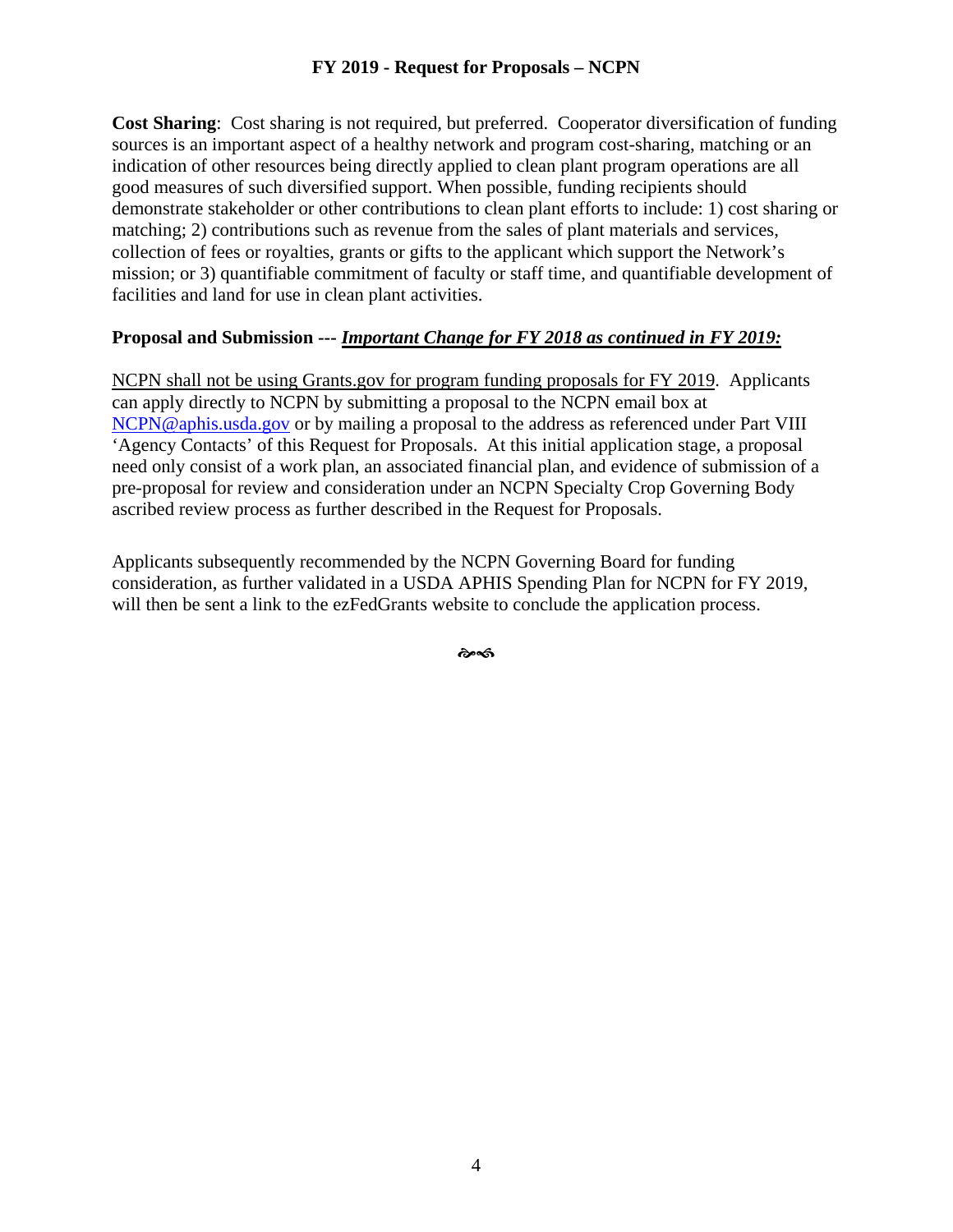# **IMPORTANT - Special notes and changes for Fiscal Year 2018 as continued in Fiscal Year 2019**

# IMPORTANT CHANGE: The Initial Application Process:

- NCPN shall not be using Grants.gov for program funding proposals for FY 2019.
- Applicants can apply directly to NCPN by submitting a proposal to the NCPN email box at [NCPN@aphis.usda.gov](mailto:NCPN@aphis.usda.gov) or by mailing a proposal to the address as referenced under Part VIII 'Agency Contacts' of this Request for Proposals.
- At the initial application stage, a proposal need only consist of a work plan and associated financial plan and evidence of submission of a pre-proposal for review and consideration under an NCPN Specialty Crop Governing Body ascribed review process as further described in the Request for Proposals.
- Applicants subsequently recommended by the NCPN Governing Board, as further validated in a USDA APHIS Farm Bill Spending Plan for NCPN for FY 2019, for funding consideration will then be sent a link to a USDA APHIS ascribed website called 'ezFedGrants' to conclude the application process.

Open and Closing Dates for Proposal Submissions:

• The Program will accept proposals for 12 weeks; from July 23, 2018 – October 12, 2018 *(see Part V, Section F.)*.

E-mail Communication:

• Direct all e-mail communication to: [NCPN@aphis.usda.gov](mailto:NCPN@aphis.usda.gov)

ezFedGrants:

- USDA APHIS recently adopted ezFedGrants as the method to finalize the application process for approved proposals.
- All applicants with proposals recommended by the NCPN Governing Board, as further validated in a USDA issued FY 2019 Spending Plan for NCPN, will be sent a link via email connecting them to the ezFedGrants management site for continuation and finalization of the application process. *(see Part V, Section C and Part VI, Section I).*

Program Priorities and Considerations:

• Captured here are some key principles that underline the Network's Cooperative Agreements program, including items or concepts given priority or prime consideration for NCPN program funding support. *(see Part I, Sections D and E).*

Program Activities for Which Network Funding is Not Allowed:

• Clarifies items that generally are not funded as part of a Network proposal for support. *(see Part I, Section F).*

Pre-Proposal Review Process:

The 12 week RFA open period for FY 2019 funding is partly to allow for sufficient time for applicants to engage effectively with stakeholders as part of the Network suggested pre-proposal review process *(see Part IV, Sections C and D).*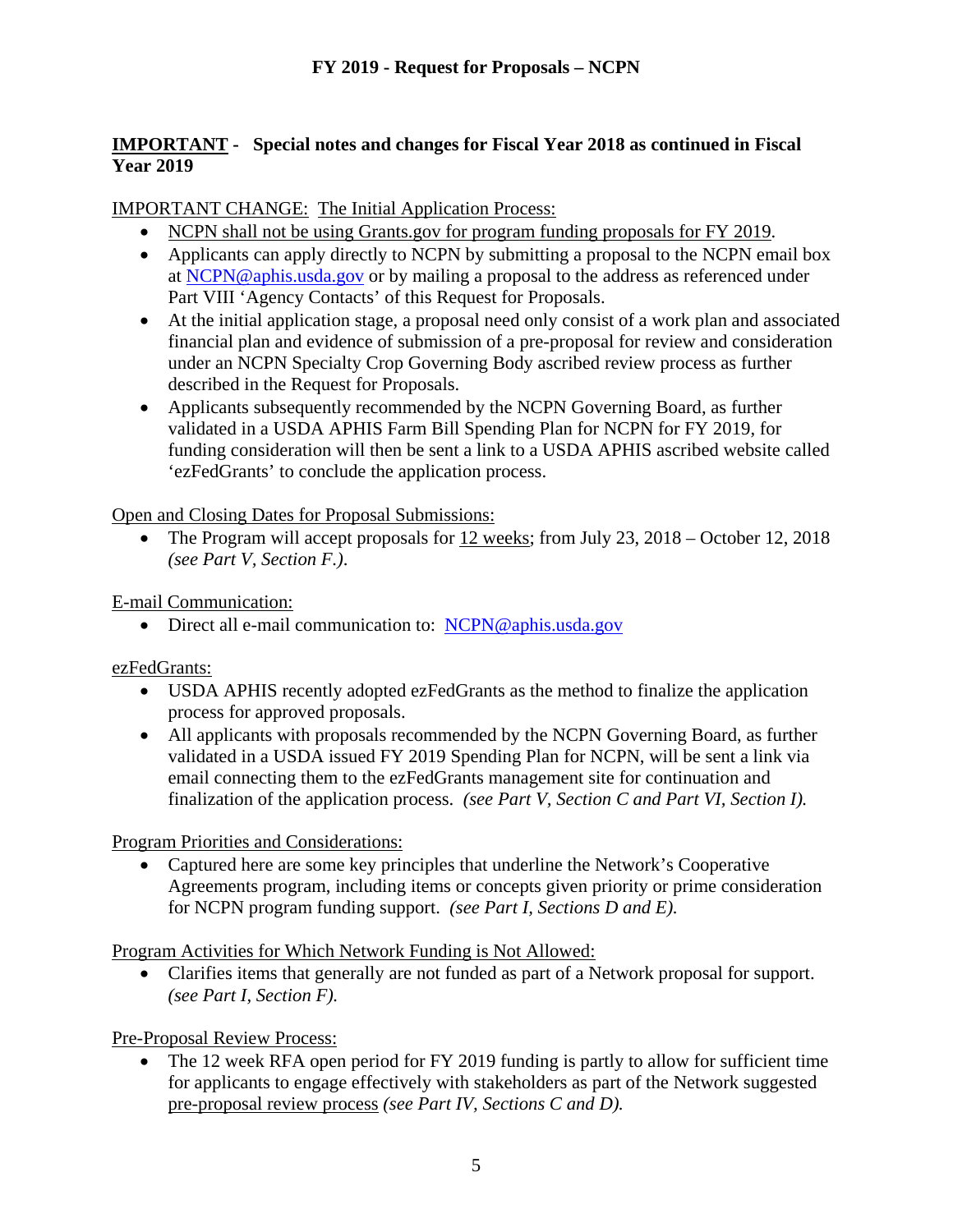Business Plans or comparable Annual Entity Reports:

• Applicants seeking Network support that also have established business plans or issue annual entity reports for their operating units are requested to attach such documentation to their proposals as an appendix. If such plans do not exist, applicants are encouraged to consider developing them. *(see Part I, Section B).*

Anticipated Accomplishments, Performance Indicators, and Progress Reports:

• The Network is outcome-oriented and all applicants requesting support must develop and report on performance benchmarks, timelines, and indicate associated deliverables and the impact of those products on industry. *(see Part V, Section D).*

Clean Plant Center Funding Diversification and Long-Term Sustainability:

• The Network encourages applicants to seek and secure diversified sources of program funding and income generating opportunities in addition to those funds requested from NCPN in order to more firmly plan for program long-term sustainability. Evidence of this effort is suggested in a proposal for Network support. *(see Part I Section D).*

Work Plan or Project Proposal; including Financial Plan:

- Template For FY 2019, the Work Plan format is suggested to better obtain the information for funding decisions. Please read the instructions in Part V. below and complete the Work Plan in as succinct a manner as possible.
- For e-mail submission, a suggested Financial Plan template is also provided for applicant consideration in addition to the budget template included in the Work Plan.
- Multi-Crop Proposals For FY 2019, applicants applying for support for more than one crop should request such support under a single work plan. Please provide sufficient information on each individual crop. In situations where a single budget item covers more than one crop, please prorate the request across all covered crops as appropriate.
- Page Limitations For FY 2019, the 15 page proposal limitation is anticipated to cover proposals for support for a single crop. The proposal page limitation may be increased by up to 5 pages for each additional crop. However, no proposal may be greater than 30 pages, regardless of the number of covered crops. This page limitation does not include requested addenda.

Next Generation Sequencing (NGS) Technology:

• The Network's Governing Board supports the use of established NGS technologies for diagnostics for the purpose of therapeutics or to determine the pathogen status of plants intended as nuclear stock. *This support currently extends to conducting methods development studies that compare the efficacy of NGS against other diagnostic technologies but only to the extent that such studies are conducted for diagnostics on known pathogens of concern to industry. Network resources may not be used for comparison studies intending to pursue novel or unknown pathogens for academic purposes.*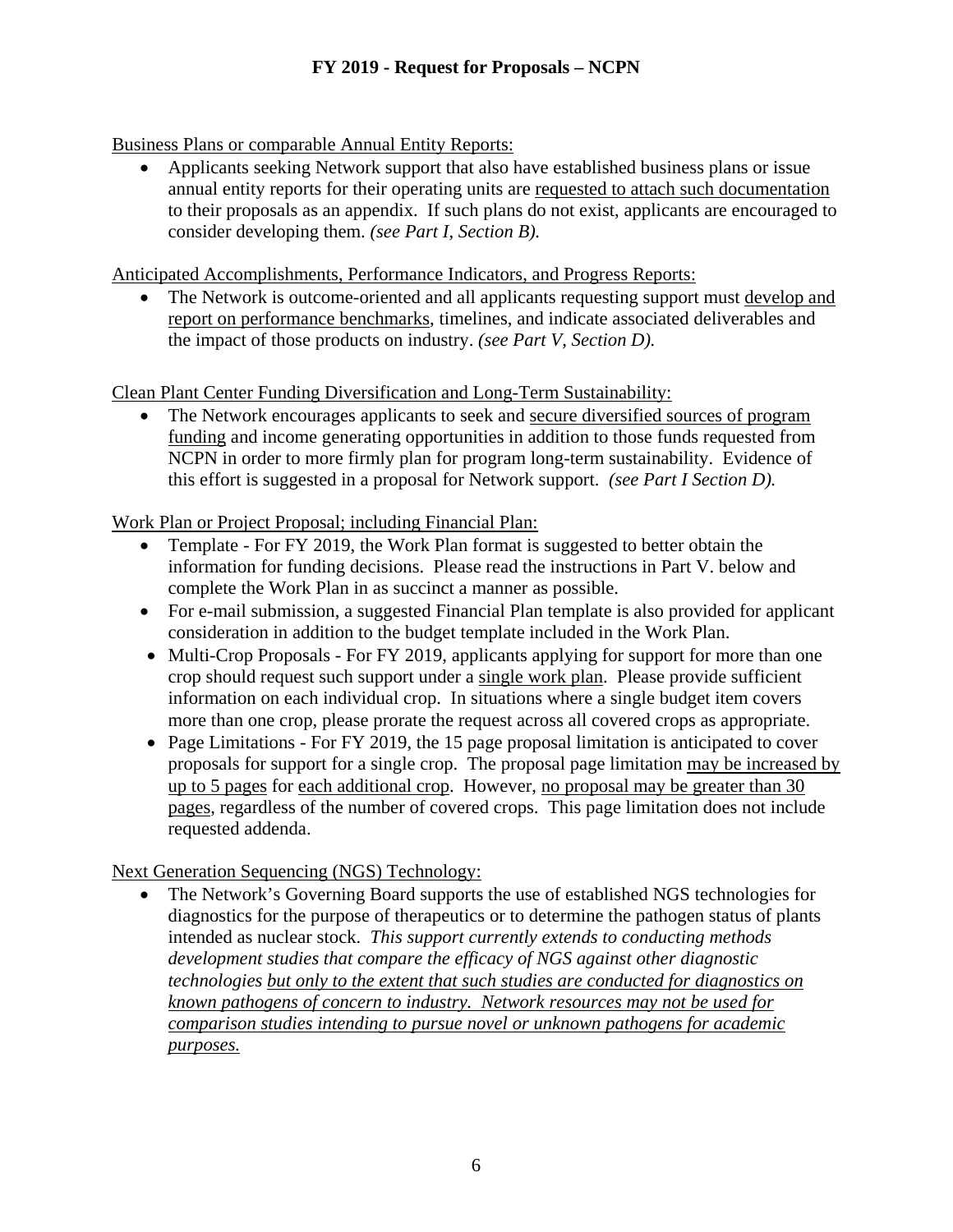# *NEW FOR FY 2019* --- New Crops Seeking NCPN Support for FY 2019:

• Appendix #1 of this Request for Proposals provides in-depth information about the criteria that need to be met in order to receive NCPN support for new crops seeking entry into the Network. Many of the major points regarding criteria for crop entry into the Network are also captured in various places in the main body of this Request for Proposals.

Indirect Costs ascribed to Agreements:

• The Agriculture Act of 2014 restricts indirect costs charged against a cooperative agreement under Section 10007 (including NCPN) to the lesser of 15% of the total Federal funds provided under the cooperative agreement or the indirect cost rate applicable to the recipient as established by law (Negotiated Indirect Cost Rate or NICRA).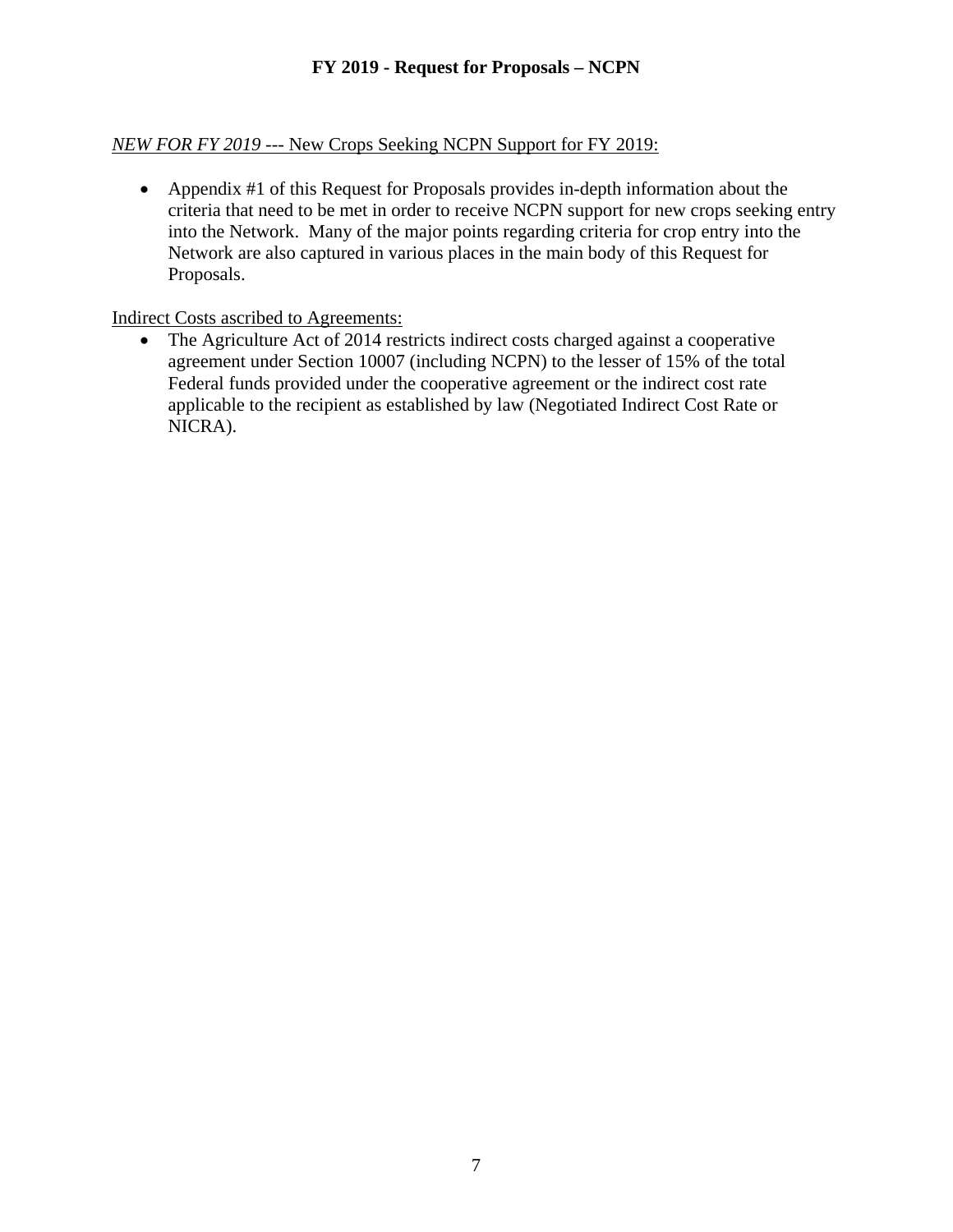# **Table of Contents** Page

| Part I.   | <b>Funding Opportunity Description</b>                            |    |
|-----------|-------------------------------------------------------------------|----|
|           |                                                                   | 10 |
|           |                                                                   | 10 |
|           | C. Alignment with USDA and NCPN Strategic Goals and Mission Areas | 12 |
|           |                                                                   | 13 |
|           |                                                                   | 14 |
|           | F. Program Activities for which NCPN Funding is Not Allowed       | 16 |
|           |                                                                   | 17 |
|           |                                                                   |    |
| Part II.  | <b>Award Information</b>                                          |    |
|           |                                                                   | 18 |
|           |                                                                   | 18 |
|           |                                                                   | 18 |
|           |                                                                   | 18 |
|           |                                                                   | 18 |
|           |                                                                   | 18 |
|           |                                                                   | 18 |
|           |                                                                   | 18 |
|           |                                                                   |    |
| Part III. | <b>Eligibility Information</b>                                    |    |
|           |                                                                   | 19 |
|           | B. Cost Sharing, Matching, or Enumeration of Contributions        | 19 |
|           |                                                                   |    |
| Part IV.  | <b>Proposal and Work Plan Submission Process</b>                  |    |
|           | A. NCPN Specialty Crop Governing Body Coordination Requirement    | 19 |
|           |                                                                   | 19 |
|           |                                                                   | 20 |
|           | D. Pre-Proposal Review and Prioritization – A Suggested Model     | 20 |
| Part V.   | <b>Proposal and Submission Information</b>                        |    |
|           |                                                                   | 21 |
|           |                                                                   | 21 |
|           | C. Continued Application Once Work Plan is Approved by USDA       | 22 |
|           |                                                                   | 23 |
|           | Е.                                                                | 30 |
|           | F. Submission Dates and Times; Including Other Relevant Dates     | 30 |
|           |                                                                   | 30 |
|           |                                                                   | 31 |
|           |                                                                   | 31 |
|           |                                                                   |    |
| Part VI.  | <b>Proposal Review Information</b>                                |    |
|           |                                                                   | 33 |
|           |                                                                   | 37 |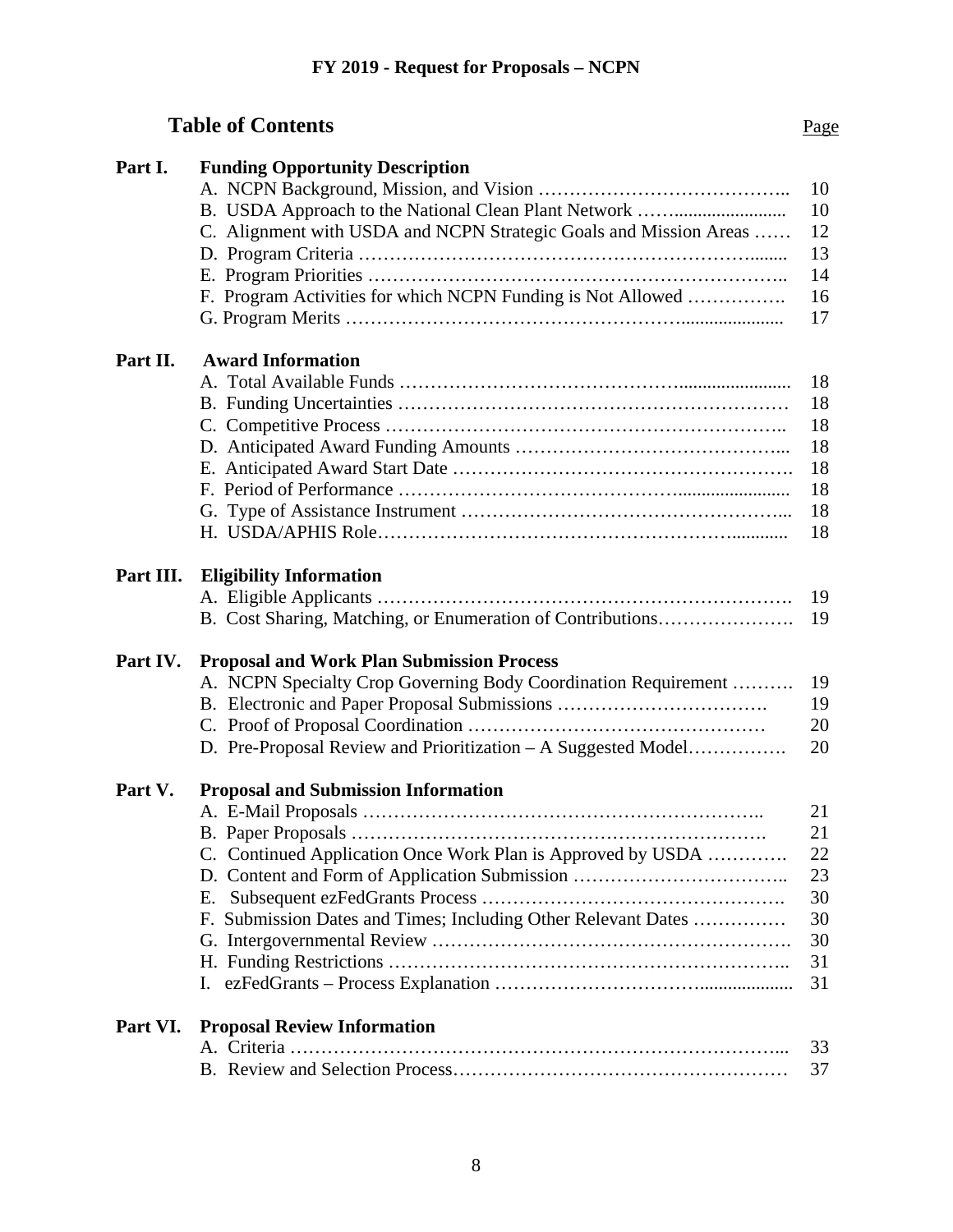| Part VII. Award Administration Information |  |
|--------------------------------------------|--|
|                                            |  |
|                                            |  |
|                                            |  |
|                                            |  |
|                                            |  |
|                                            |  |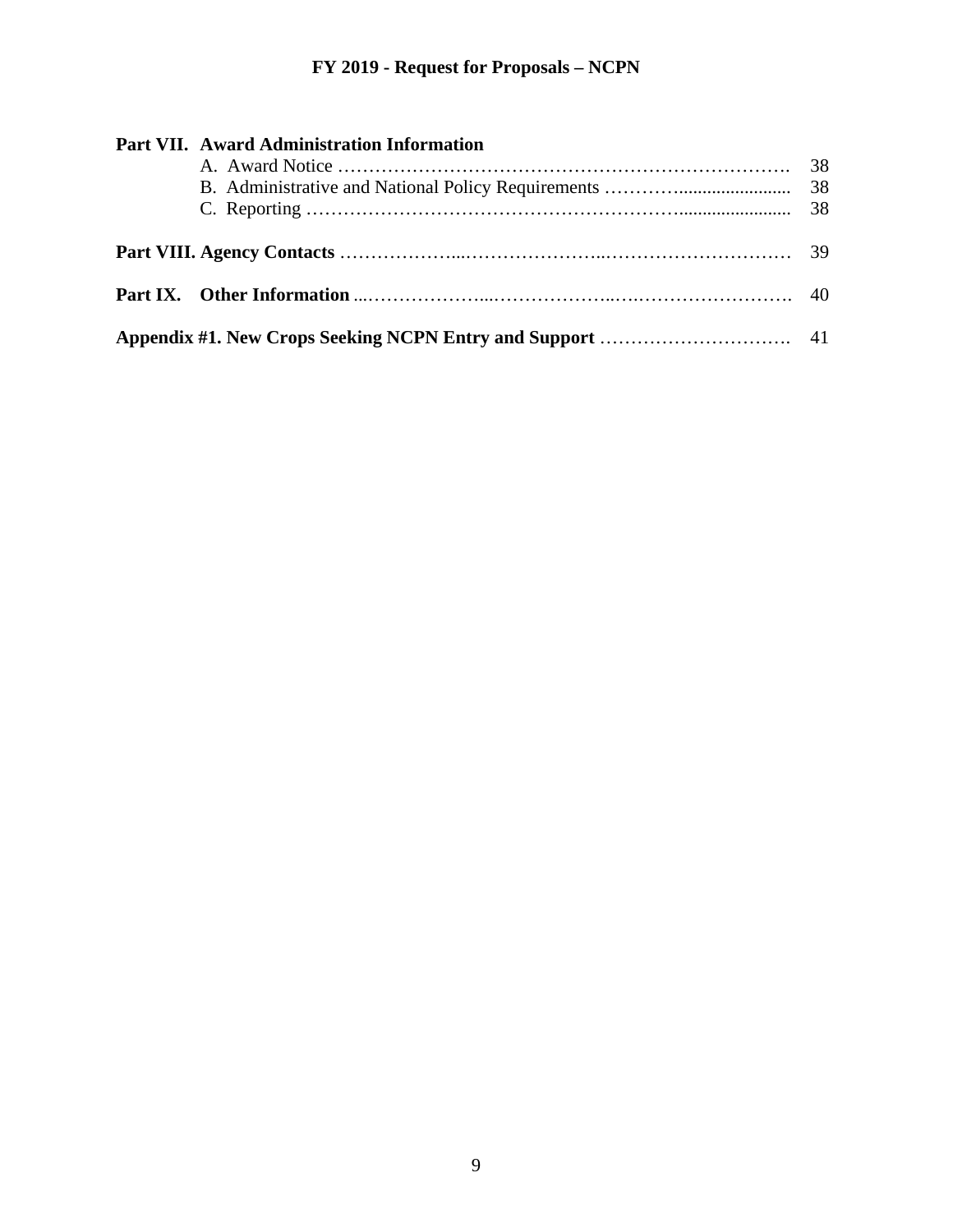# **Part I. Funding Opportunity Description**

# **A. NCPN Background, Mission, and Vision**

## **Background**

In May 2008, H.R. 6124 Food, Conservation, and Energy Act of 2008, otherwise known as the Farm Bill of 2008, became law. The National Clean Plant Network (NCPN) was included in The Food, Conservation and Energy Act of 2008 (Farm Bill) Title X, Sec 10202. Beginning in Fiscal Year (FY) 2009, it authorized funding of \$20 million over 4 years (FY 2009-2012) to establish the Network for specialty crops to provide reliable sources of propagative material that are free of propagative-borne pathogens. This provision would establish a network of clean plant centers in the United States that would conduct diagnostic and pathogen elimination services and to establish foundation blocks (nuclear stock) to provide pathogen-tested plant materials to nurseries, growers and to state certification programs.

In February 2014, the Agriculture Act (commonly called the Farm Bill of 2014) H.R. 2642 became law. This statute, specifically Title X, Section 10007 paragraph (e) renews support of the NCPN as initially constituted under the Farm Bill 2008 and authorizes funding in the amount of not less than \$5,000,000 annually provided through USDA for support of the activities of NCPN.

## **Core Mission and Values**

NCPN supports diagnostics of plant material submitted to a clean plant center covered by the program, therapeutics associated with the diagnostic of that material, and the inclusion and maintenance of clean plant G1 'mothers' in foundations made accessible to industry. NCPN also supports necessary program governance and core mission support activities such as education, economics, quality management, and information sharing.

NCPN provides high quality, asexually propagated plant material free of targeted plant pathogens that cause economic loss to protect the environment and ensure the global competitiveness of specialty crop producers.

# **B. USDA Approach to the National Clean Plant Network (NCPN)**

USDA's goal is to create an effective, uniform, consistent, efficient, and highly self-sufficient network of clean plant centers serving the needs of specialty crop industry. We believe this goal can be achieved by adhering to these key principles.

 Coordination: Projects generally given priority by the Network are coordinated and harmonized by stakeholder-organized specialty crop governing bodies composed of clean plant centers, universities, industry representatives, government officials, and others. These bodies meet regularly including meetings with the Network's National Governing Board, have elected members, and operate under a charter. These bodies help the Network establish priorities and harmonize proposals.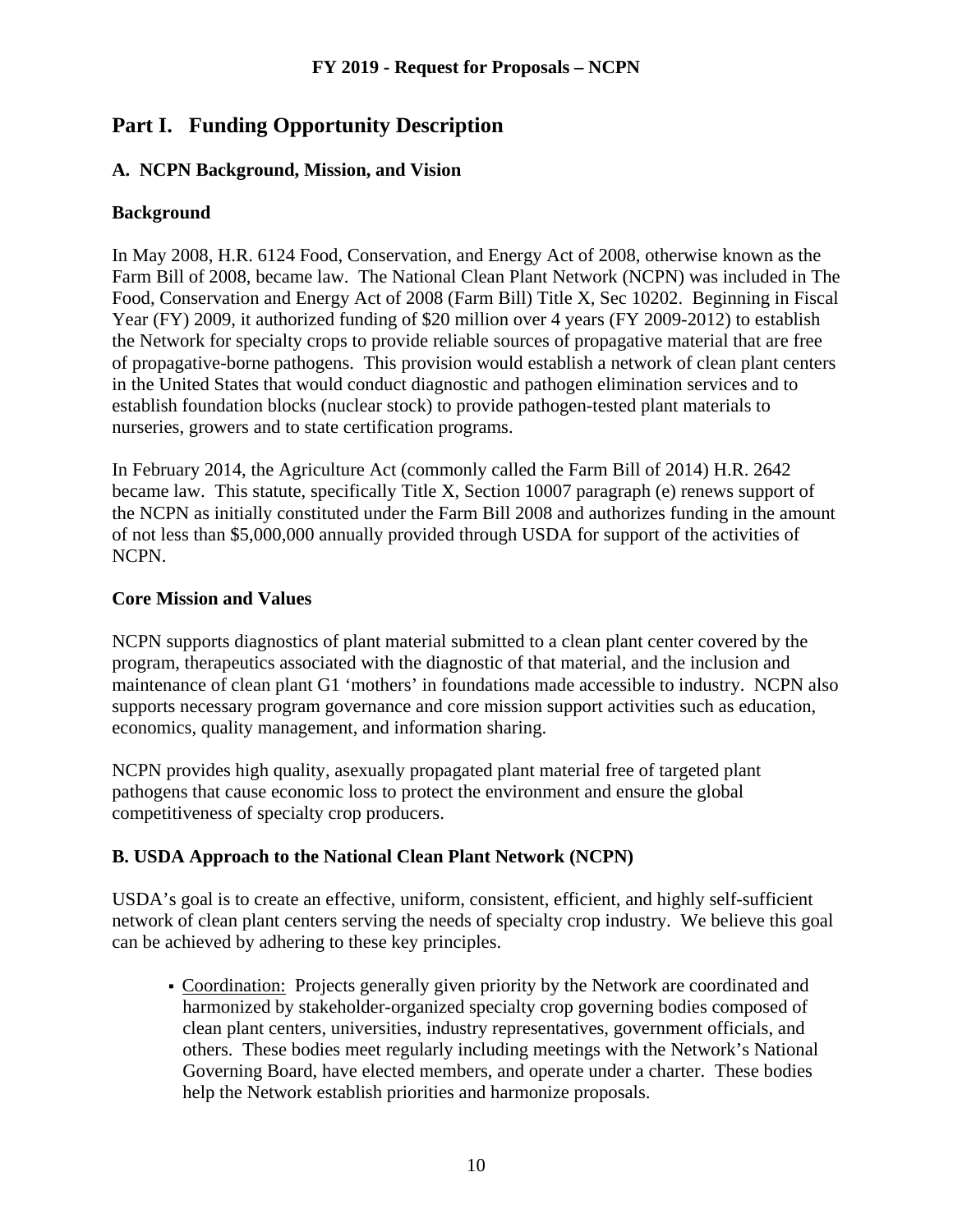- Pre-Proposal Review Process: Considerable weight is accorded proposals submitted through specialty crop clean plant network governing bodies that engage in an industrydriven pre-proposal review process for proposal relevance, harmonization, and prioritization of requested needs. To support this process, applicants are encouraged to include information in the form of an addendum indicating how their program fits and adds value to a respective specialty crop network including the other associated centers.
- Business Plans or Annual Entity Reports: Applicants seeking Network support that also have established business plans, including multi-year program plans, or issue annual entity reports for their operating units are requested to attach such documentation to their proposals as an appendix. The Network hopes to use this information to better understand the operating environment of each entity seeking Network support. High consideration is given to such attachments.
- Long-Term Needs: Priority is given to applicants seeking support for long-term clean plant center, program, and institutional capacity building.
- Short Term Needs:If funding is being sought for routine operational activities, applicants are given priority that provide for clear explanations why support for routine needs is being sought, how long and to what extent support for such needs is anticipated to continue, and any plans for seeking greater self-sufficiency in this arena.
- Industry Focus: Priority is given to clean plant centers that become part of the Network and conduct diagnostics and therapy on select specialty crops plant material requested by industry. Additionally, support is provided for the establishment and maintenance of this material in foundation/nuclear blocks.
- Methods Development: The Network encourages the development of methods and technologies needed to support clean plant activities for diagnostics and therapy including equipment needed to support these activities as appropriate; including activities that apply established methods regarding advanced technologies for plant pathogen diagnostics and associated therapeutics
- Performance Indicators and Progress Reports: The Network is outcome-oriented and all applicants requesting support must develop and report on performance benchmarks, timelines, and indicate associated deliverables and the impact of those products on industry.
- Economic Studies: The Network sees the long-term value in supporting economic studies that strive to help stakeholders better understand the impact of clean plants on NCPN-supported specialty crop industries.
- Diversified Streams of Funding: The Network encourages applicants for funding to seek and secure program funding and income generating opportunities in addition to those funds requested from NCPN. In further recognition of the importance of this priority, applicants for NCPN support are encouraged to provide information regarding the following:
	- o Business Plans or Annual Entity Report:Submission, as an addendum to their proposal, any Business Plan, including multi-year program plans, or Annual Entity Reports as may exist that is current and specific to their operating unit.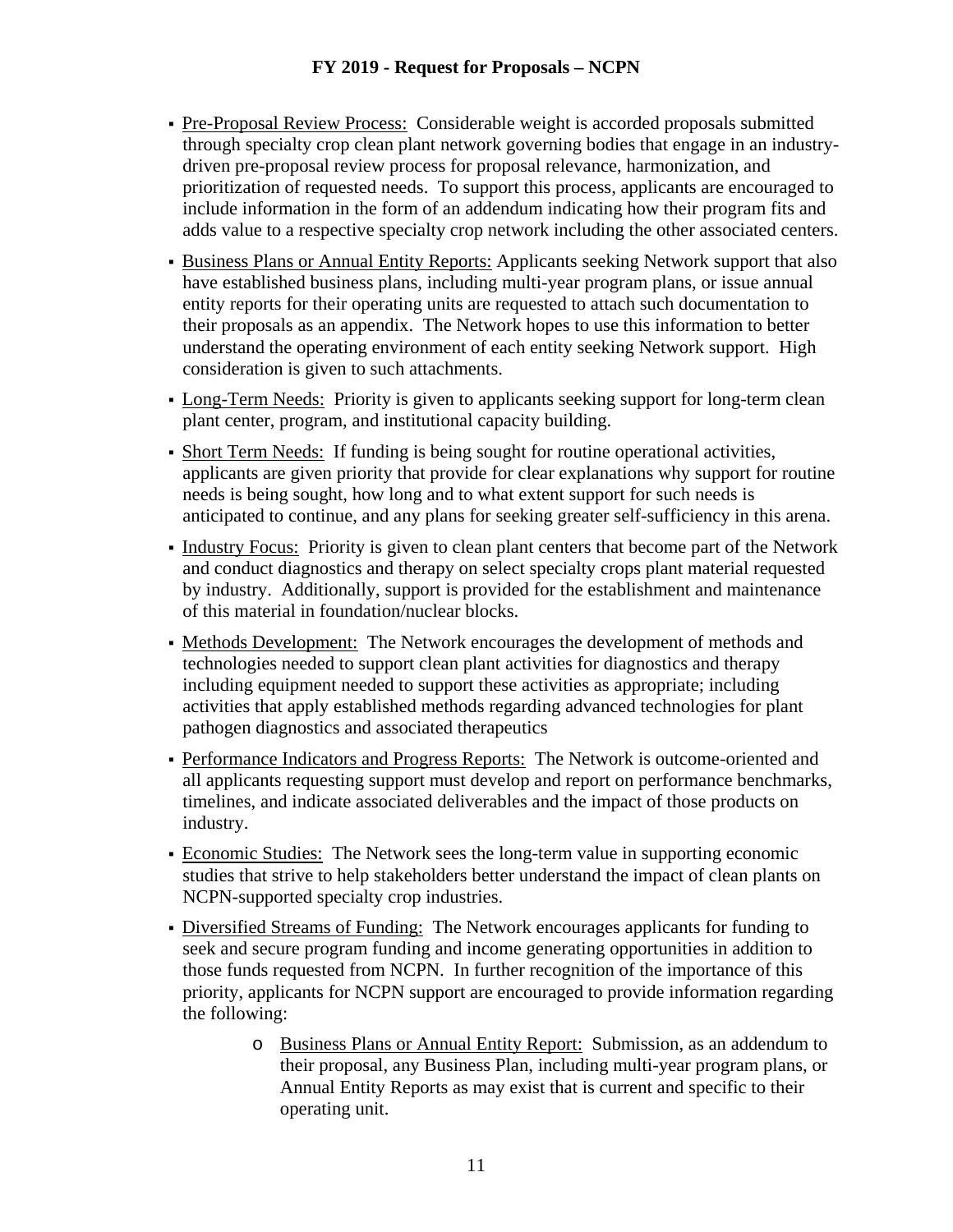Education/Outreach: The Network recognizes the importance of well-coordinated and targeted extension, outreach and education materials and activities needed to link the NCPN program concept, the clean plant centers, and their products with the ultimate recipients, especially, commercial nurseries and growers. The primary objective is to ensure that the industries are aware of the importance of promoting and using clean plant material, and of the purpose, products and services of the Network including its constituent cooperating centers. Consideration is given to support the development of education/outreach concepts and products being coordinated, proposed, and advanced under the banner of the Network's Education/Outreach Working Group.

USDA plans to continue with implementation of the Network's Cooperative Agreements Program in FY 2019. Because funding is limited, first priority shall be given to the support of existing facilities with an established history of clean plant performance capable of conducting diagnostics, therapeutics and establishing foundation blocks with the intent of making clean plant material available to industry for immediate increase for crop production. Priority shall also be given to specialty crops that organize under the banner of the Network into appropriate governing bodies to network, coordinate, prioritize and harmonize their respective projects and associated needs and deliverables.

Because each project is intended to have significant input and involvement of Federal, State and other stakeholders, the instrument used for this program shall be the Cooperative Agreement except in the case of support to a Federal entity in which case the instrument of cooperation is an Interagency Agreement.

Funds allocated through the Agriculture Act of 2014 will be used to fund the projects in FY 2019. The funds are annual in nature, and they shall generally be available for only one year's needs subject to the decision of the Network's Governing Board. It is recognized that current funds may not be sufficient to fully support each project. Consequently, cost sharing is encouraged. Additionally, the Network may recommend program and funding modifications as appropriate, and may choose to offer funding for programs at less than the requested amount.

#### **C. Alignment with USDA and NCPN Strategic Goals and Objectives:**

Applicants should indicate that their intended project meets the USDA, APHIS Plant Protection and Quarantine (PPQ) goal indicated below. Applicants must also indicate that at least one (1) NCPN goal is being satisfied but need not provide specific statements regarding how they are meeting any indicated USDA and NCPN Goal or Mission Area.

# **USDA, APHIS, Plant Protection and Quarantine (PPQ) Strategic Goal:**

*Source – USDA/APHISPPQ Strategic Plan FY for FY 2015-2019)*

**PPQ Program Goal #1** – Prevent the entry and spread of agricultural pests and diseases; specifically to "Strengthen PPQ's pest exclusion system".

\*\*\*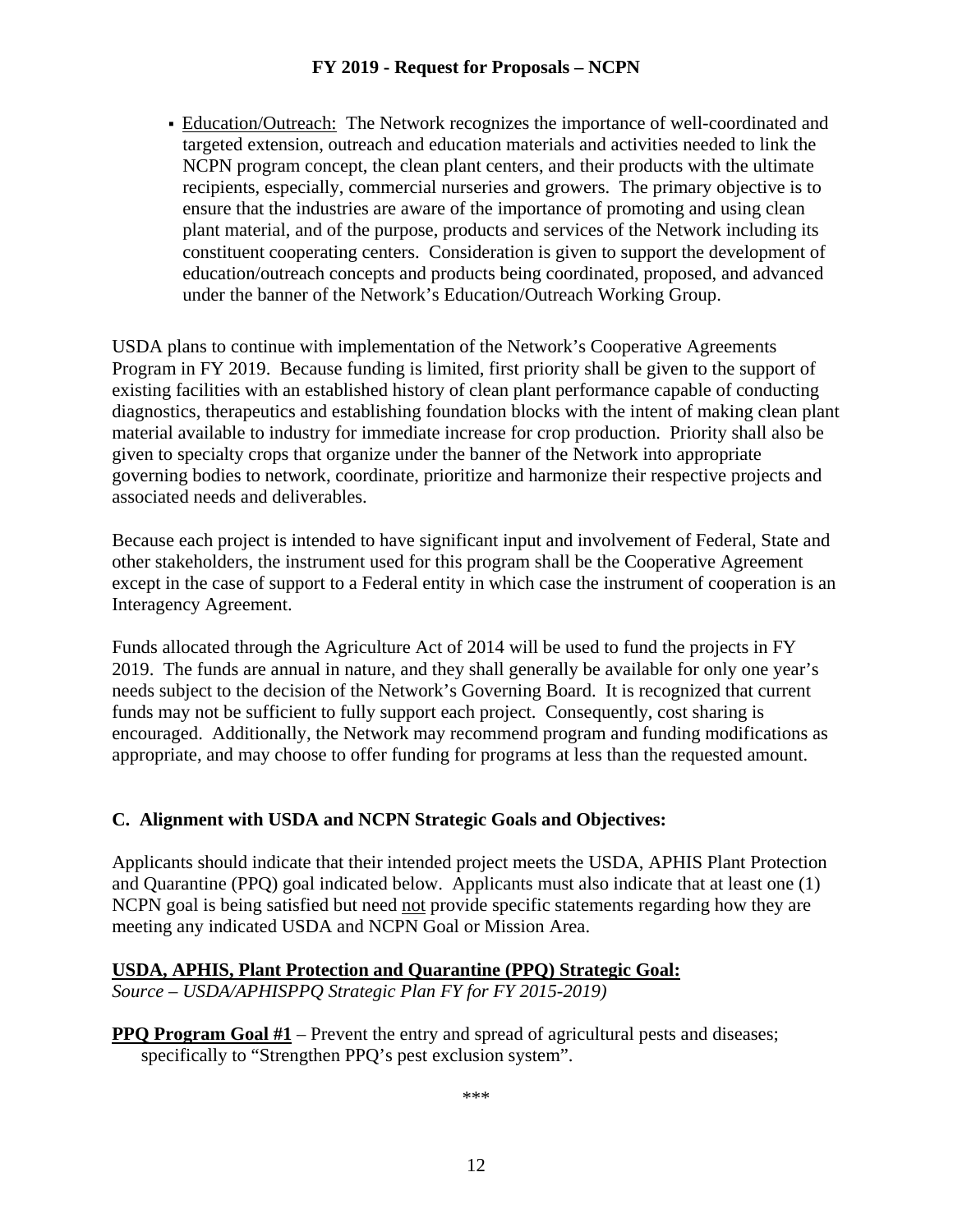#### **Alignment with NCPN Program Goals:**

The FY 2019 Network Cooperative Agreements program will focus on five elements below. Proposals must clearly indicate which focus areas are being serviced and how they are being accomplished.

- 1. Governance and Structure Support the work of Network program governance and administration.
- 2. Service Activities Establish, maintain, and enhance a network of facilities for testing and providing therapy for nuclear stock of Network supported crops, including support for associated clean plant foundations
- 3. Methods Development Operationalize diagnostic and therapeutic methodologies needed for the work of clean plant centers and programs.
- 4. Extension, Outreach, Education, Economics, and Information Sharing Develop Network and associated clean plant education, outreach, extension, and economics materials as well as advancements in information sharing among Network participants and with associated cooperators.
- 5. Quality Assurance and Quality Control Develop clean plant program plans, standards, performance benchmarks, quality assurance/control initiatives, and advance programs through reviews and consultations.

\*\*\*

#### **D. Program Criteria**

In order to submit a proposal to the Network's Cooperative Agreements Program, an applicant must, at a minimum, meet the following criteria.

#### **1. Specialty Crops:**

 Program Focus – Any commodity proposed as a target for Network program funding must qualify as a 'specialty crop' as defined by the USDA (for the definition, see Section 3 of the Specialty Crops Competitiveness Act of 2004; 7 U.S.C. 1621 note; Public Law 108-465)

#### **2. Program Focus:**

 Program Operations - Network funding is targeted to programs that diagnose and treat against vegetatively-propagated, graft-transmissible plant pathogens, and establish 'clean plant' foundation/nuclear plantings, including those maintained by governments, land grant universities, or non-land-grant colleges of agriculture. Activities could include conducting clean plant methods development and engaging in the use of advanced technologies to assist in diagnostics and therapy.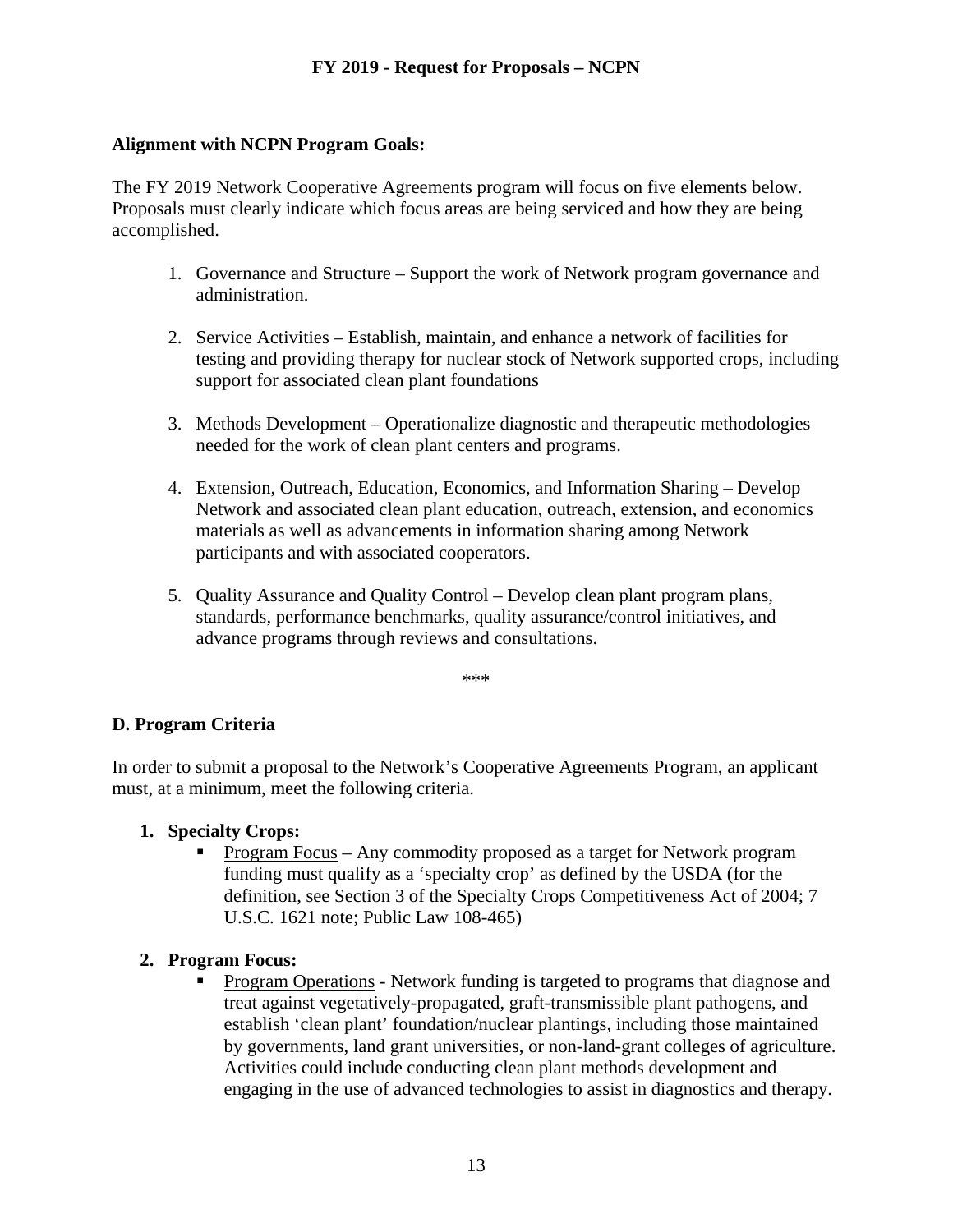- **Program Governance and Administration Activities may also include forming** and managing clean plant governing bodies and administering the Network and its activities at the specialty crop level, among crops, and nationally.
- Program Advanced Issues Activities might include clean plant education/outreach initiatives including economic studies, the advancement of data and information management strategies, program quality management and clean plant network or center reviews, and strategic and business planning.

# **3. Eligible Applicants:**

■ Eligibility Requirement – Eligible applicants must be state government agencies, land grant universities, State Agricultural Experiment Stations, non-land grant colleges of agriculture, or Federal Government agencies.

# **4. Regulatory Requirements:**

 Permits and Inspections – Eligible applicants intending to handle potentially infected plant materials shall possess the necessary Federal authorizations and inspections needed to safely possess, handle, maintain, and dispose of materials appropriately.

# **5. Meeting Program Goals:**

 Network Goals – Proposals must clearly meet the stipulated USDA goal and at least one Network program goal as defined in this Request for Proposals.

# **E. Program Priorities**

In addition to the Program Criteria stated above, following are priorities that the Network will consider in reviewing proposals for funding and in implementing its Cooperative Agreements program.

# **1. Quarantine Crops:**

 Prohibited Articles – Priority is given to proposals supporting work on specialty crops that would be restricted in importation unless initially processed through a clean plant center capable of handling potentially infected plant materials. This priority focus does not preclude similar plant varieties from being submitted from domestic sources such as germplasm or other collections.

# **2. Specialty Crops in State Certification Programs:**

 Nursery Clean Plant Support – Priority is given to the diagnostics and therapy for specialty crops where there is expressed interest from state governments to support state certification programs for nurseries or a reasonable possibility in the building of national certification standards.

# **3. Propagatively Transmitted Pathogens:**

 Vegetative Propagation - Network program funding primarily targets propagatively-transmitted plant pathogens (graft-transmissible plant pathogens) found in specialty crops that are vegetatively propagated.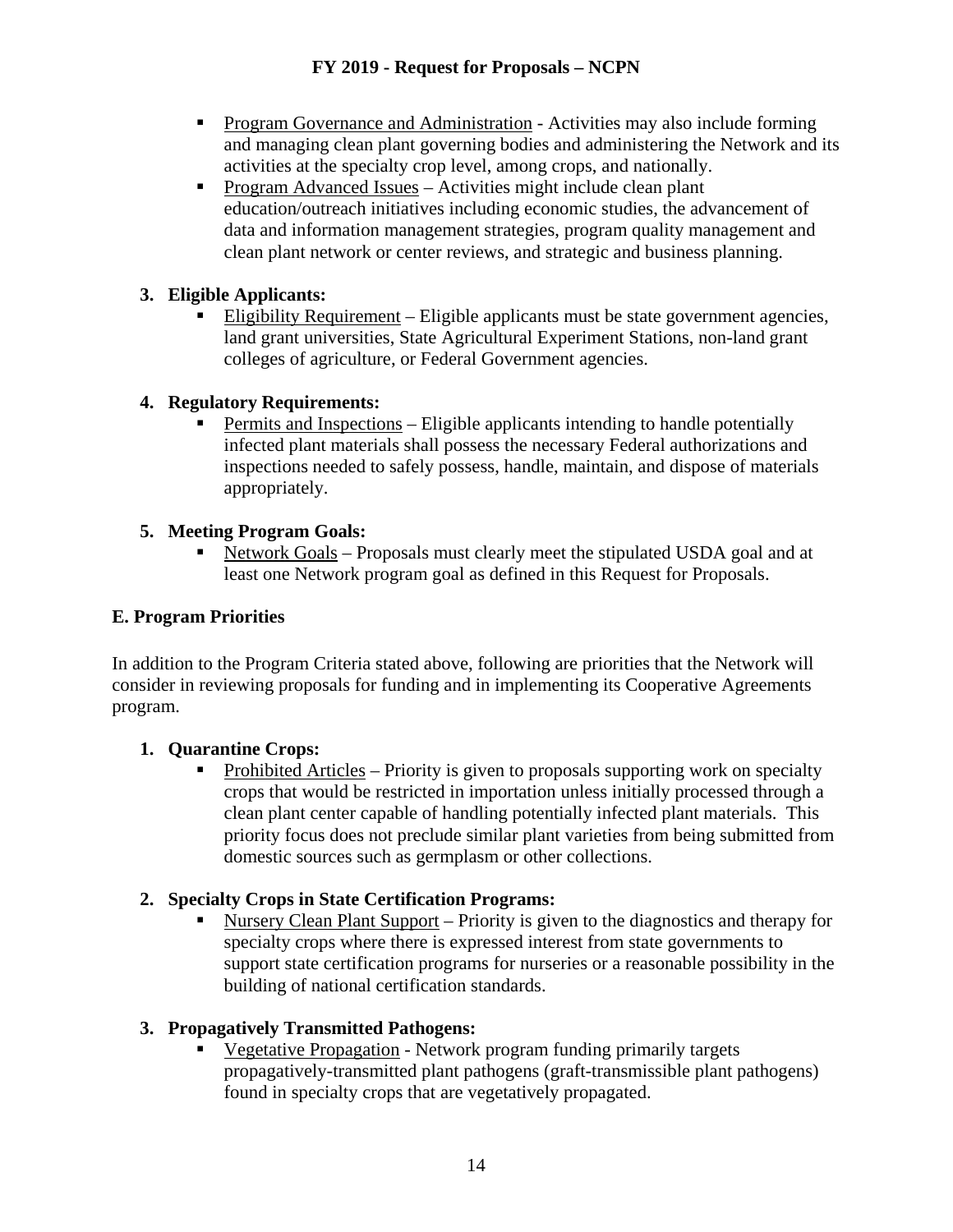# **4. Existing Facilities:**

 Governmental and University – Priority is given to existing governmental or university facilities experienced in appropriate facets of specialty crop pathogen clean plant activities with a demonstrated capacity to develop, manage, and distribute specialty crop clean plant material.

# **5. Established or Forming Clean Plant Network Specialty Crop Governing Bodies:**

- Applicant Proposal Support from Established Network Clean Plant Governing Bodies – Priority is given to proposals that are coordinated through Network sponsored, specialty crop-specific clean plant network governing bodies. This includes a process of having the proposal pre-reviewed by the appropriate governing body for networking, prioritization, harmonization, and coordination with other proposals submitted covering the same Network specialty crop grouping.
- **Pre-Proposal Review Process Pre-proposals that are reviewed by designated** governing body working groups that specifically target proposal harmonization and prioritization shall be given high priority. Such working groups are recommended be at least 50% composed of affected industry members.
- Evidence of Coordination Evidence of such coordination is required at least in the form of a letter of support from the appropriate Network Governing Body specific to the applicant's specialty crop focus area. Such evidence should be submitted by an applicants for support as an addendum to a proposal.
- Governing Bodies in Formation In cases where a specialty crop does not yet have a Network recognized governing body, but where one is being formed, evidence of Network formation activities may be submitted**.**

# **6. Multiple Cooperators:**

 Cooperator Networking – Priority is given to proposals that show clear program and funding coordination among two or more entities, networking, and involvement of other cooperators, including industry partners, universities, and governmental cooperators.

# **7. Meeting Industry Goals:**

 Clean Plant Industry Goals – Priority is given to proposals that meet one or more industry group-established priorities covering clean plant programs as expressed by industry members participating in Network specialty crop governing bodies. Details are available by contacting the leadership of respective specialty crop governing bodies. Evidence of meeting industry goals is suggested in the form of specialty crop governing bodies establishing and utilizing a pre-proposal review group that is driven by industry representation of about 50% membership.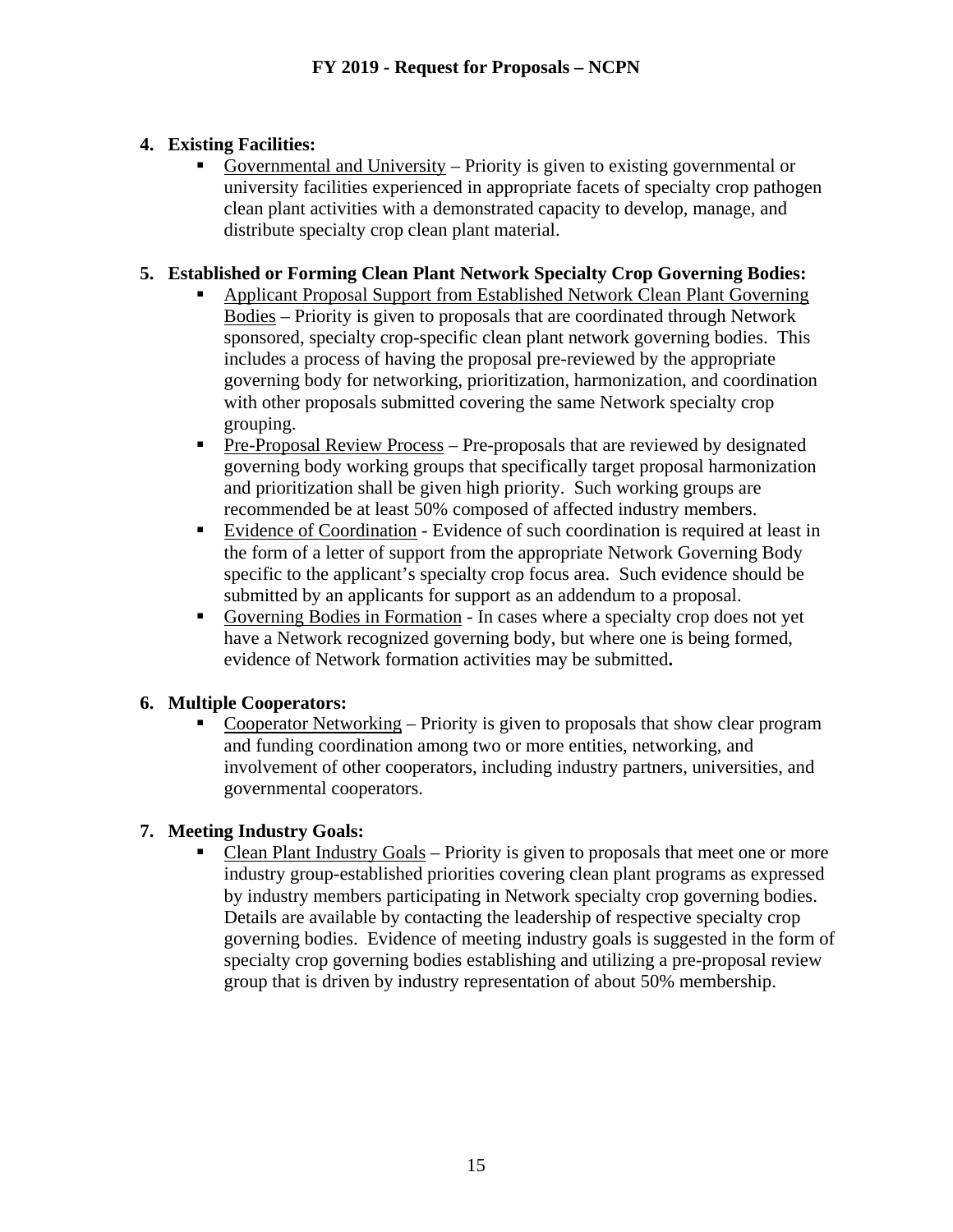# **8. Education/Extension/Outreach:**

 Education Products and Materials – Proposals are welcomed to develop concepts and products for Network extension, education and outreach with stakeholders, especially nurseries and growers. Stakeholder education should focus on informing stakeholders in the value of using clean plants and on orienting around Network program products and should show coordination of product or process with the Network's Education/Outreach Working Group.

## **9. Economic Studies:**

 Cost/Benefit Analyses and Other Related Work – Priority may be given to proposals requesting support to look at the economic impacts, costs, and benefits of developing and using clean plant material, especially with regard to such impacts on industry.

## **10. Program Support Diversification:**

 Resource Independence – Priority may be given to applicants that indicate or otherwise show that, over time, they are working towards becoming increasingly self-sufficient and being able to operate their clean plant program with decreasing, or minimal, or only periodic continued Federal financial support.

## **11. Benefits to Small Producers and Distributors**

 Small to Mid-Sized, Local Agricultural Industries – Priority may be given to applicants that demonstrate how their proposal and associated products and deliverable make a positive impact on small to mid-sized, local agricultural industries.

#### **12. Next Generation Sequencing (NGS) Technology**

 The use of established NGS technologies for diagnostics for the purpose of therapeutics or to determine the pathogen status of plants intended as nuclear stock is allowed as a supported Network cost. This includes conducting methods development studies that compare the efficacy of NGS against other diagnostic technologies **but** only to the extent that such studies are conducted for known pathogens of concern to industry. Network resources may not be used for comparison studies intending to pursue novel or unknown pathogens.

#### **F. Program Activities for which Network Funding is Not Allowed**

- **Construction;** though the Network will consider minor, appropriate retrofitting of existing facilities to meet quarantine compliance regulations or otherwise support of the program mission.
- The Development and Support of State **Nursery Certification Programs.** Such support, however, is available through other parts of the Farm Bill, Section 10007.
- **DNA Fingerprinting**; the Network recognizes the importance of maintaining and verifying clonal plant identity; however, DNA fingerprinting efforts may not be supported through this RFA.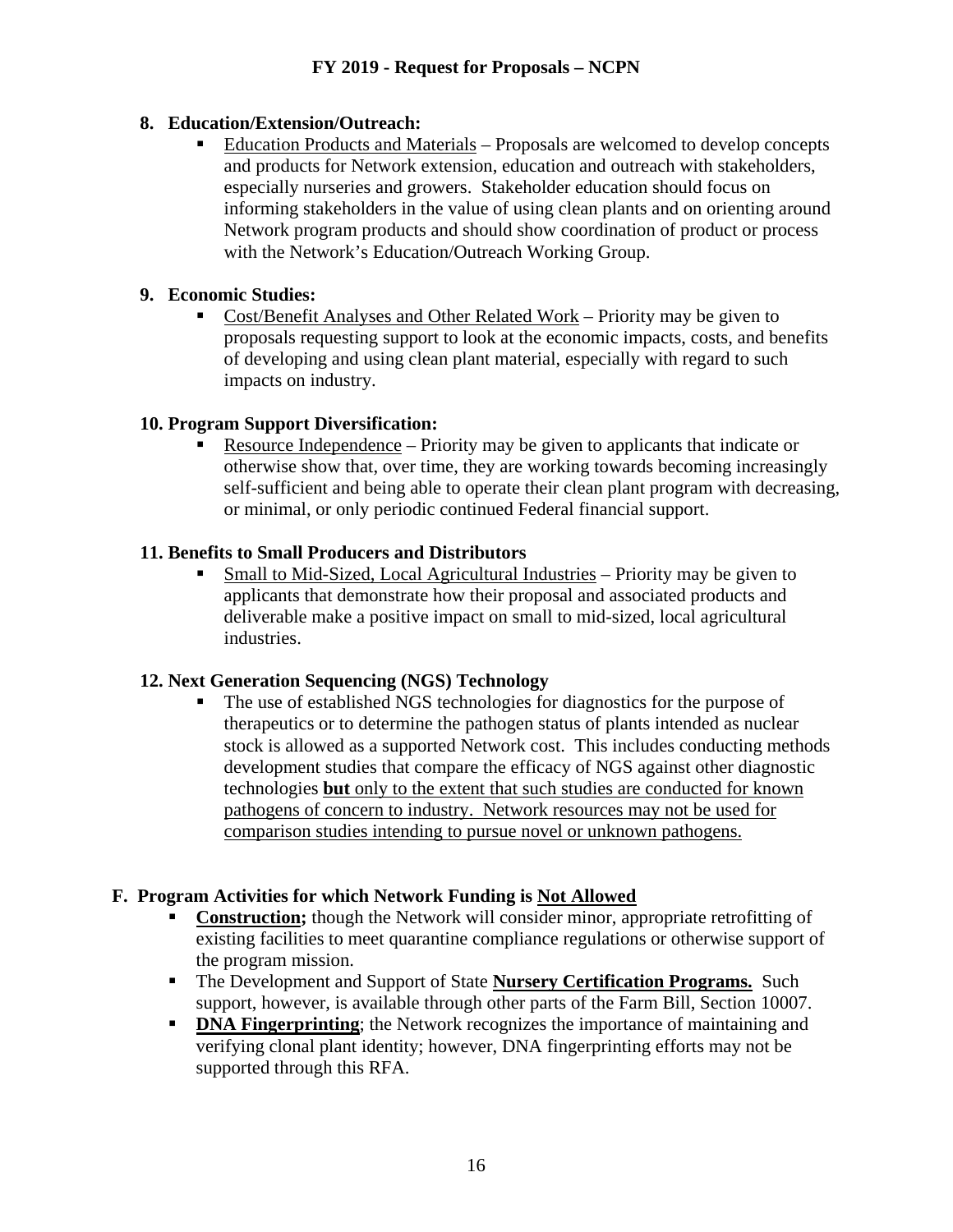- **Basic Research;** though funding may be used for methods development when the outcome impacts immediate delivery of clean plants to users.
- Funding requests that are intended to **replace existing funding with public funds** resulting in the redirection of those funds from the applicant for the furtherance of activities supporting diagnostics, therapeutics, or the establishment of foundation plantings.
- **G-2 Foundation** support; the Network may, however, consider supporting foundations where plant material is cleaned at one location, but material is maintained locally elsewhere in G-1 'like' conditions for specialized service to local industry. This exception does not include blocks intended for general increase.
- **Next Generation Sequencing (NGS) Comparison Studies for the express pursuit of unknown or novel pathogens for purposes of academic study**; Network resources may not be used for comparison studies on novel or unknown pathogens, or for diagnostics to search for 'unknowns' as an academic pursuit. Such use of NGS is outside of the scope of this program.
- **Surveys;** Network resources may not be used for pathogen surveys in plant collections, nurseries, or other holdings, except in support of diagnostics conducted on plant material intended for submission to the Network for potential therapeutics and in clean plant foundations to help ensure for knowledge on the foundations pathogen status.

# **G. Program Merits**

The proposal should offer merit relative to the implementation of the Network in several ways, including, but not limited to the points explained below.

- Determine and demonstrate practical relevance of the project to actual deliverables needed by nurseries and growers, especially regarding their need for rapid access to safe, clean plant material.
- Show adherence to the goals and priorities established by the Network and its stakeholders.
- Have been pre-reviewed and considered by the appropriate specialty crop clean plant network governing body for network relevance, coordination, prioritization, and harmonization. The Proposal should also indicate how the project is harmonized with others in the respective network and its relevance to advancing the interests of the network specifically and the Network in general.
- If a Network-focused specialty crop governing body is not yet formed, indicate what measures the Applicant plans to take, or the measures already being undertaken by others to help form such a body, including potential cooperators.
- Identify the issues or obstacles that are going to be addressed or evaluated in the project and a plan to offer solutions.

డించ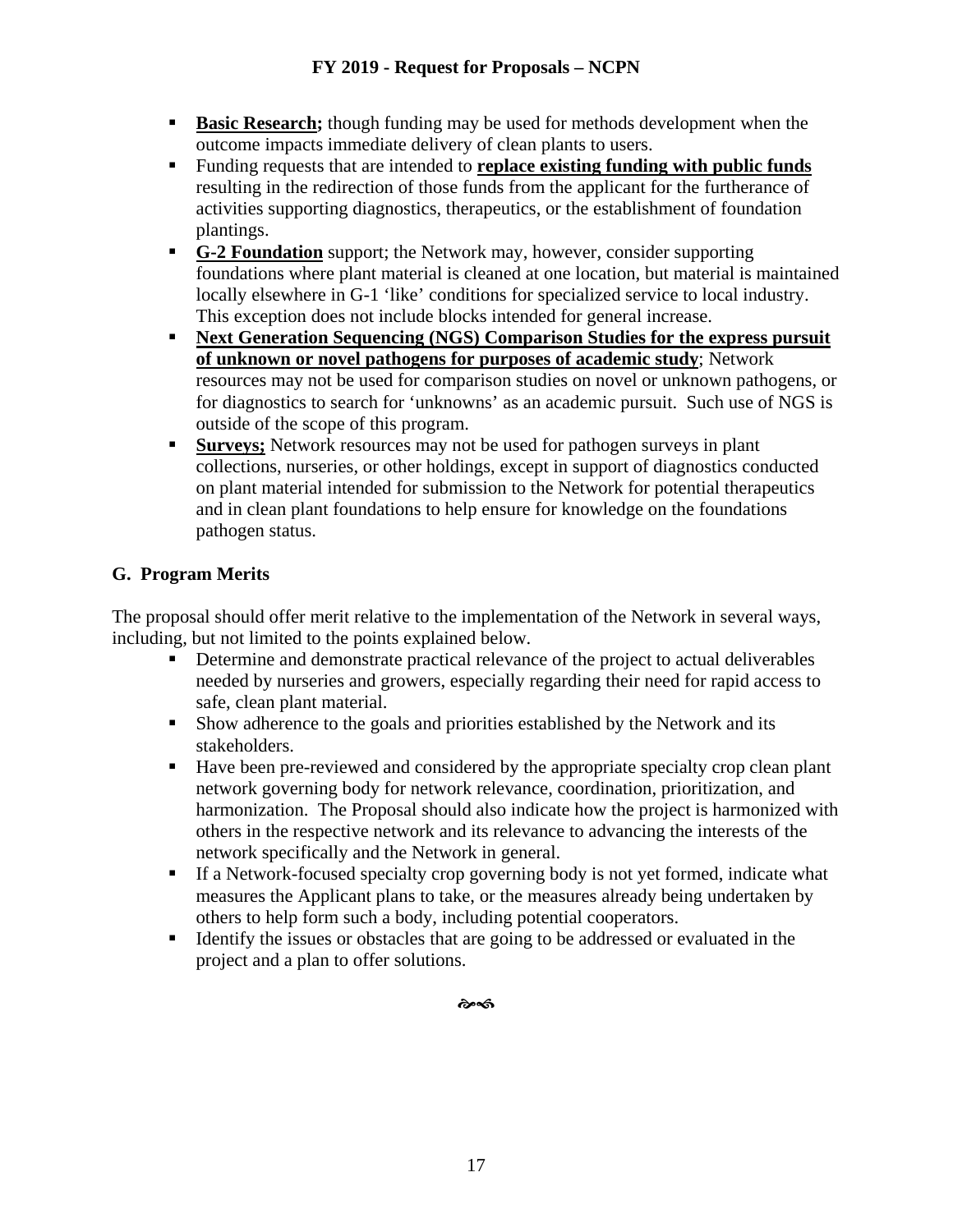# **Part II. Award Information**

**A. Total Available Funds**: Anticipated at a base of note less than \$5,000,000. The actual amount to be made available is dependent on the actual amount of funding made available through USDA for the purposes of the Network including its Cooperative Agreements program.

**B. Funding Uncertainties:** NCPN Federal FY 2019 funding is from an annual funding source. Currently, the Network's Cooperative Agreement program funding is only available in FY 2019. Additionally, if during FY 2019 it is determined that the Network's funding is not available for obligation by USDA for the fiscal year, USDA is under no obligation to fund any proposals submitted under this Request for Proposals.

**C. Competitive Process:** The Network's Cooperative Agreement Program conducted under this Request for Proposals is a competitive process and the funding of any submitted proposals is at the discretion of USDA in consultation with the Network's Governing Board which forms its proposal review panel.

**D. Anticipated Award Funding Amounts**: Approximately \$10,000 - \$1,250,000

# **E. Anticipated Award Start Date:** July 1, 2019

**F. Period of Performance**: Funding is awarded for a single year on average with the option to extend longer if USDA determines the request to be acceptable.

#### **G. Type of Assistance Instrument:** Cooperative Agreement

**H. USDA/APHIS Role:** USDA/APHIS/PPQ will administer the Cooperative Agreements on behalf of the Network's Federal Partners. The Network's Federal Partners include USDA's Agricultural Research Service (ARS), the National Institute for Food and Agriculture (NIFA), and the Animal and Plant Health Inspection Service (APHIS). They will provide advice to the project coordinators, track funding, receive and review progress reports, offer comments and suggestions, track project performance, and meet with cooperators as often as necessary to ensure progress in accomplishing the goals of the project, identifying obstacles, and resolving concerns.

��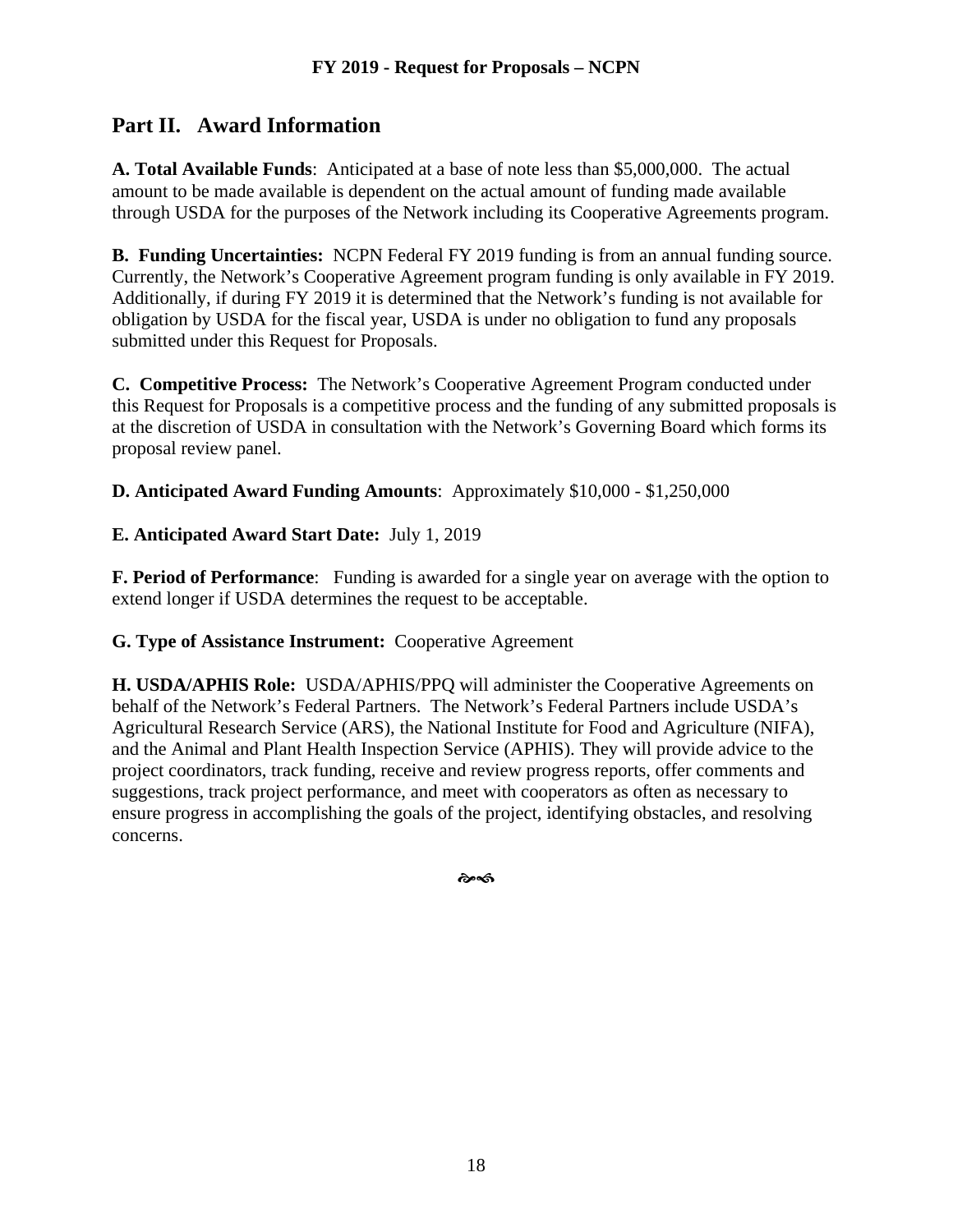# **Part III. Eligibility Information**

**A. Eligible Applicants:** Land Grant Universities, Non Land-Grant Colleges of Agriculture, State Agricultural Experiment Stations, State Governments and Federal Government Agencies with preference given to institutions or agencies with existing and established facilities and capability to conduct plant pathogen molecular diagnostics, apply therapies, and establish and maintain foundation/nuclear blocks of clean plant material.

Priority shall be given to applicants that work through established Network governing bodies to prioritize components of their proposals and harmonize their proposals with others in their respective networks. Proposals must be submitted by authorized representatives of the institution or agency applying for assistance and the proposals must be in the format described in Part V.B.

Authorized representatives from institutions or agencies whose projects are considered for funding will be required to complete or adjust the application for Federal Assistance, including all associated forms required by USDA, and, if funded, sign a Cooperative Agreement.

**B. Cost Sharing, Matching, or Enumeration of Contributions:** It is preferred that projects have contributing funds, cost-shared by the applicant or in-kind contributions, including thirdparty in-kind contributions, or an enumeration of other funds available for program operations in addition to Network requested support. If funding needs are anticipated to continue for several years, provision of information as part of their proposal regarding the applicant's long-term funding needs, categories of anticipated funding needs, and information on any plans for attaining greater self-sufficiency is also required.

డావ

# **Part IV. Proposal and Work Plan Submission Process**

**A. Network Specialty Crop Governing Body Coordination Requirement:** All applicants for funding under the Network's Cooperative Agreements program must show evidence that their proposals (including project proposals and work plans) have been submitted to an appropriate Network governing body for networking, prioritization, harmonization, and coordination with other proposals submitted covering the same crop. Evidence of such coordination is required at least in the form of a letter of support from the appropriate Network Governing Body specific to the applicant's specialty crop focus area. In cases where an applicant is requesting Network support for work on specialty crops covered by more than one Network governing body evidence of coordination and support from all relevant specialty crop clean plant networks must be provided with the proposal.

**B. Electronic and Paper Proposal Submissions:** All applicants must individually submit their respective work plans and associated budget plans directly to the National Clean Plant (NCPN) network at [ncpn@aphis.usda.gov.](mailto:farmbillsection10007@aphis.usda.gov) An exception is where one or more institutions choose to apply for consideration as a sub-grantee to a principal applicant. In such a case however, work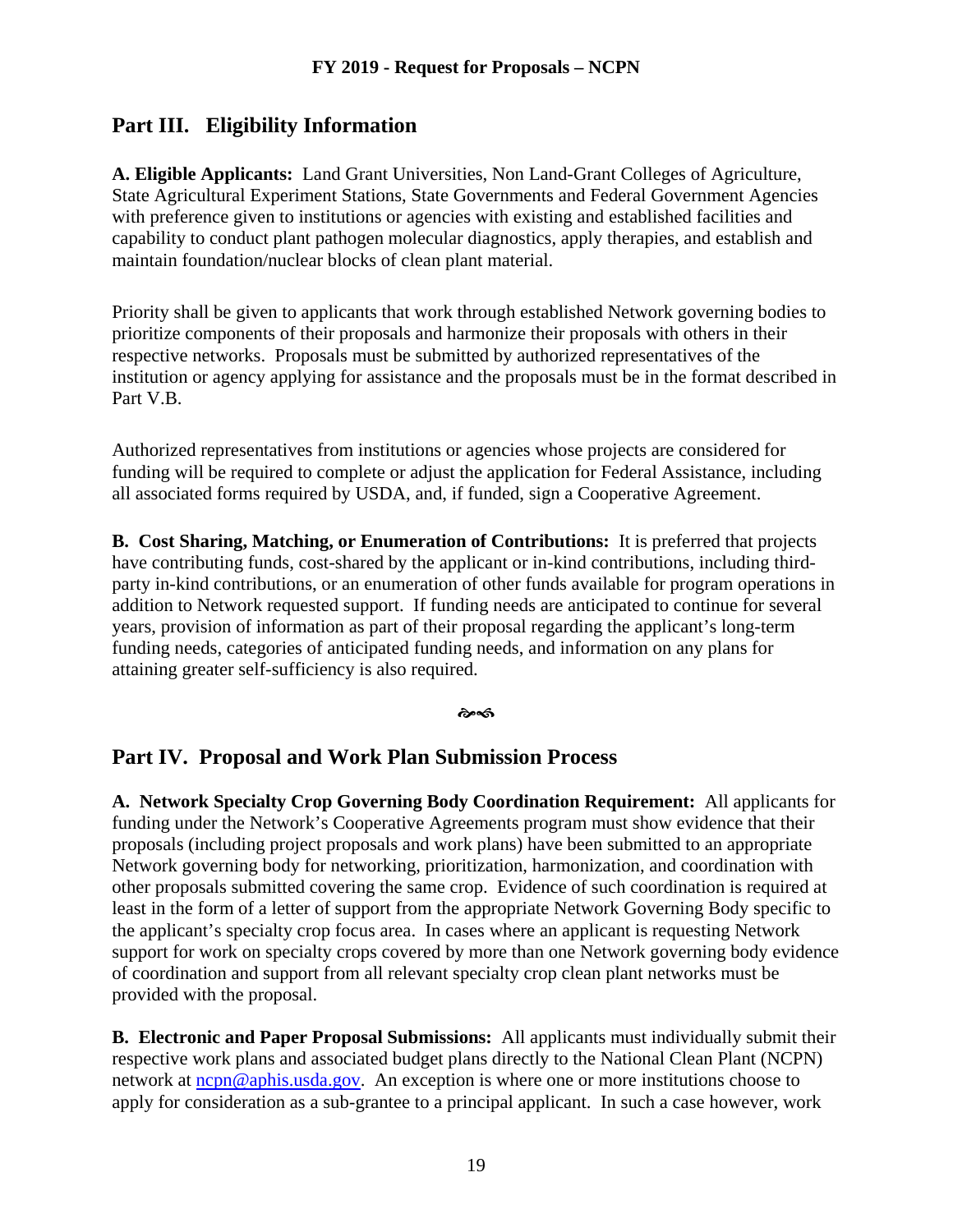plans and budget submissions traceable down to individual sub-grantee institutions are encouraged.

All applicants, or sub-grantees if several entities submit work plans under a single proposal coordinated by a lead applicant, must still complete individual work plans including content similar (or essentially equivalent) to the format provided in this Request for Proposals.

Applicants also have the option of sending paper renditions of the work plans and financial plans to NCPN at the address in Part VIII 'Agency Contacts' of this Request for Proposals.

**C. Proof of Proposal Coordination:** At their discretion, Network governing bodies may choose to submit all cooperator proposals under their review as a single package to the Agency Contacts listed below (Part VIII). The specialty crop governing bodies may also request that individual applicants directly submit their proposals electronically at [ncpn@aphis.usda.gov](mailto:ncpn@aphis.usda.gov) or to the Agency Contacts listed below (Part VIII).

In situations where the Network governing body chooses to forward all proposals submitted to it for networking, prioritization, harmonization, and coordination, the governing body may provide a single letter documenting the consultative process with all included proposals.

In situations where the Network specialty crop governing body suggests that individual applicants submit their proposals directly to USDA/APHIS, the Network governing body must provide the applicant with a letter documenting the consultative process. Applicants submitting their proposals directly to USDA/APHIS should include a copy of any information provided to them from specialty crop governing bodies capturing the consultative process that was followed.

In cases affecting proposals where more than one Network governing body is relevant to a proposal, evidence of coordination and support by all relevant specialty crop clean plant networks must be submitted with the proposal. Such proposals may be coordinated and submitted to the Network by any relevant specialty crop clean plant network with necessary evidence of coordination and support by other such relevant bodies or as otherwise provided for in this Request for Proposals.

In cases where a specialty crop does not yet have an NCPN recognized governing body, but where one is being formed, evidence of network formation activities may be submitted by the applicants for NCPN Governing Board consideration**.**

**D. Pre-Proposal Review and Prioritization – A Suggested Model**:Based on the experiences of the Network's Cooperative Agreement FY 2009-2012 and 2014-2018 process, the Network's Governing Board makes the following recommendation for continuance of an improved proposal review process in this FY 2019 NCPN Cooperative Agreements program.

The Network's Governing Board indicates that pre-proposal review, harmonization, and component prioritization by an existing Network specialty crop governing body, especially a specifically designated, industry-centered working group, would receive a high priority for funding consideration. Such a group designated to review pre-proposals should be composed of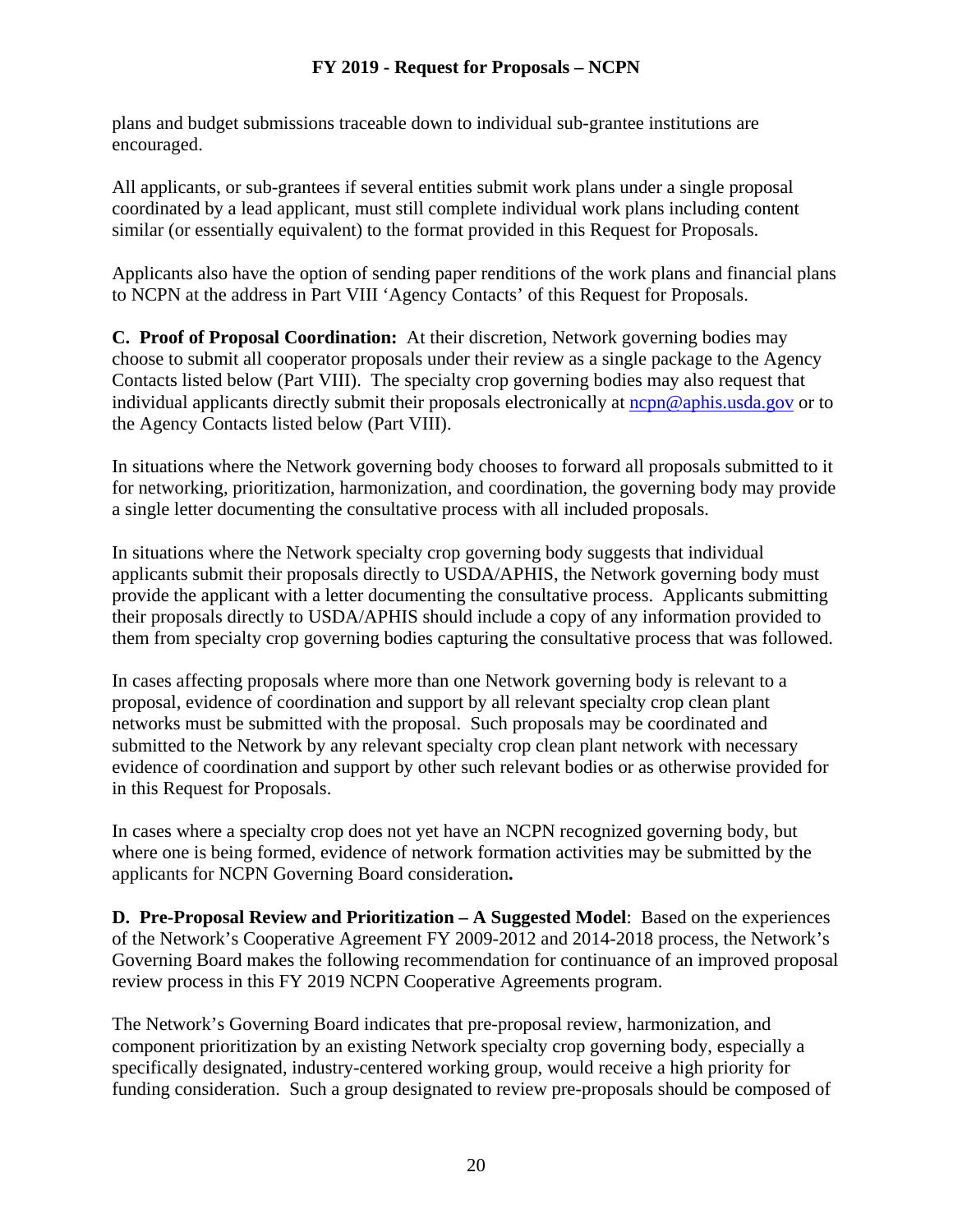about 50% industry with other affected stakeholders; or some other industry-driven process designed to accomplish the same purpose. This serves to ensure that industry stakeholders have involvement in the pre-proposal development process and serves to provide the Network's Governing Board with a high degree of confidence in the specialty crop governing body preproposal decision-making process, including proposal harmonization to help foster an efficient network system.

Additionally, the Network's Governing Board, at its discretion, may seek further counsel from other members of the Network, or more broadly, regarding their thoughts, as part of a proposal review process, on the content or merits of any proposal submitted to the Network for funding consideration.

The specialty crop pre-proposal working group should also be engaged in a process of "prioritization." The Network's Governing Board finds this aspect of the pre-proposal stakeholder review process to be extremely useful. This process should not prioritize individual proposals against each other, but rather look at specific aspects of individual pre-proposal content and highlight the important parts of each proposal before the working group, ranking 'components' relative to importance and need for the whole of the specialty crop being considered. A ranking of 'high', 'medium', or 'low' priority is suggested. In the event that NCPN funding is insufficient, this process of prioritization will provide the Network's Governing Board with crucial information "across all proposals" as to what the priority 'components' were for each of them. The Network's Governing Board sees this as a truly 'harmonizing' process, honoring the submissions of each potential applicant and suggesting which components of each proposal are key consideration priorities.

For proposals including an Education/Outreach component, the Network's Governing Board sees merit in coordinating this component of the proposal through the Network's Education/Outreach Working Group to ensure that the request aligns with the general direction of the Network collectively as manifested through the actions of the working group.

Evidence of compliance with this process should be submitted by specialty crop clean plant governing bodies in support of pre-proposals submitted to them for consideration.

#### సింగు

# **Part V. Proposal and Submission Information**

**A. E-Mail Proposals:** Applicants should submit their work plans, financial plans, and any other associated documents to NCPN directly at [NCPN@aphis.usda.gov](mailto:NCPN@aphis.usda.gov) . Specifically, for this initial application stage, applicants need only complete a work plan, an associated financial plan, and along with evidence of compliance with the Pre-Proposal Review Process as indicated in Part V of this Request for Proposals, submit material to NCPN as indicated.

**B. Paper Proposals:** Applicants has the option to apply for NCPN funding consideration by sending a paper copy of their work, financial plan, and associated documents to NCPN at the address listed in Part VIII 'Agency Contacts' of this Request for Proposals.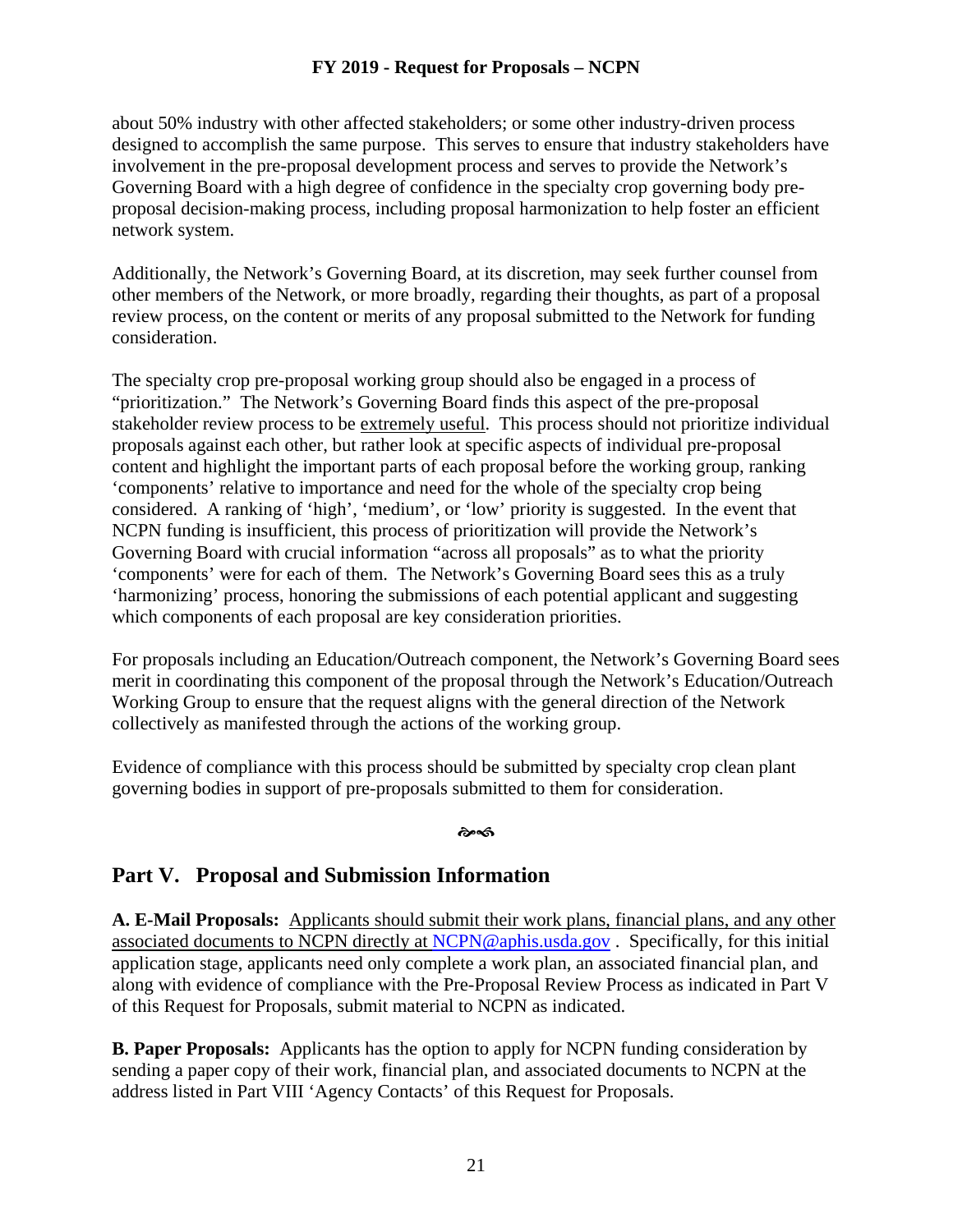#### **C. Continuing with an Application once a Work and Financial Plan is recommended by the NCPN Governing Board as further validated by USDA:**

Applicants should use the Project Work Plan format and associated Financial Plan format as noted in Part D. below "Content and Form of Application Submission".

Since USDA APHIS has now moved towards utilization of the ezFedGrants process to finalize applications for NCPN funding, the other required application forms (SF-424, "Application for Federal Assistance", SF-424A, "Budget Information – Non Construction Programs", SF-424B, "Assurances – Non-construction Programs", and SF-LLL, "Disclosure of Lobbying Activities") can be completed electronically at a later date and shall only be necessary at that stage where an applicant's work plan and financial plan has been recommended for funding by the NCPN Governing Board as further validated in a USDA APHIS Farm Bill Spending Plan for NCPN for FY 2019.

At that point, USDA APHIS will provide a link to successful applicants for continued processing of their applications using the 'ezFedGrants' process.

In the event that an applicant desires to obtain paper copies of the above-mentioned forms, they can be requested from the following address:

> Mr. Dean Denham USDA APHIS Plant Protection and Quarantine Science and Technology Center for Plant Health Science and Technology 1730 Varsity Drive, Suite 400 Raleigh, NC 27606-2949 Phone: 919-855-7404 Fax: 919-855-7480 E-Mail: Dean.Denham@aphis.usda.gov

These required forms can also be found at:

[https://www.aphis.usda.gov/aphis/resources/forms/sa\\_forms\\_by\\_category/ct\\_grant\\_application\\_f](https://www.aphis.usda.gov/aphis/resources/forms/sa_forms_by_category/ct_grant_application_forms) [orms](https://www.aphis.usda.gov/aphis/resources/forms/sa_forms_by_category/ct_grant_application_forms)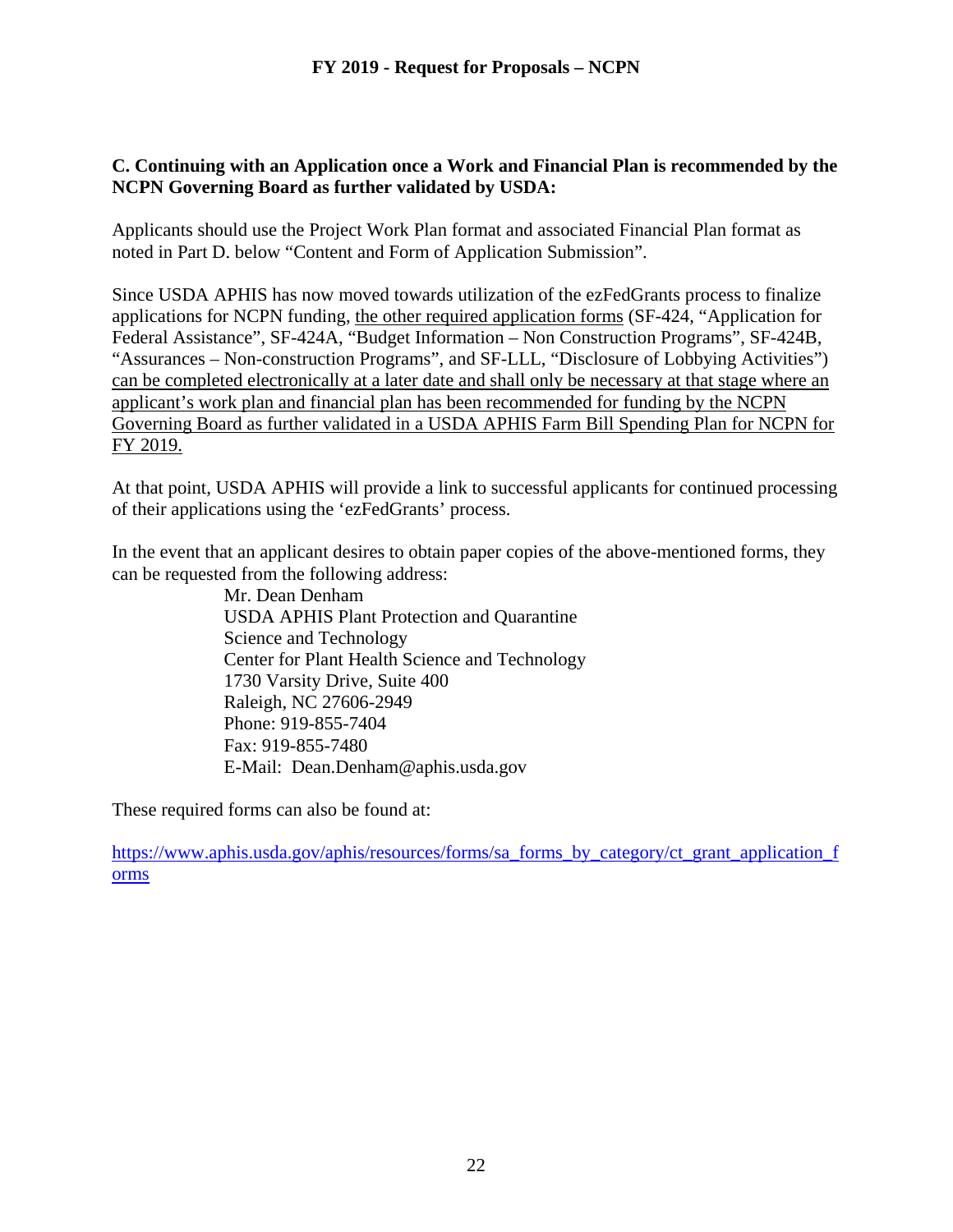**\_\_\_\_\_\_\_\_\_\_\_\_\_\_\_\_\_\_\_\_\_\_\_\_\_\_\_\_\_\_\_\_\_\_\_\_\_\_\_\_\_\_\_\_\_\_\_\_\_\_\_\_\_\_\_\_\_\_\_\_\_\_\_\_\_\_\_\_\_\_\_\_\_\_\_**

#### **D. Content and Form of Proposal Submission – Proposals / Work Plans**

# **National Clean Plant Network (NCPN) Cooperative Agreement Program**

# **WORK PLAN FORMAT**

#### **Cover Page**

Name of Project: One or Two Sentence Project Description: Principal Investigator: Name of Entity: Address: City, State, Zip: Office Phone: Cell Phone: Fax: E-mail Address (Principal Investigator):

#### **Name, Title, and Signature of the Official Authorized by the Institution/Agency to Apply for Federal Financial Assistance: \_\_\_\_\_\_\_\_\_\_\_\_\_\_\_\_\_\_\_\_\_\_\_\_\_\_\_\_\_\_\_\_\_\_\_\_\_\_\_\_\_\_\_\_\_\_\_**

**Date: \_\_\_\_\_\_\_\_\_\_\_**

*Please complete each section explained on the following pages and maintain the numbering format on your proposal. Section VI, "Proposal Review Information" provides more details on the information requested and how it will be used to evaluate proposals for funding.*

*Content – Work Plans (Proposals) should be brief, focused, and specific to the needs of the applicant as transposed against the mission of the National Clean Plant Network. After a brief explanation of applicant purpose, mission, and methods, the focus of the work plan should be on clarity surrounding the details and specifics of the particular requests of NCPN including clarity on anticipated 'deliverables resulting from NCPN support.*

*Work Plan Length – Excluding the cover page, applicants shall not exceed 15 pages (font 11, single spaced) in Work Plan length for proposals covering a single crop. For each additional crop the Work Plan may be increased by 5 pages up to a maximum not to exceed 30 pages for 4 covered crops or more. This limitation does not include any Federal application forms or proposal cover letters or appendices.*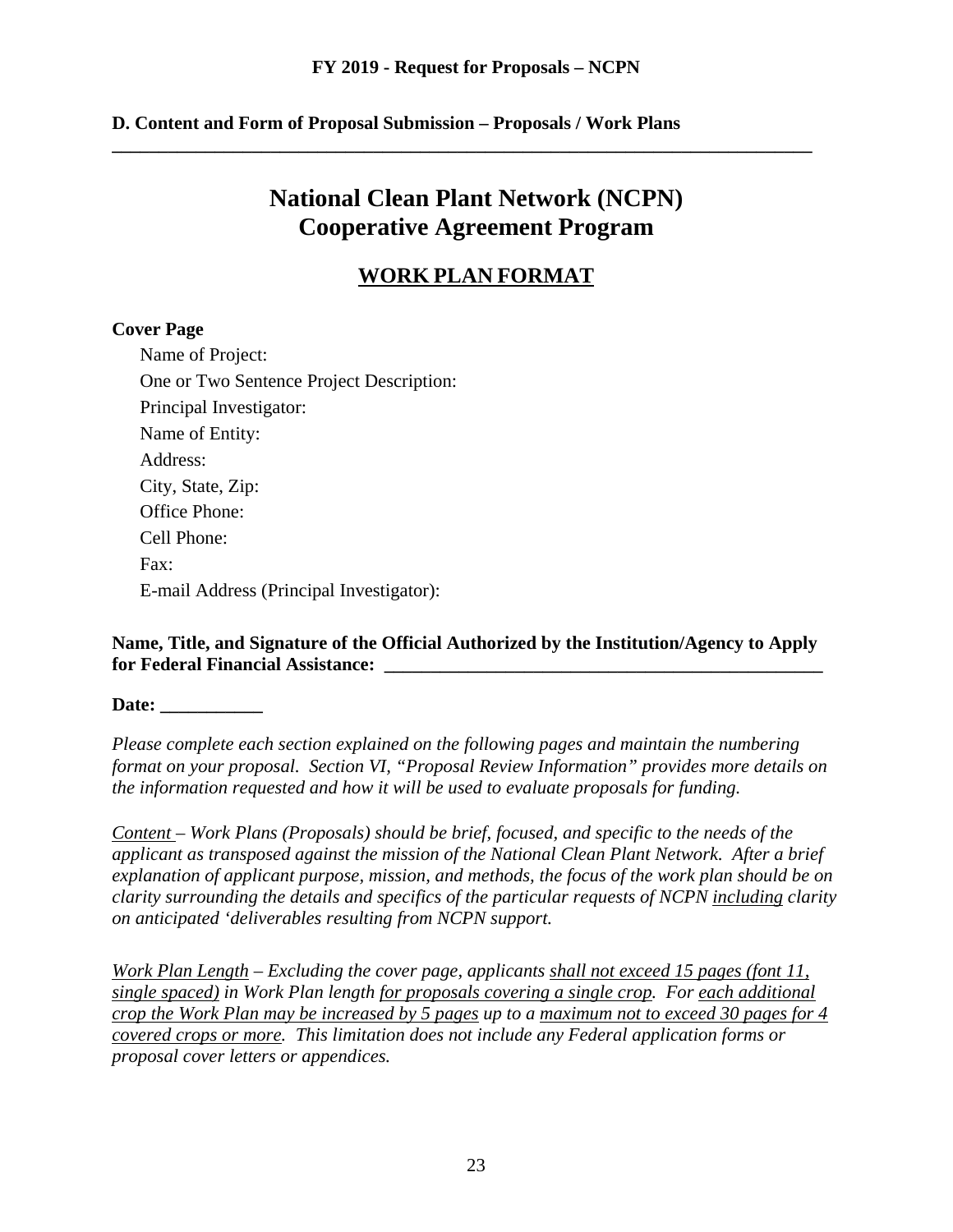*Appendices – Applicants may submit documents as Appendices in support of their Work Plan in addition to the Work Plan page limitation. However, any submitted Appendices over 20 pages total may be assessed at the discretion of NCPN. This limitation does not include any letters and support information regarding process compliance or any submitted program or unit Business Plans, or Annual Entity Reports.*

*Format - It is very important that applicants keep to the suggested format for visual consistency in proposals; with any non-format data such as spreadsheets, charts, or graphs being submitted as Appendices.*

*Work Plan Table of Contents - Applicants may also include a Work Plan "Table of Contents" (also excluded from the page maximum count for Work Plan length).*

*Financial Spreadsheet Template – Applicants are highly encouraged to also submit their budget requests both in written form as part of the requested work plan and as an electronic Financial Plan spreadsheet. A spreadsheet template is available to applicants as a service to help formulate budget needs efficiently and to further help inform and facilitate the NCPN Governing Boards work in assessing the content of proposals. The spreadsheet template is available at the NCPN Federal website mentioned here:*

<http://www.aphis.usda.gov/planthealth/section10007/ncpn>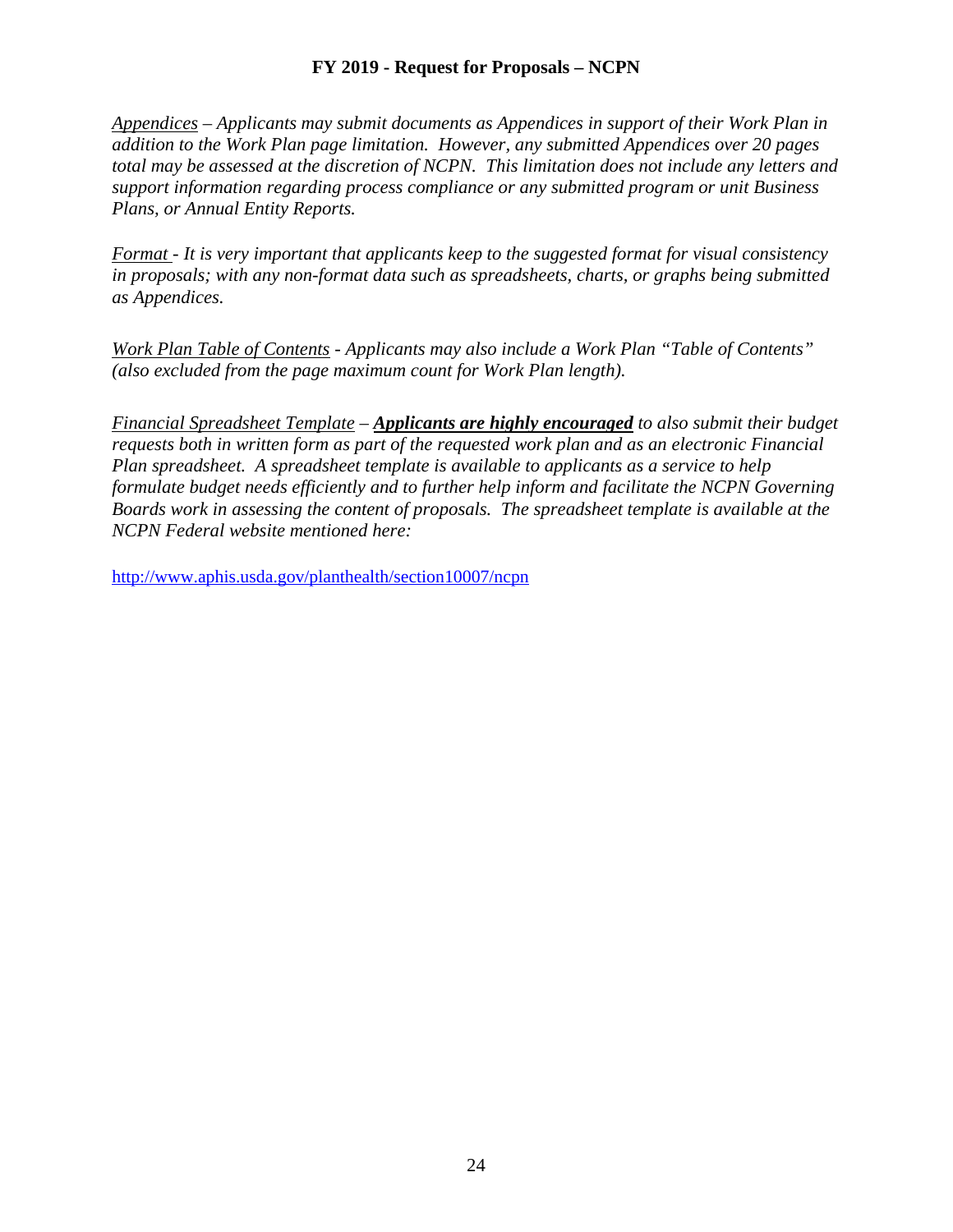#### **APHIS Agreement No:** *(To be Completed by USDA for Successful Applicants) Other Identifying Numbers: (Any Applicant Desired Program Identification Numbers)*

#### **FEDERAL FISCAL YEAR 2019 WORK PLAN**

*Name and Location of the Party Applying for Support*

#### *Name of Project Being Supported*

*Provide a brief one or two sentence description of the proposed project for which funding is being sought.*

#### **Performance Period:**

*Suggested time from the beginning to the end of the agreement. The timeframe should not exceed 1 year.*

#### **Introduction and Background:**

*Briefly indicate what relevant need or problem within the applicant's mission area requires a solution in carrying out a public purpose of support or stimulation.* 

#### **Alignment with the USDA and NCPN Strategic Goals and Objectives:**

*Refer to Part I. D. "Alignment with USDA and NCPN Strategic Goals and Objectives.* 

*Applicants need not provide specific statements regarding how they are meeting any indicated USDA and NCPN Goal or Mission Area, however, proposals should provide sufficient and reasonable evidence that stated goals are being satisfied.*

#### **Stakeholder Participation and Industry Focus**

#### A. **Stakeholder Participation:**

*Provide a very brief indication of the organizations collaboratively involved with the applicant in activities carried out through this proposal and explain their involvement.*

#### B. **Industry Focus:**

*Indicate the industry or industries being served as a result of the products generated through this project. As applicable, also indicate the commodity, type, and number of deliverables intended for use either by nurseries or growers and the anticipated timeframe for producing and delivering, or otherwise making available, the agreed upon materials and products.*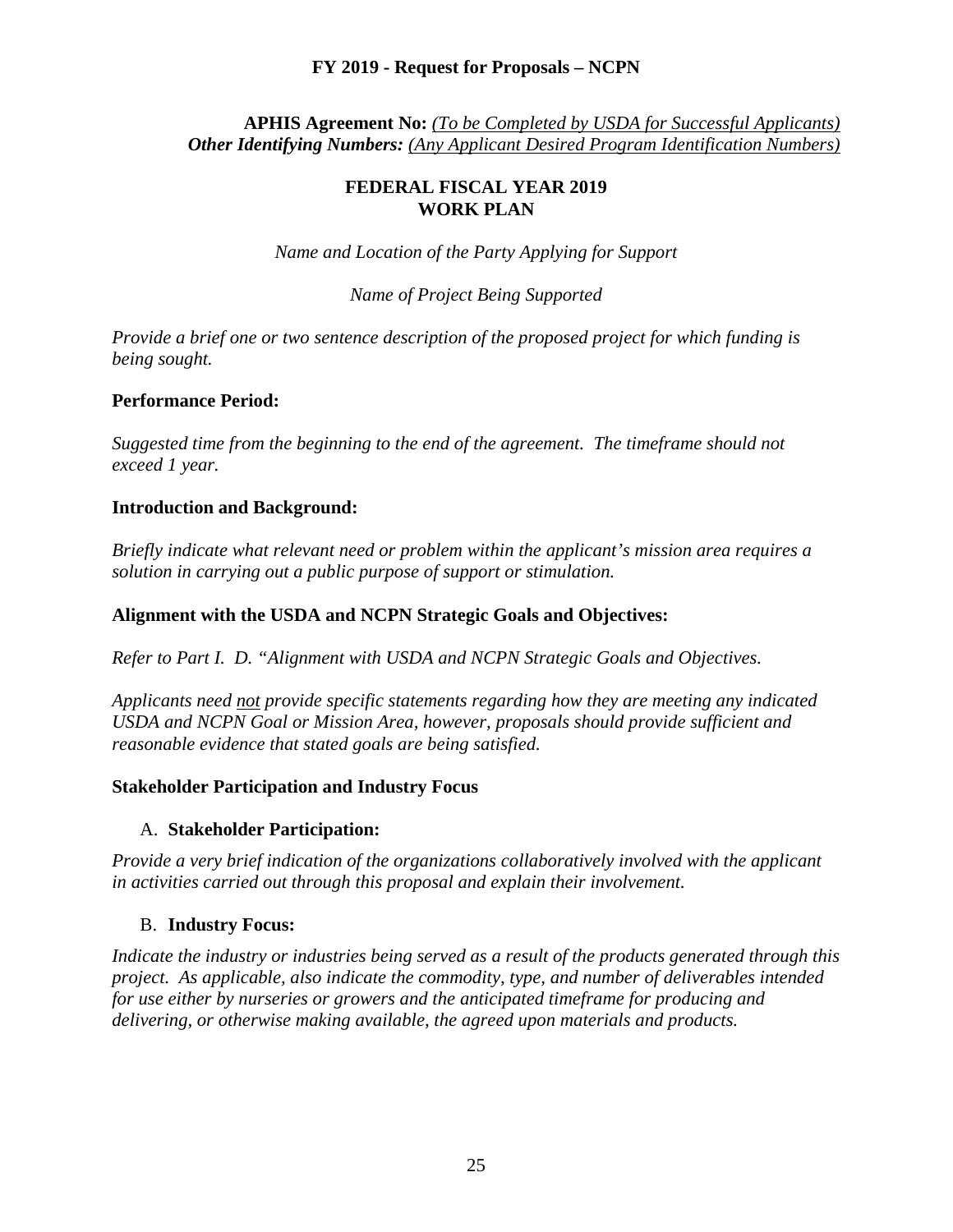# **Project Goals and Objectives**

*List or explain what results or benefits will be derived from this effort. Note that these outcomes*  will be the major building blocks upon which the milestones in the next section are based.

#### **Project Milestones**

*Milestones should list the major steps of achievement that successfully completes a Goal or Objective listed in the section above. Milestones should be associated with a specific timeframe.*

## **Plan of Action**

*Provide a brief but comprehensive description of the program proposed for funding, including relevant program operation. This section can include scope of work and methodology/approach.* 

*The focus of this section should largely be on 'what' is being done, 'why' it's important, and the anticipated 'outcomes'. Information on specific methodologies are encouraged to the extent that they are necessary to clarify 'what', 'why', and 'outcomes' or to better justify the request for resources.*

## **Anticipated Accomplishments –** IMPORTANT

*List or indicate the specific intended accomplishments or performance measures that will be used to evaluate the success of the project and how each element will be measured. The anticipated accomplishments or ascribed performance measures should include 'outcome' based information and, if applicable, indicate the quantity and type of deliverables anticipated under this project as well as the impact of producing and providing those deliverables, including the impact on industry.*

*Suggested Quantifiable 'Deliverables' might include (but is not limited to) the following:*

- *Number of Plant Introductions (New Accessions)*
- *Number of Tissue Culture Selections Created*
- *Disease Testing (Number of Tests)--- Elisa, PCR, herbaceous, other*
- *Number of Indexing Activities --- Buds, indicator plants, selections, other*
- *Field Diagnostics --- Number of assays*
- *Numbers of Accessions or Plants in Therapeutics --- Heat Therapy, other therapies*
- *Amount of Material Planted in Foundations*
- *Amount of Material Maintained in Established Foundations*
- *Number of New Releases, Imported and Domestic*
- *Number of Clean Plant Units Distributed*
- *Information on critical 'Outcomes' resulting from these Deliverables*

*A document suggesting a performance report outline or template is available by contacting the NCPN Coordinator or the NCPN Administrative Support officer listed in Part VIII 'Agency Contacts' of this Request for Proposals.*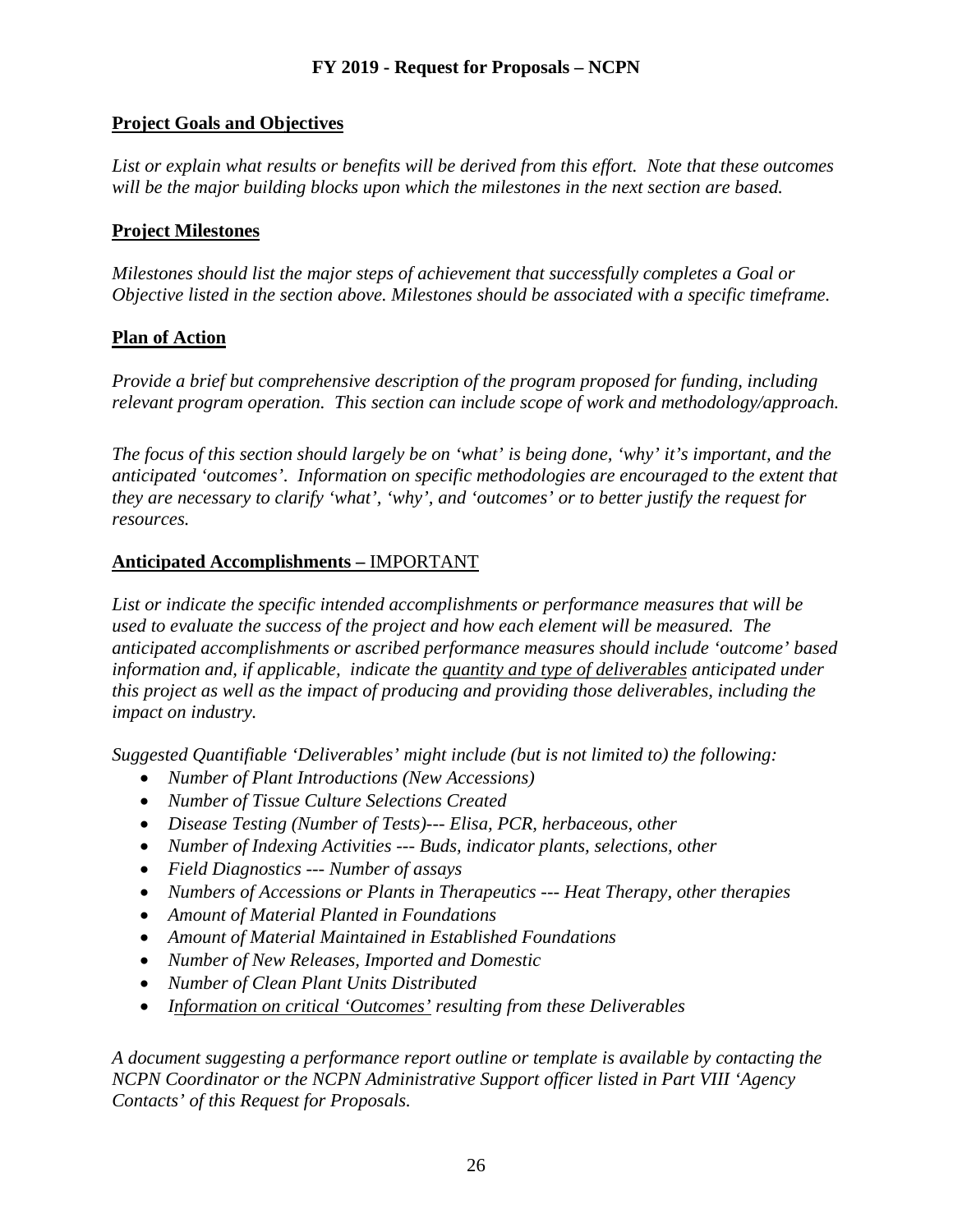#### **Budget Plan**

*Provide budget details that reflect the expenditures for the project presented (or that will be presented) on Standard Form 424A and expand on the details either in the form of a descriptive budget narrative or as suggested below or in the form of an electronic spreadsheet as suggested elsewhere in this 'Request for Proposals':*

 $Salaries^*$   $\qquad \qquad$  5

 *\_\_\_\_\_\_\_\_\_\_*

*and Fringe (xx%) \_\_\_\_\_\_\_\_\_*

*\* Applicants must specify type of personnel and number of positions and salary and number of hours devoted to NCPN. If more than one crop is being serviced, pro-rate the costs among the crop categories.*

#### *Equipment\*\* \_\_\_\_\_\_\_\_\_*

*\*\* Specify the type, number, and cost of each piece of equipment requested. If more than one crop is being serviced, pro-rate the costs among the crop categories.*

#### *Supplies \_\_\_\_\_\_\_\_\_*

*If more than one crop is being serviced, pro-rate the costs among the crop categories.*

#### *Travel\*\*\**

*\*\*\*Specifically indicate if travel is associated with servicing the diagnostics, therapeutics, and foundational needs of the project. \_\_\_\_\_\_\_\_\_\_*

*\*\*\*Indicate separately if travel support is being sought directly to attend NCPN*  Governing Body meetings; specifying the crop being serviced.

*\*\*\*Indicate separately if travel support is being sought to service the Educational/Outreach needs of NCPN; specifying (if known) the events for which support is being sought.*

| Printing/Publications                                   |  |
|---------------------------------------------------------|--|
| <b>Contracts and Other Services</b>                     |  |
| Other Costs (must be specified)                         |  |
| Indirect****                                            |  |
| **** See additional information on indirect costs below |  |
| <b>Total</b>                                            |  |
| <b>APHIS Share</b>                                      |  |
| Cooperator's Share                                      |  |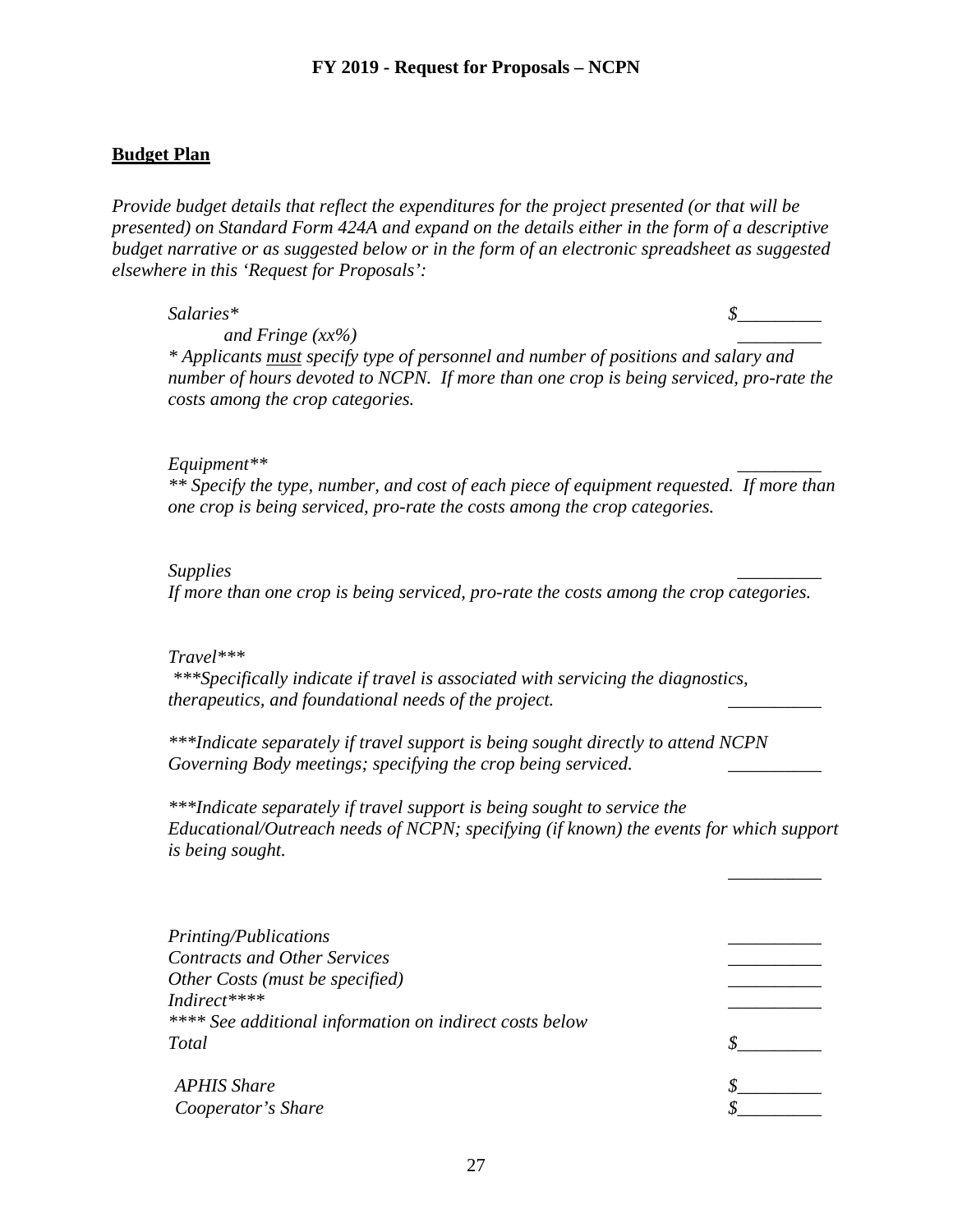*Matching funds: Indicate any cost-sharing, matching contributions, or an enumeration of other funds available for program operations in addition to NCPN requested support here in budget fashion as above.*

*Note: In order to claim indirect costs a current negotiated indirect cost rate agreement must be in place and a copy provided to APHIS at the time of award.*

*\*\*\*Indirect Costs – 15% limitation: The 2014 Farm Bill restricts indirect costs charged against a cooperative agreement under Section 10007 (including NCPN) to the lesser of 15% of the Total Federal Funds provided under the cooperative agreement or the Negotiated Indirect Cost Rate Agreement applicable to the recipient as established by law. This amount may also be calculated as approximately 17.647% of Total Direct Costs.*

*The applicant must submit a copy of its fully executed current Negotiated Indirect Cost Rate Agreement, negotiated by its recognized Federal agency, when indirect costs are assessed in the budget.*

# **Data**

[To be included in all submitted work plans].

The U.S. Government shall have unrestricted access to and use of raw data, analyzed data, data sets and models, analytical methods, or other analytical tools, created by the Cooperator from said data and data sets. The U.S. Government shall also have unrestricted access to and use of biological, chemical, or physical Material and the data created from analysis by the Cooperator of said Material. Furthermore, and for the avoidance of doubt under the Bayh-Dole Act 37 U.S. Code 202(4), with respect to any invention in which the Cooperator or their institution elects rights, APHIS shall have a nonexclusive, nontransferable, irrevocable, paid-up license to practice or have practiced for on behalf of the United States any invention throughout the world and cannot be subject to a technology transfer charge.

# **Principal Investigator and Other Contact Information (Including APHIS/PPQ):**

# *Institution Name:*

*Principal Investigator:*

*Provide the name and all contact information for the primary cooperator contact person(s).*

*Grants and Agreements Contact:*

*Provide the name and all contact information for the cooperator agreements/grants/budget contact person(s) needed to facilitate the agreement through the cooperator's process.*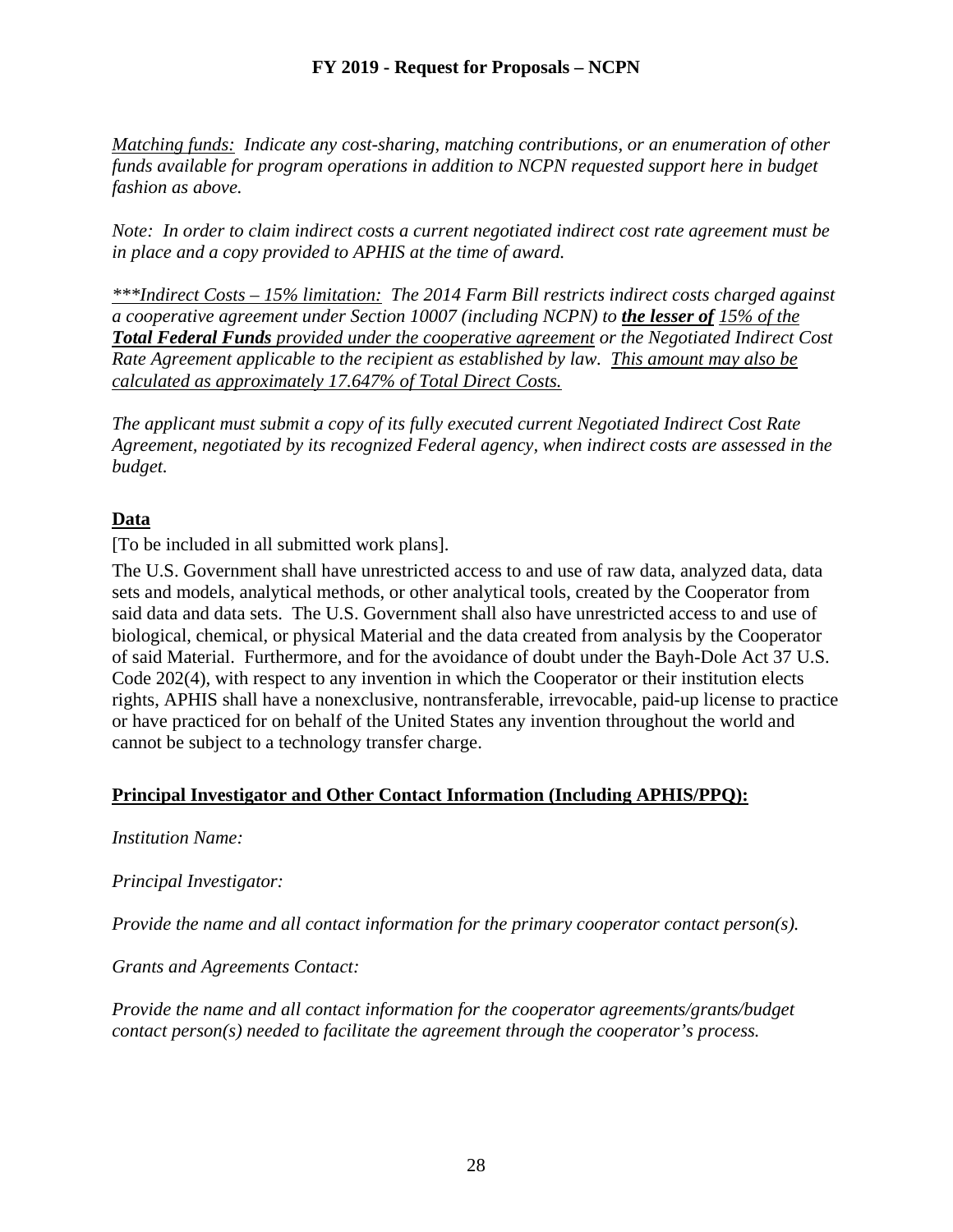*Other Persons Crucial to this Program:*

*Provide the name and all contact information for other persons crucial to this program needed to facilitate the agreement through the cooperator's process.*

*USDA, APHIS, PPQ – Program Contacts:*

The NCPN 'Raleigh, NC' Office:

Mr. Erich S. Rudyj, Coordinator – NCPN Management Team National Clean Plant Network (NCPN) USDA, APHIS, PPQ, Science and Technology National Clean Plant Network 1730 Varsity Drive, Suite 400, Room 435, Raleigh, NC 27606 Phone: (919) 855-7447 Fax: (919) 855-7480 E-Mail: *[Erich.S.Rudyj@aphis.usda.gov](mailto:Erich.S.Rudyj@aphis.usda.gov)*

The NCPN 'Riverdale, MD' Office :

Ms. Tammy Kolt, Administrative Support – NCPN Management Team National Clean Plant Network (NCPN) USDA, APHIS, PPQ, Plant Health Programs (PHP) Quarantine Policy, Analysis and Support Staff Accreditation, Certification, and Networking Services 4700 River Road – Unit 152, Riverdale, MD 20737 Phone: (301) 851-2160 Fax: (301) 734-5269 E-Mail: *[Tammy.Kolt@aphis.usda.gov](mailto:Tammy.Kolt@aphis.usda.gov)*

কৈ≪ী

*Work Plan Template – A template of the aforementioned work plan can be found at the NCPN Federal website mentioned here:*

<http://www.aphis.usda.gov/planthealth/section10007/ncpn>

*Financial Plan Template - A template of the aforementioned electronic financial plan can be found at the NCPN Federal website mentioned here:*

<http://www.aphis.usda.gov/planthealth/section10007/ncpn>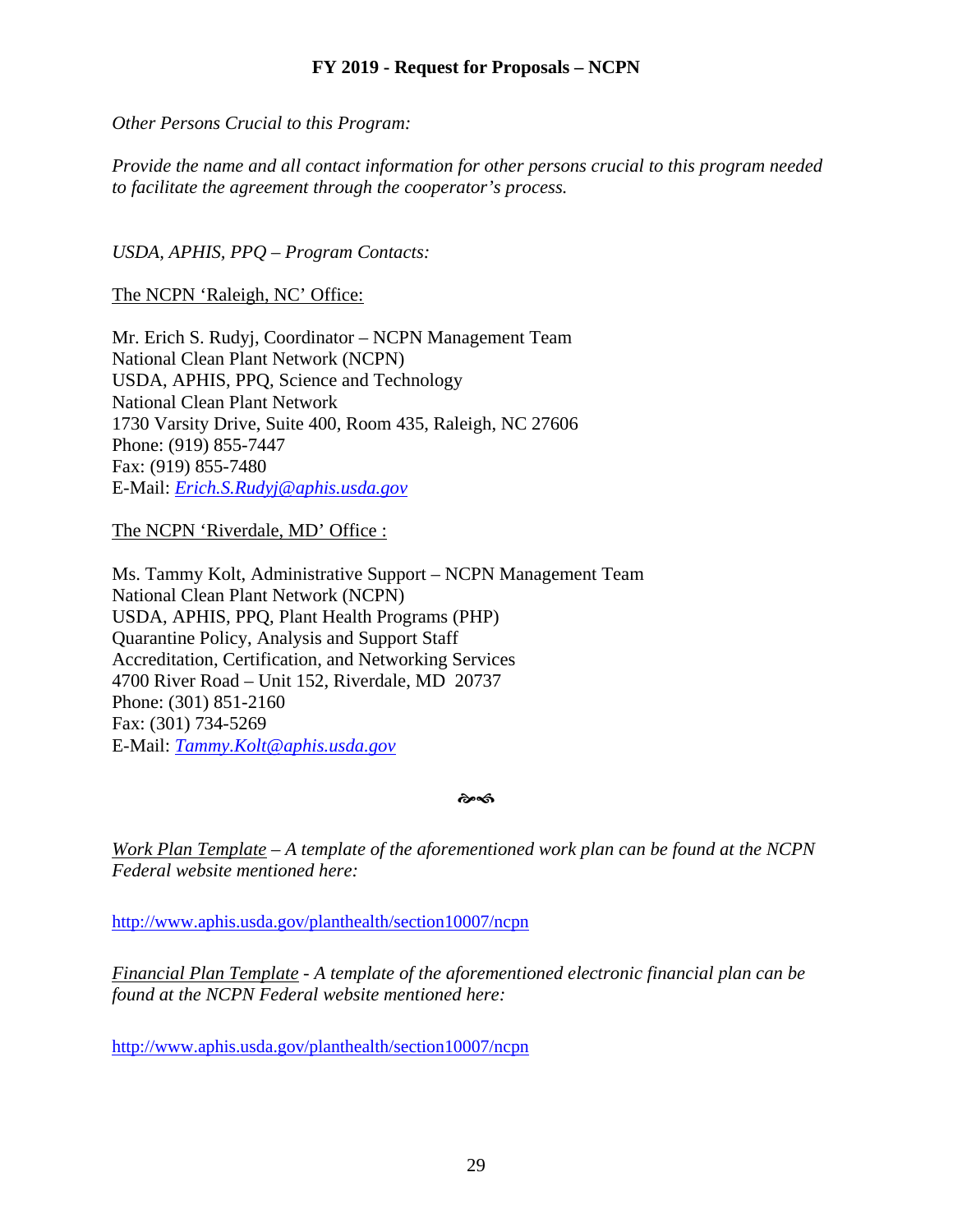# **E. Application Forms – Subsequent ezFedGrants Process:**

*The initial application to NCPN for funding recommendations, with a deadline to NCPN as indicated in Part V Section D below, need only include a work plan, a financial plan as indicated in this Request for Proposals as well as any appropriate support documentation such as information issued under authority of an NCPN Specialty crop Governing Body indicating participation in the recommended pre-proposal review process.*

*Applicant subsequently recommended by the NCPN Governing Board, as further captured in a USDA APHIS Farm Bill Spending Plan for NCPN for FY 2018, for further consideration will then be sent a link to the ezFedGrants website to conclude the application process.*

# **F. Submission Dates and Times, including Other Relevant Dates:**

- **RFA Open Period:** The Program will accept proposals for 12 weeks; from July 23, 2018 – October 12, 2018
- **Deadline for Submission of Proposals:** 11:59 pm (U.S. western time) October 12, 2018 for submission either to the NCPN email address at [NCPN@aphis.usda.gov](mailto:NCPN@aphis.usda.gov) or by mail. If e-mailed, the package must be received by USDA/APHIS by the deadline. The e-mail address to use is: [NCPN@aphis.usda.gov.](mailto:NCPN@aphis.usda.gov) If mailed with an appropriate carrier, the package must be postmarked by the deadline.
- Submission: Proposals should be submitted electronically to the e-mail address cited in this announcement or mailed with an appropriate carrier to the physical address cited in this announcement.
- Evaluation and Selection: The evaluation and selection of proposals is anticipated within 45 days of the application deadline. Following the selection process, all applicants will be notified whether their proposal will be funded. The evaluation committee reserves the right to suggest modifications to the proposal and associated budget.
- Allocation of Funds: Unless otherwise indicated, funds will be allocated for a 12-month period beginning on the date indicated in the Notice of Award.

# **G. Intergovernmental Review** – IMPORTANT:

At the time that applicants apply for Network funding support it is highly encouraged that they also initiate this process, if applicable in their State, as satisfactory compliance with the process can take up to 60 days for new projects and 30 days for continuation projects.

For FY 2019, the Intergovernmental Review Process (CFDA 10.025) under which NCPN falls, is subject to Executive Order 12372, "Intergovernmental Review of Federal Programs" in the States or Territories of: American Samoa, Arkansas, Arizona, California, Delaware, District of Columbia, Guam, Iowa (State Agencies only), Kentucky, Maryland, Michigan, Missouri, Nevada (send SF-424 to NV for their records only), New Hampshire, North Dakota, Northern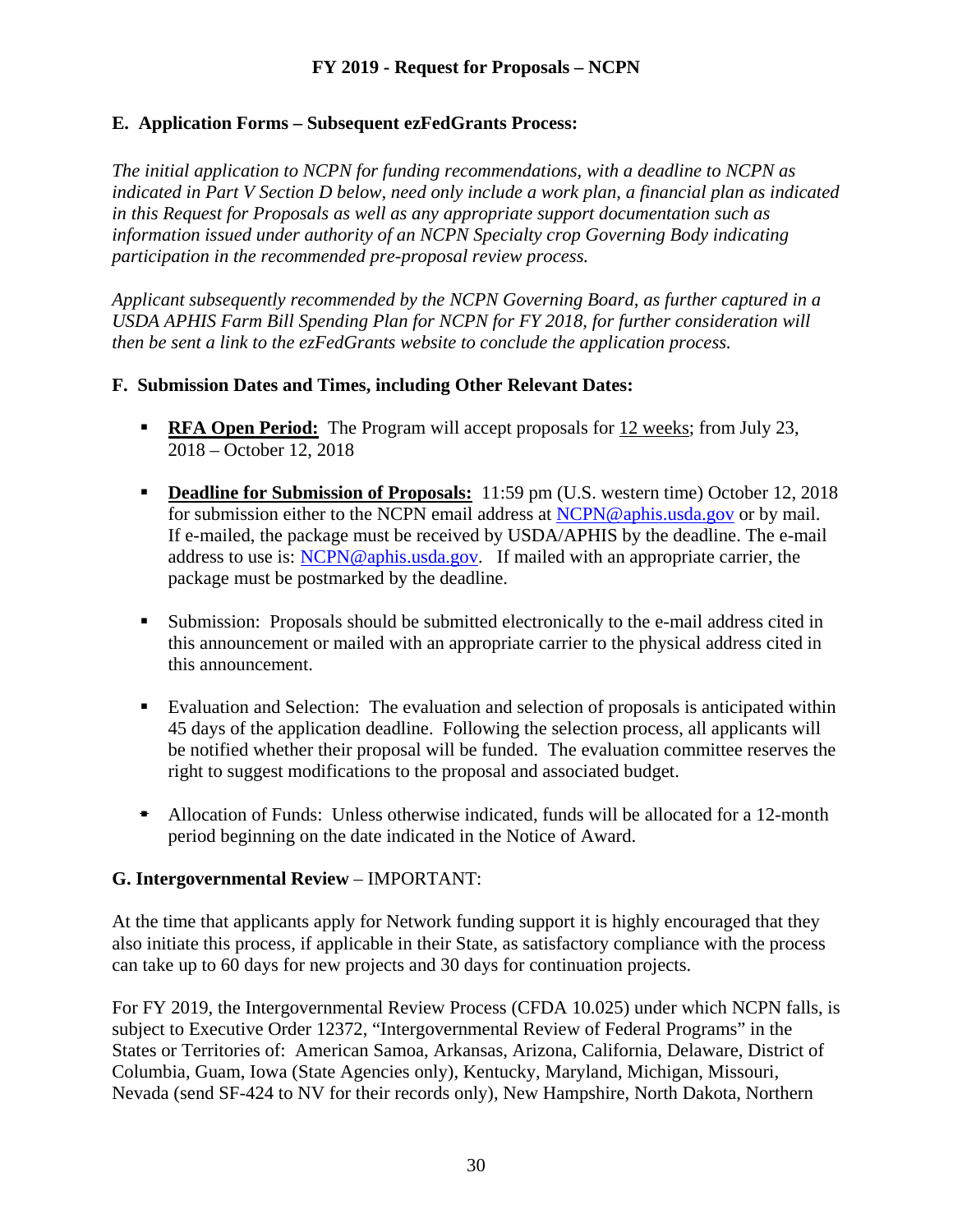Mariana Islands, Puerto Rico, Utah (State Agencies only), Virgin Islands, and West Virginia. Awards will not be made until this process has been completed in the applicable states. Names and addresses of States' Single Point of Contact (SPOC) are listed in the Office of Management and Budget's home page at: [http://www.whitehouse.gov/omb/grants/spoc.html.](http://www.whitehouse.gov/omb/grants/spoc.html) For those applicants that have this process in their state, submit your proposal to the SPOC simultaneously to submitting to APHIS. Failure to meet with this requirement will result in a rejection of your proposal. A copy of the SPOC waiver or approval letter will be required at the time the award is made.

# **H. Funding Restrictions:**

Project funds must be obligated by the recipient within 12 months from the date the funds are made available by USDA APHIS (the date of approval on the Notice of Award) unless otherwise stated in the Notice of Award. Construction and other activities prohibited under this RFA are not authorized.

As part of the final application process, applicants must submit a copy of its fully executed current Negotiated Indirect Cost Rate Agreement, negotiated by its recognized Federal agency, when indirect costs are assessed in the budget. Eligible cooperator's assessment of indirect costs are limited to not more than 15% of total agreement costs or the application of their indirect cost rate agreement, or other Regulatory provisions, whichever is less.

## **I. ezFedGrants – An Explanation of the Continuing Process:**

All applicants with work plans and associated financial plans submitted under this Request for Proposals and subsequently recommended by the NCPN Governing Board for funding, as further validated in a USDA APHIS Farm Bill Spending Plan for NCPN for FY 2018 for further consideration, will then be sent a link to the ezFedGrants website to conclude the application process.

USDA APHIS recently adopted ezFedGrants to finalize applications recommended for NCPN funding. Applicants with finalized/approved proposals will be sent a link by NCPN to the ezFedGrants management site. Successful applicants cannot take any further action to process an agreement until the NCPN Governing Board has recommended a proposal for funding, as further validated in a USDA APHIS Farm Bill Spending Plan for NCPN for FY 2019 for further consideration. At that time, USDA will create an application 'opportunity' in the ezFedGrants system, and send a link to successful applicants and/or their designated agreements staff person for further processing.

Prior to receiving an application specific link to ezFedGrants, applicants can take several preliminary steps to get prepared for the using the ezFedGrants application:

• Contact the applicant entities agreements staff who will be assisting the Principle Investigator and inform them of the need to use ezFedGrants and to obtain a level 2 eauthentication to access the system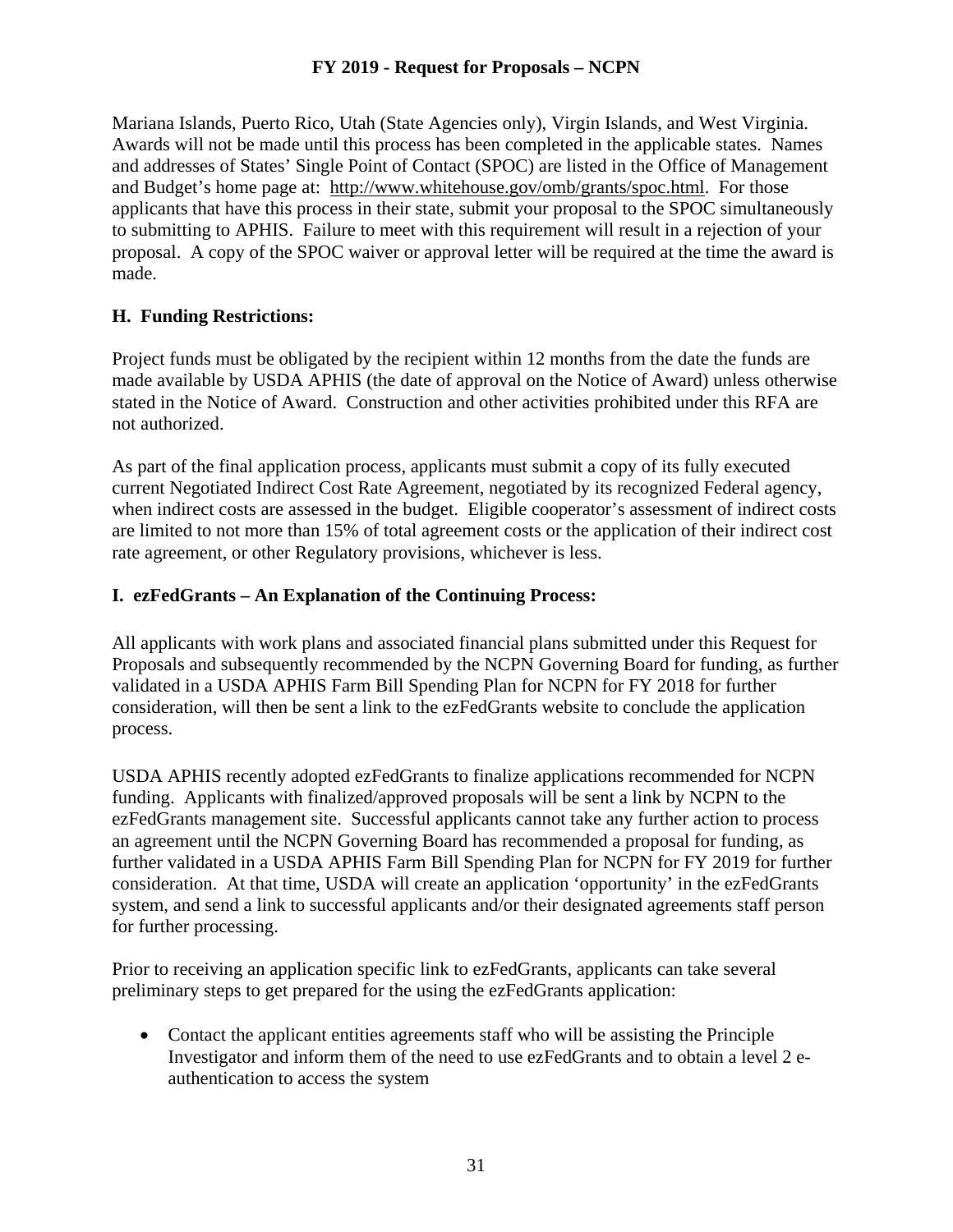[\(https://www.nfc.usda.gov/FSS/Training/Online/ezFedGrants/Resources/JA-](https://www.nfc.usda.gov/FSS/Training/Online/ezFedGrants/Resources/JA-Request_eAuthentication_Level2.pdf)[Request\\_eAuthentication\\_Level2.pdf\)](https://www.nfc.usda.gov/FSS/Training/Online/ezFedGrants/Resources/JA-Request_eAuthentication_Level2.pdf)

• Visit the ezFedGrants '*Frequently Asked Questions*' for basic information about the system [\(https://nfc.usda.gov/FSS/Training/Online/ezFedGrants/Resources/FAQ-](https://nfc.usda.gov/FSS/Training/Online/ezFedGrants/Resources/FAQ-EP_Access_Permissions_Roles.pdf)[EP\\_Access\\_Permissions\\_Roles.pdf\)](https://nfc.usda.gov/FSS/Training/Online/ezFedGrants/Resources/FAQ-EP_Access_Permissions_Roles.pdf).

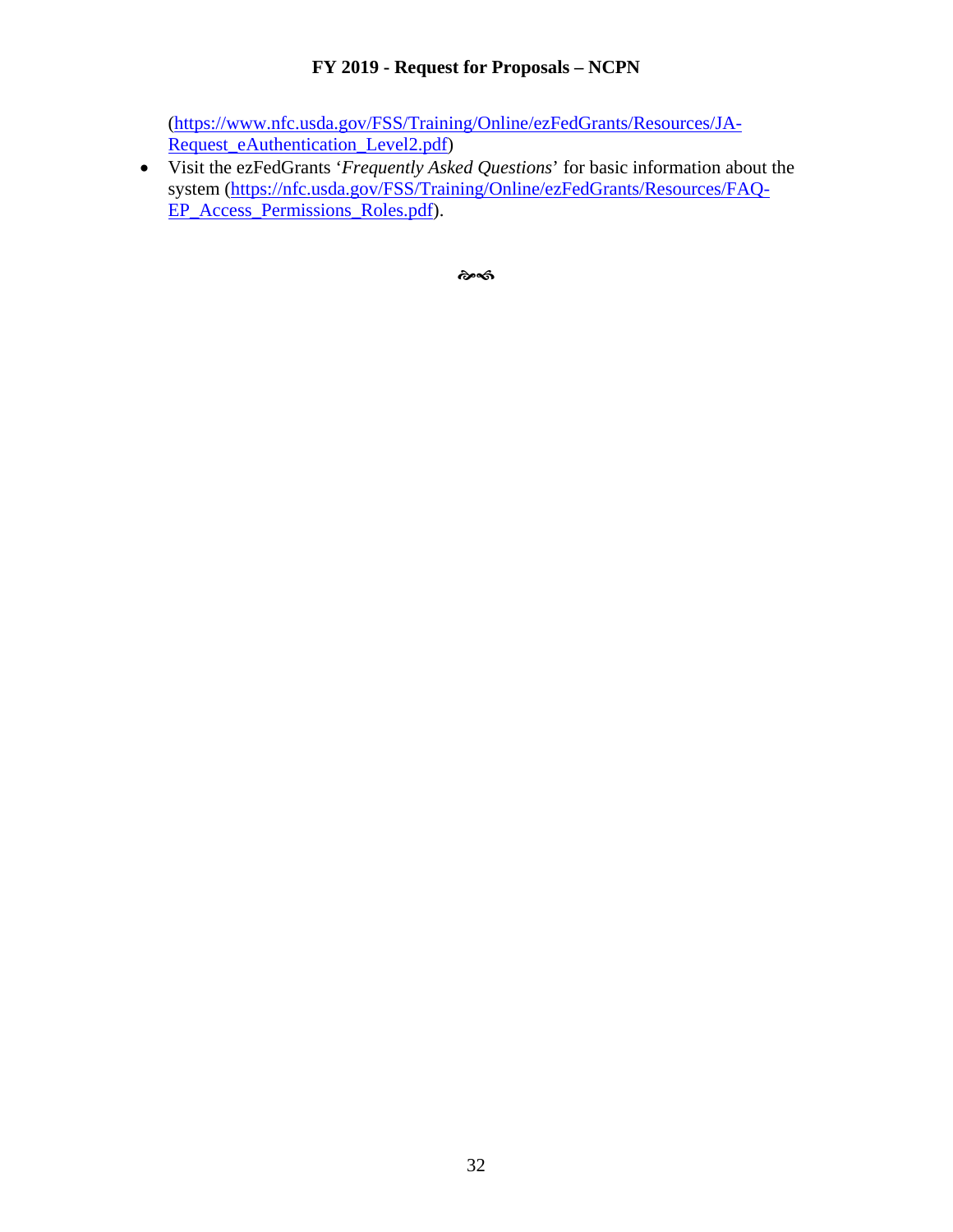# **Part VI. Proposal Review Information**

# **A. Criteria**

**1. Summary of Score Sheet:** The summary below reflects the weightings that will be used to evaluate each proposal.

|                                                                        | <b>Points</b> |          |
|------------------------------------------------------------------------|---------------|----------|
| <b>CATEGORY</b>                                                        | Sub           | Total    |
|                                                                        | Category      | Category |
| <b>Goal Alignment</b>                                                  |               | 25       |
| A. Alignment with USDA and NCPN Mission and Goals                      | 25            |          |
|                                                                        |               |          |
| <b>Stakeholder Participation and Focus</b>                             |               | 75       |
| A. List of Stakeholders Participating                                  | 25            |          |
| <b>B.</b> Industry Focus                                               | 50            |          |
|                                                                        |               |          |
| <b>Governing Bodies and Harmonization</b>                              |               | 100      |
| A. Established or Formative Specialty Crop Governing Bodies            | 50            |          |
| B. Harmonization and Prioritization by the Specialty Crop Network      | 50            |          |
|                                                                        |               |          |
| <b>Overall Merit of Project - Scope of Work and Methodology</b>        |               | 400      |
| A. Introduction and Summary                                            | 25            |          |
| B. Purpose and Objectives                                              | 100           |          |
| C. Scope of Work, Methodology/Approach, and Expected Deliverables      | 250           |          |
| D. Communication Plan                                                  | 25            |          |
|                                                                        |               |          |
| <b>Project Administration</b>                                          |               | 400      |
| A. Budget                                                              | 150           |          |
| B. Milestones/Time Tables and Performance Measures                     | 150           |          |
| C. Business Plan/Annual Entity Reports and 5-Year Program/Fiscal Plans | 100           |          |
|                                                                        |               |          |
| <b>Total</b>                                                           |               | 1000     |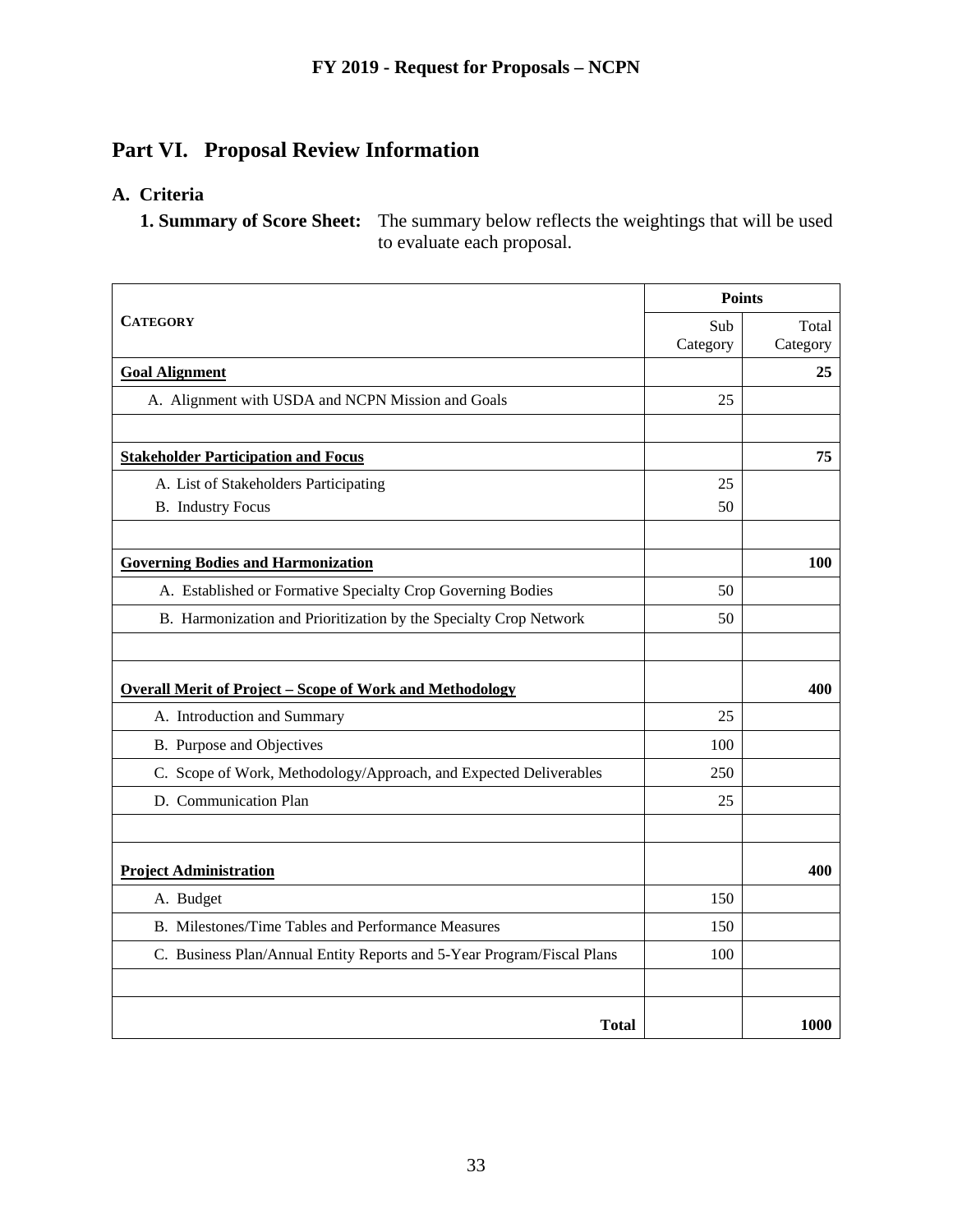#### **2. Explanation of Evaluation Relative to Information Requirements**

The following provides an explanation on how the proposals will be evaluated and clarification of information to be provided by the applicant in preparing the proposal. The explanations reflect what information is to be supplied to receive a higher portion of the points possible for the category and are in the same sequence as the proposal form for ease of reference.

## **Goal Alignment** (25)

#### A. Alignment with USDA and NCPN Mission and Goals (25)

Indicate which of the stated missions and goals are addressed by the project and provide a brief sentence or two indicating why. More inclusive, diverse projects will receive higher rating in this area.

## **Stakeholder Participation and Focus** (75)

## A. List of Stakeholders Participating (25)

Provide a summary of the stakeholders who will be involved; include only those who will have a significant role in the project. Broad participation of stakeholder groups will receive a higher rating in this area.

#### B. Industry Focus and Roles (50)

Realistically project the number of plant materials or other deliverables affecting nurseries and growers that will be included in the project. Also, indicate the number of non-industry participants who will have a role in the project. Broad industry participation is important. The applicant should explain the role of each industry affected by applicant activities. The majority of the scoring emphasis in this section pertains to the degree of involvement of various segments of the nurseries and growers and associated industry associations. Applicants should expand upon the roles of each participating industry segment.

#### **Governing Bodies and Harmonization** (100)

A. Established or Formative Specialty Crop Governing Bodies (50)

Indicate whether an NCPN-focused specialty crop governing body exists and its ability to coordinate proposals for Network consideration.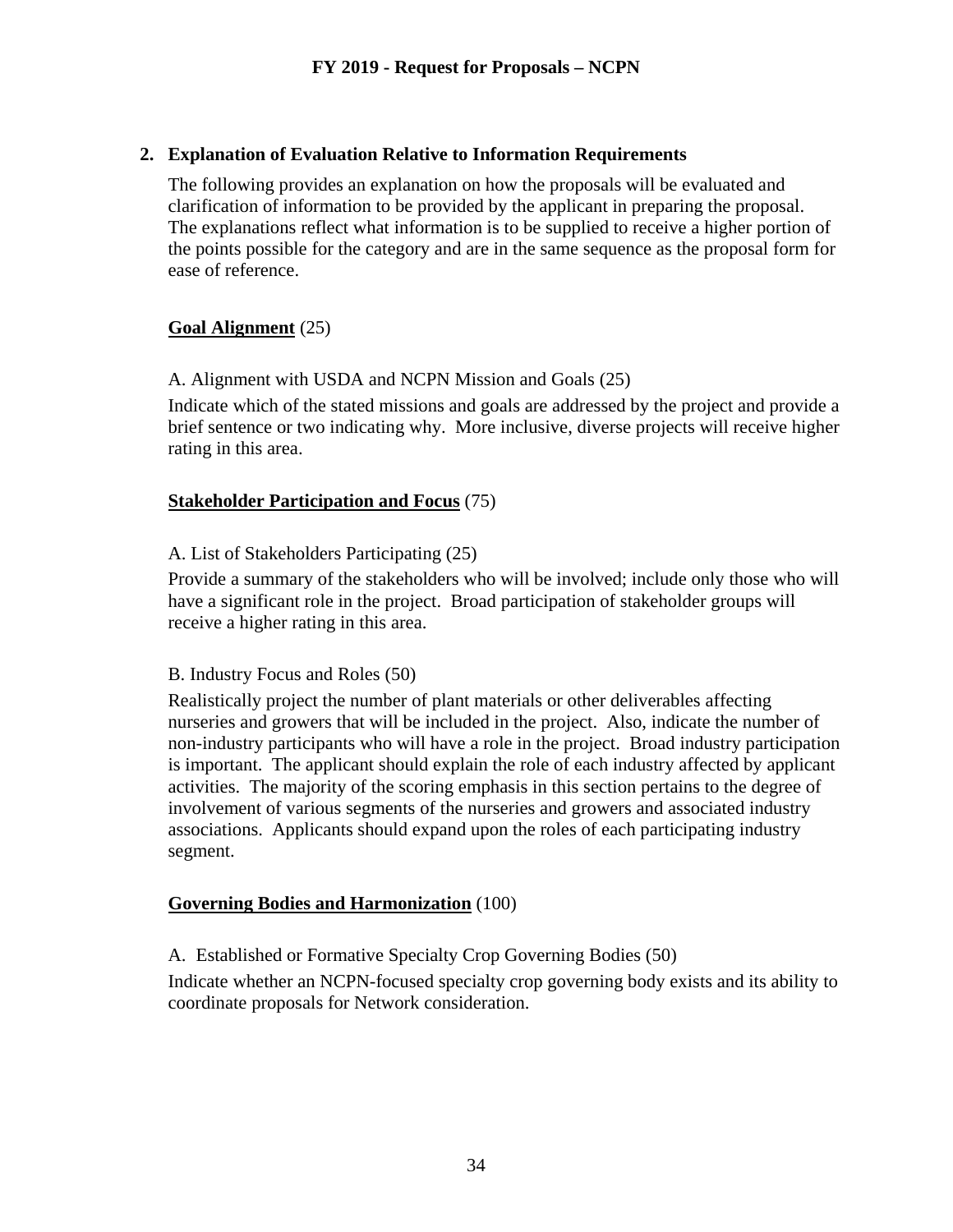B. Proposal Harmonization and Prioritization by the Specialty Crop Network (50) Indicate the degree to which the proposal has been coordinated within the applicable Network-focused specialty crop governing body and the extent to which it is harmonized within that network with any other clean plant initiatives.

#### **Overall Merit of Project – Scope of Work and Methodology** (500)

The merit and value of the project as it relates to the implementation of the Network is the most important section when evaluated for consideration. Thoroughly respond to each question/statement as listed in the Proposal, beginning on page 25 of this announcement.

A. Introduction and Summary (25)

Provide a brief overview of the project, highlighting its significance and how it will enhance the implementation of the Network.

B. Purpose and Objectives (100) Clearly explain the objectives of the project.

C. Scope of Work, Methodology/Approach, and Expected Deliverables (350) Clearly describe the scope of work of the project including a comprehensive description of the methodology/approach to be used and the products or services to be delivered, including amounts and times.

Note that the primary components of the Network include: 1) Network Governance, 2) Project Operations, 3) Methods Development, 4) Extension, Outreach, and Education, and 5) Quality Assurance and Quality Control.

Network Governance: Support shall be prioritized to those projects that seek to establish and administer (or otherwise operate under existing) specialty crop focused clean plant network governance bodies (including regional entities if appropriate). These bodies are stakeholder driven and must include clean plant centers to conduct diagnostics and therapeutics as well as industry stakeholders and other associated associations and governmental staff. One of the primary purposes of such specialty crop clean plant networks is to harmonize and coordinate individual project funding requests to ensure for maximum, complete coverage of national needs while reducing unnecessary overlap.

Project Operations: The primary goal of the Network is to support and enhance a network of facilities needed to test and provide therapy for high value specialty crop clones and to establish mother/foundation blocks. The highest priority in the NCPN is placed on the provision of such material in agreed to amounts and time, and to make the material available to nurseries for increase and ultimate provision to growers. *Note: This is the highest priority in the NCPN program.*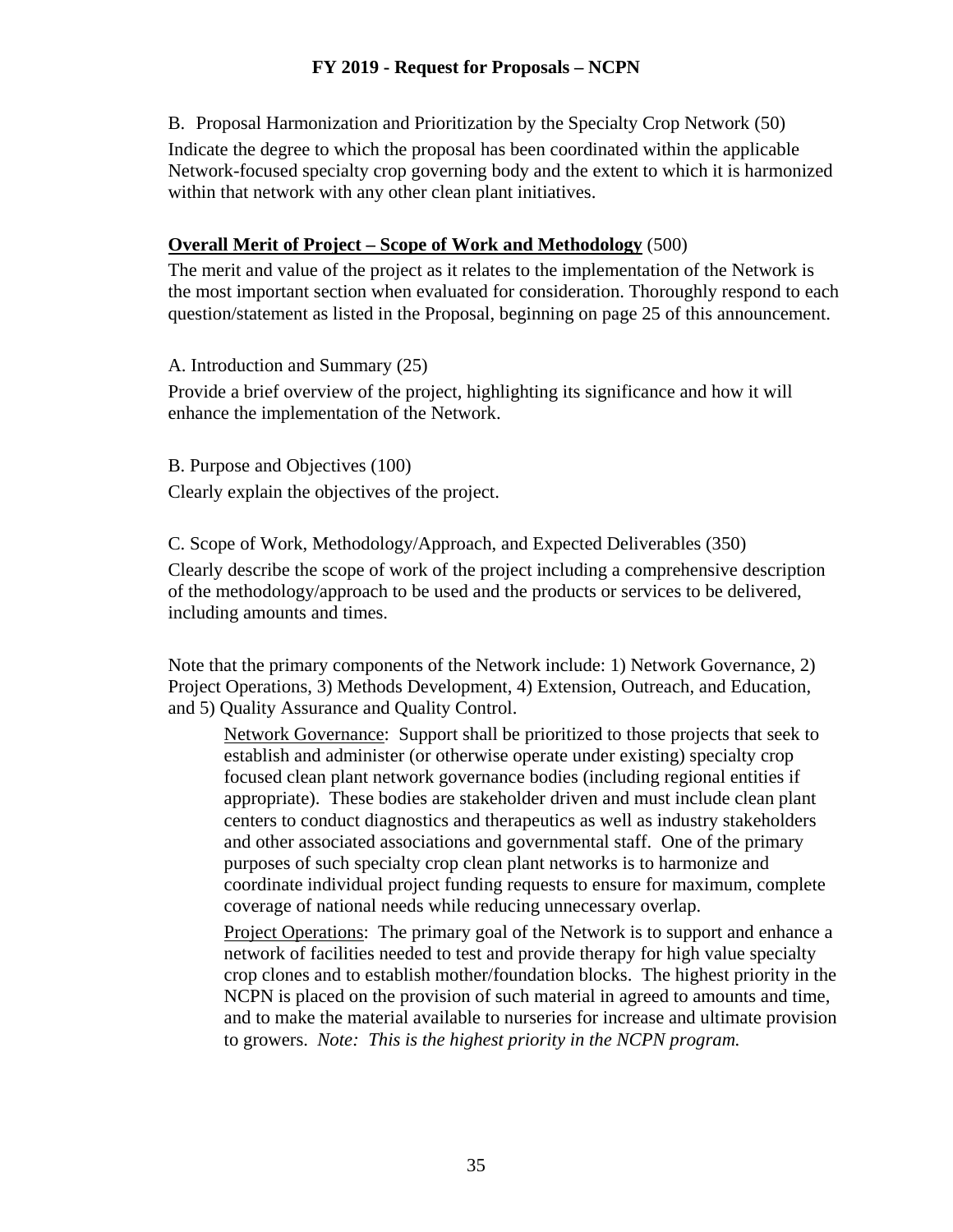Methods Development: Projects may be supported to develop or improve methods needed to test and provide therapy for infected plant material proposed for entry into the program. Support may also be considered for activities involving the development of standards and guidelines.

Extension, Outreach, and Education: Consideration is given to projects that, in working in collaboration with the Network's Education/Outreach Working Group, develop aspects of NCPN education, outreach, and education concepts and materials for nurseries and growers. This should include partnerships with and among land-grant and other university-based extension, outreach, and education services and should include interaction with commercial nurseries, industry associations, and growers. The focus should be on ensuring for the successful development of NCPN products and services.

Quality Assurance and Quality Control: Performance benchmarks and timelines are established for product deliverables and a plan is proposed for internal program reviews and quality controls.

## D. Communication Plan (25)

The project should include an outreach component that supports communication between the project and nurseries, growers, and other stakeholders. Explain the networking infrastructure (producer organizations, extension, etc.) that will be utilized to achieve the outreach program. The Applicant should identify and describe how they intend to "deliver" the message and materials. Explain how the industry will gain a better understanding of the NCPN as a result of the project and how the project will be harmonized, coordinated, and communicated among stakeholders. Also, explain what sort of feedback shall be solicited and how the feedback will be shared with the Network's Governing Body to improve future projects and communication efforts.

# **Project Administration** (300)

#### A. Budget (150)

This section is to more thoroughly explain the budget information presented on the Budget Information Standard Form 424A. Budgets must include only those costs that are allocable and allowable per relevant OMB guidance available at http://www.whitehouse.gov/omb/grants/grants\_circulars.html

#### B. Milestones/Time Tables and Performance Measures (150)

Establish and present milestones (key activities) with target dates for accomplishing each. The milestones must correlate to the project's objectives and desired results.

The proposal must provide specific measurable objectives in the proposal, including initial implementation goals. This information will be a priority in the evaluation of the proposal. The specific performance measures will be used to evaluate the success of the project. Include how each element will be measured. It is critical for the proposal to have well defined performance measures.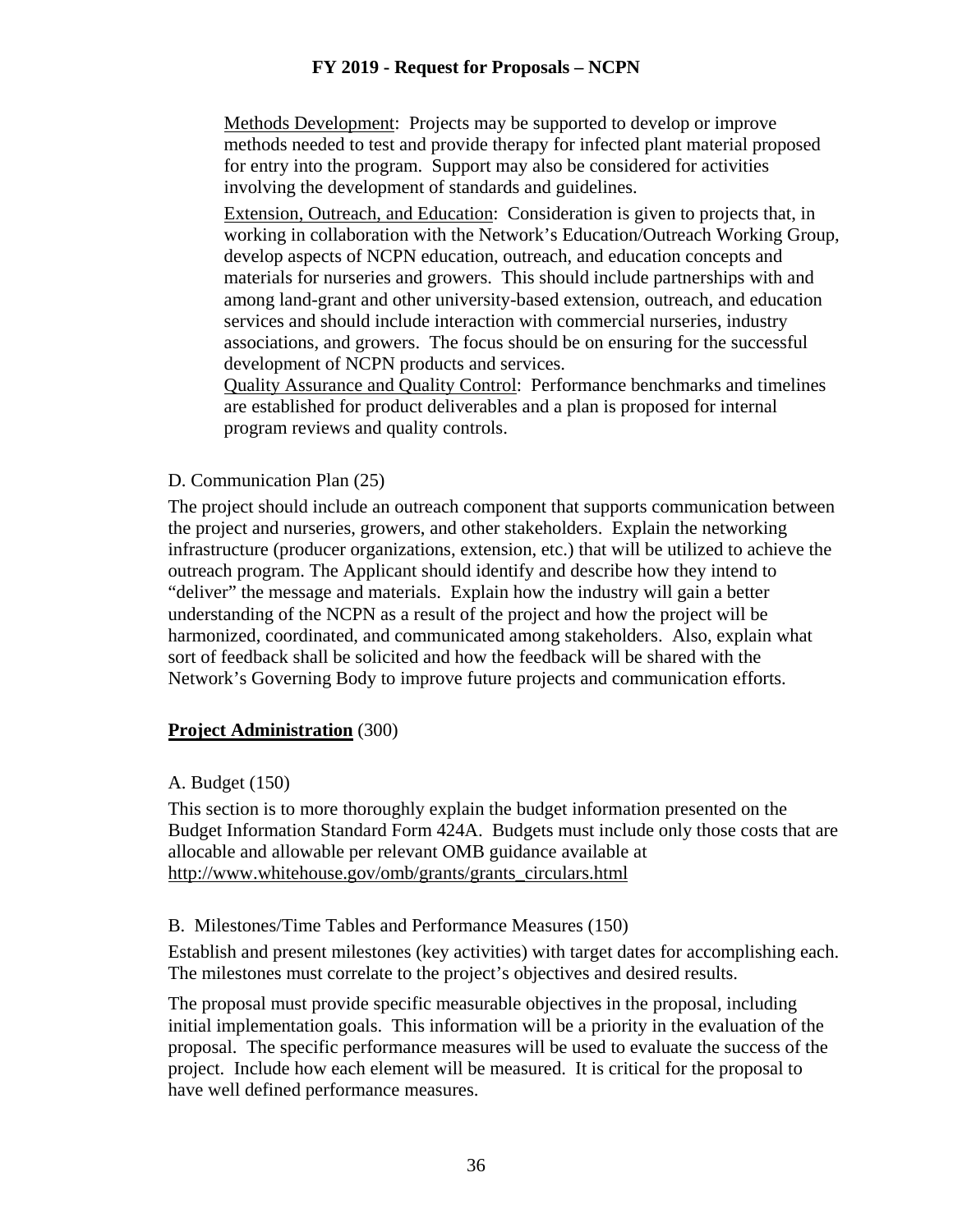C. Business Plans or Annual Entity Reports and 5-Year Program and Fiscal Plans: (100)

Applicants seeking Network support that also have established business plans or issue annual entity reports for their operating units are requested to attach such documentation to their proposals as an appendix. The Network hopes to use this information to better understand the operating environment of each entity seeking Network support. Additionally, applicants should prepare and provide 5-Year Program and Fiscal Plans that explains, in synopsis, programmatically and fiscally where their program is now, how they anticipate their programmatic and fiscal needs to change annually for the next 5 years, and how they anticipate that the Network might engage with them in this evolutionary process. High consideration is given to such attachments.

*Note: The duplication of projects with the same objectives should be prevented by the process in which program managers harmonize and coordinate their respective requests through the specialty crop clean plant network governing bodies.*

#### **B. Review and Selection Process**

USDA/APHIS/PPQ in collaboration with USDA/ARS and USDA/NIFA as represented by the members of the Network's Core Working Group is responsible for the ultimate approval of projects that will be recommended for funding through cooperative agreements. They shall be assisted in their task by the members of the Network's Governing Board that shall form as the selection panel to participate in the evaluation and recommendation process of Network funding proposals. The panel composed wholly of Federal and State employees shall make the primary recommendation of projects for funding and shall submit their decisions to USDA for final ratification. They may seek counsel from subject-matter experts as appropriate. The Network's Governing Board members are selected based on their knowledge of clean plant, germplasm, and plant health regulatory issues. Individuals on the panel will have no association with any proposal that is being reviewed. In the event of a real or perceived conflict of interest, a panel member shall recuse themselves as appropriate. USDA/APHIS/PPQ has final funding obligating authority in determining which projects are funding for this initiative.

సాంగ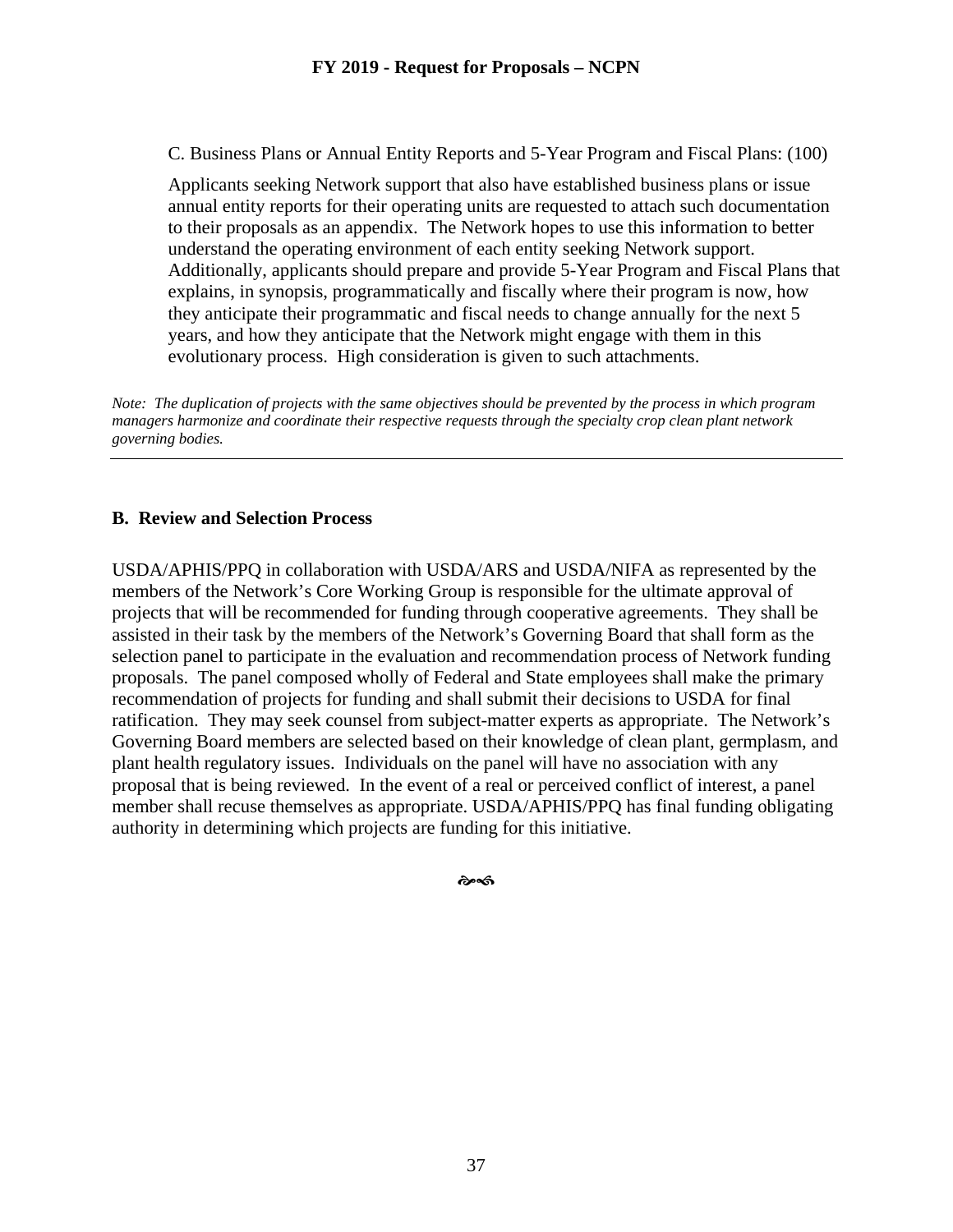# **Part VII. Award Administration Information**

# **A. Award Notice**

Proposals selected for funding will be notified by email, phone, or by mail after the selection and other USDA required processes are complete. Furtherance to finality of the application process in ezFedGrants will then be required. Subsequently, the signature of the authorized agent and APHIS' authorized official on all required paperwork will finalize the cooperative agreement.

E-Mail notification or a letter will be mailed to all other applicants not recommended for funding on approximately the same date the selected applicants are first notified.

#### **B. Administrative and National Policy Requirements**

Access privileges to national databases provided to cooperators by USDA APHIS will be given only to specific individuals specified in the agreements and must not be shared with any other individual, organization, company, or other entity. Animal health data specified under the agreement that are collected under the terms of the agreement are to be provided to APHIS in accordance with the data transfer protocols required by the national databases.

Successful applicants must comply with the requirements contained in the Uniform Administrative Requirements, Cost Principles, and Audit Requirements **for F**ederal Awards", 2 CFR Part 200; Nonprocurement Debarment and Suspension" 2 CFR 417; "Requirements for Drug-Free Workplace", 2 CFR Part 421; "New Restrictions on Lobbying", 2 CFR Part 418; and Office of Management and Budget regulations governing "Controlling Paperwork Burdens on the Public", 5 CFR 1320.

#### **C. Reporting**

The Project Administrator will provide to the APHIS authorized representative **quarterly** accomplishment reports on program activities outlined in this application. The reports will be used by APHIS to verify compliance with provisions of this **Agreement**. These reports are due **no later than 30 days** after the end of each Federal fiscal quarter except the final report which is due **no later than 90 days** after the **Agreement** expires or terminates. Extensions of time to submit accomplishment reports are subject to the discretion of APHIS' authorized representative and, if allowed, shall be provided by the authorized representative in writing.

*Accomplishment Report Template – A template of the aforementioned accomplishment report can be found at the NCPN Federal website mentioned here:*

<http://www.aphis.usda.gov/planthealth/section10007/ncpn>

The Project Administrator will provide to the APHIS authorized representative a properly certified **quarterly** Federal Financial Status Report, SF-425, **no later than 30 days** after the end of each Federal fiscal quarter and a final SF-425 **no later than 90 days** after the **Agreement**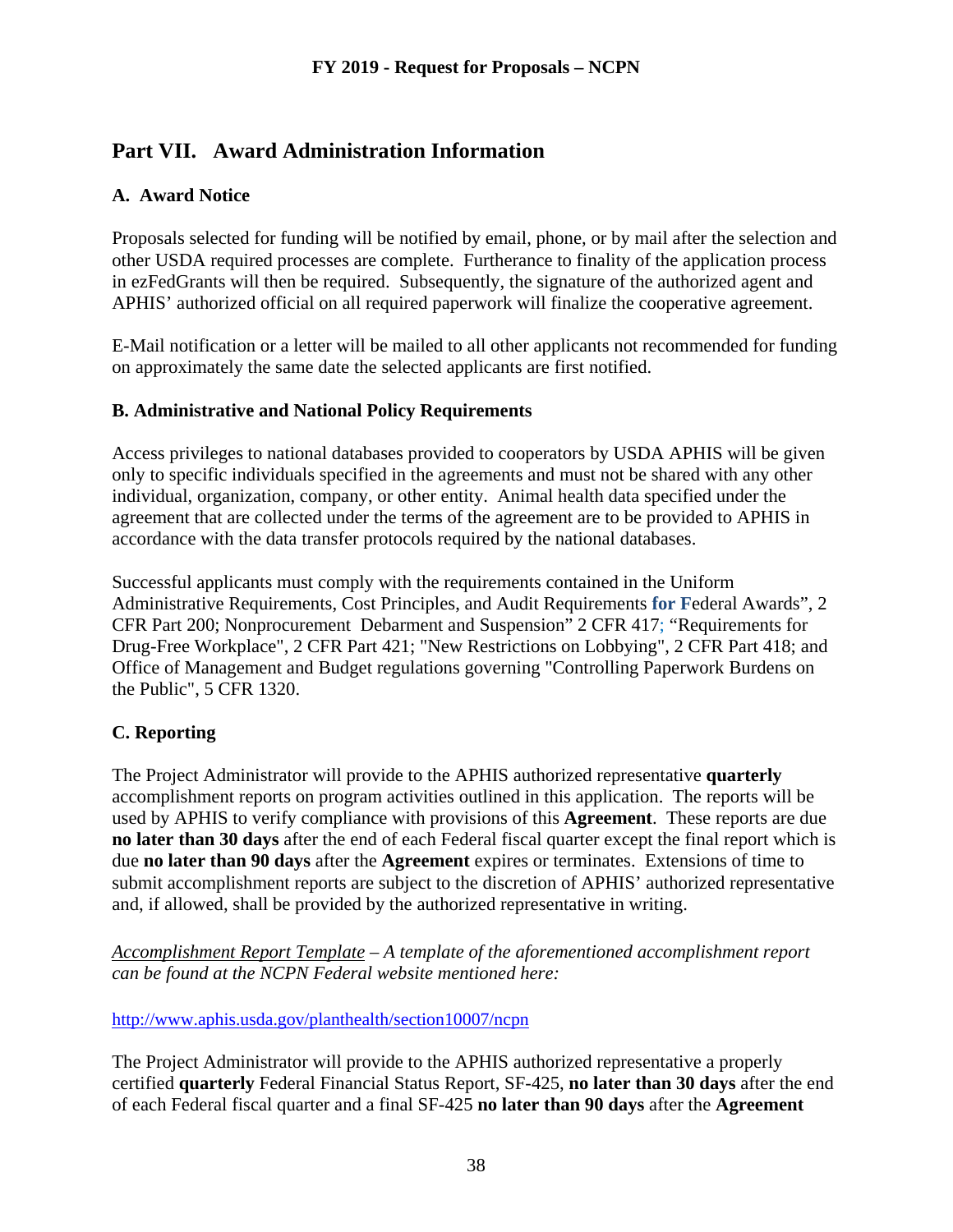expires or terminates. Any requests for an extension of time to submit the SF-425 must be made in writing to APHIS' authorized representative before expiration of the initial 30 or 90 day period allowed for submitting the report. Extensions of time to submit the SF-425 are subject to the discretion of APHIS' authorized representative and, if allowed, shall be provided by the authorized representative in writing.

๛๘

# **Part VIII. Agency Contacts**

*For questions of NCPN programmatic content, please contact: (To submit a proposal by mail, use this address.)*

Mr. Erich S. Rudyj, Coordinator – NCPN Management Team National Clean Plant Network (NCPN) USDA, APHIS, PPQ, Science and Technology (ST) National Clean Plant Network (NCPN) 1730 Varsity Drive, Suite 400, Room 435, Raleigh, NC 27606 Phone: (919) 855-7447 Fax: (919) 855-7480 E-Mail: [NCPN@aphis.usda.gov](mailto:NCPN@aphis.usda.gov)

#### *For NCPN administrative questions, please contact:*

Ms. Tammy Kolt, Administrative Support – NCPN Management Team National Clean Plant Network USDA, APHIS, PPQ, Plant Health Programs (PHP) Quarantine Policy, Analysis and Support Staff Accreditation, Certification, and Networking Services 4700 River Road, Room 5C.03.41, Riverdale, MD 20737 Phone: (301) 851-2160 Fax: (301) 734-5269 E-Mail: [NCPN@aphis.usda.gov](mailto:NCPN@aphis.usda.gov)

#### *For Cooperative Agreement proposal and administrative questions, please contact:*

Mr. Dean Denham USDA APHIS Plant Protection and Quarantine Science and Technology Center for Plant Health Science and Technology 1730 Varsity Drive, Suite 400, Raleigh, NC 27606-2949 Phone: 919-855-7404 Fax: 919-855-7480 E-Mail: [Dean.Denham@aphis.usda.gov](mailto:Dean.Denham@aphis.usda.gov)

��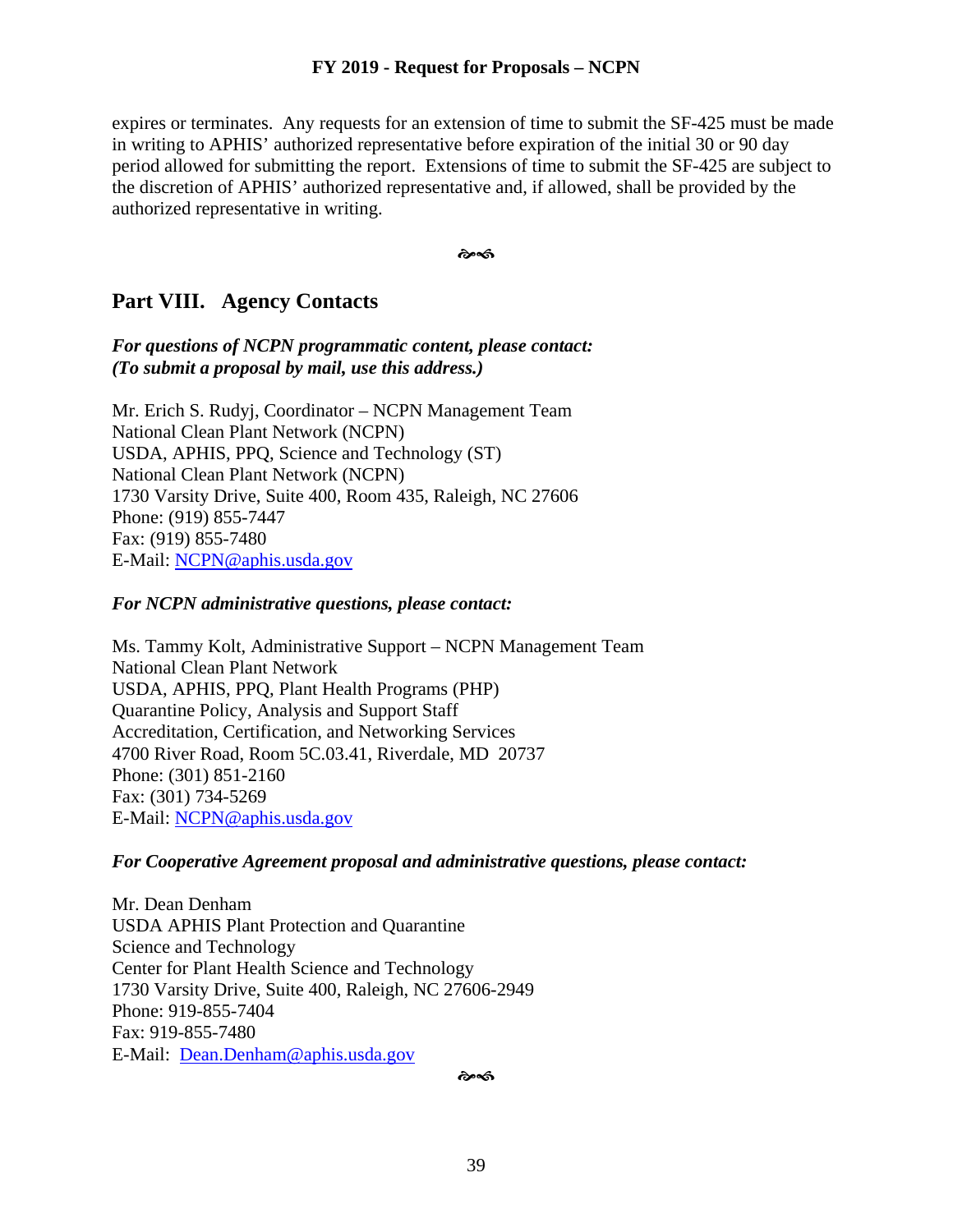# **Part IX. Other Information**

If in FY 2019 the Federal budget contains funds for additional support to NCPN for Cooperative Agreements, NCPN may at its discretion follow requirements similar to this Request for Proposals (RFP) as modified or otherwise adjusted in distributing such funds. The Network may request that stakeholders provide feedback regarding this RFA for use in improving any future announcements.

USDA is neither obligated to make any award as a result of this Request for Proposals nor to make any changes to future announcements. Only the USDA APHIS Authorized Departmental Officer (ADO) can bind the Government to expenditure of funds and this obligation of funds shall only occur in writing by authorized officials and under the approved USDA, APHIS Cooperative Agreement format.

��

*Appendix 1*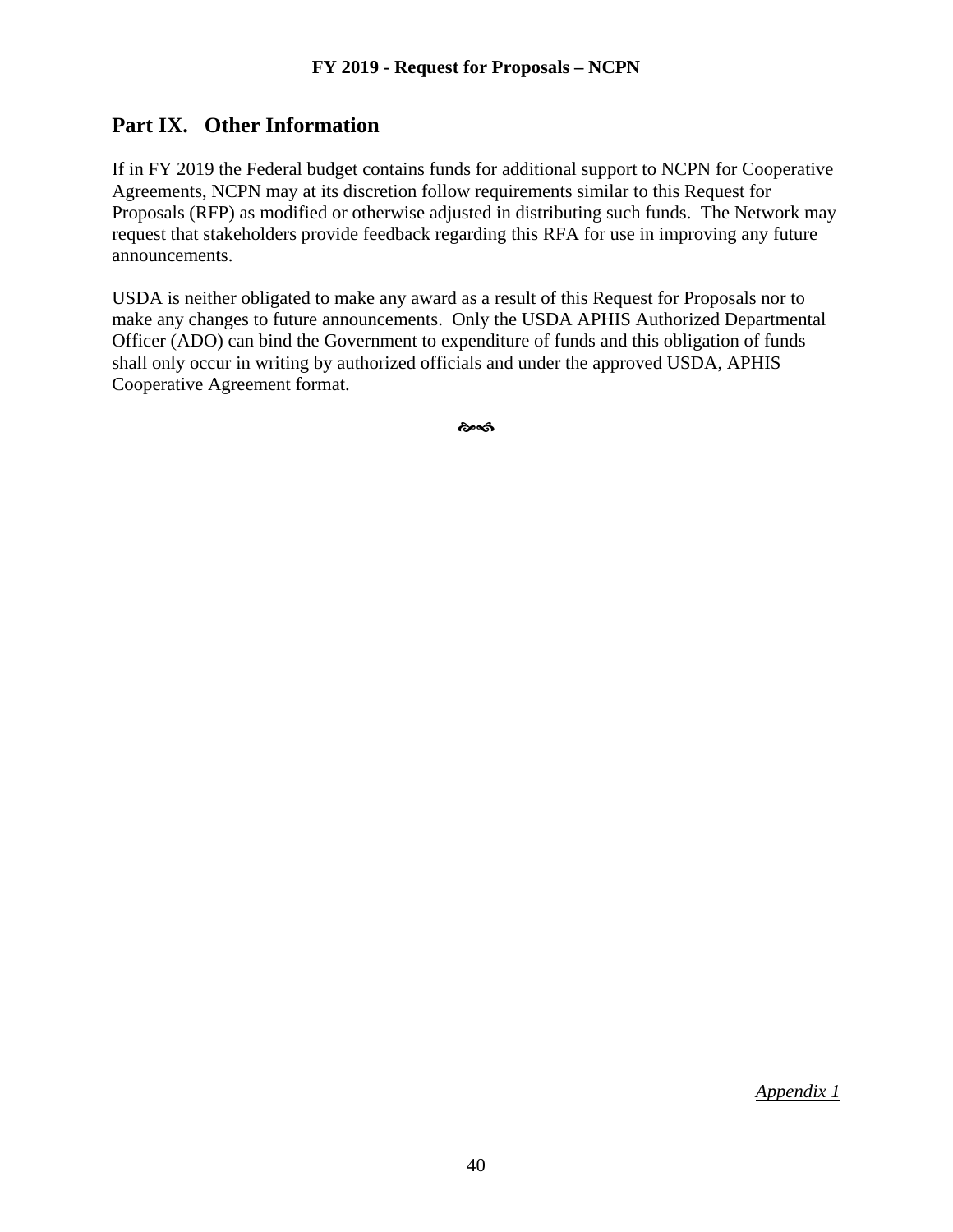## **Criteria for the addition of new crop groups into the USDA National Clean Plant Network (NCPN)**

# **Purpose:**

*With this Appendix, the National Clean Plant Network (NCPN) provides criteria for the entry of new crop groups into the Network. Individuals who would like to propose the entry an additional crop group should draft a crop entry recommendation, citing specific criteria below that apply, and then forward that proposal to NCPN Management Team at: [ncpn@aphis.usda.gov](mailto:ncpn@aphis.usda.gov) . Please note that you will also have to complete a full proposal with work plan and detailed budget during the Request for Proposals (RFP) period.*

## **Background:**

The Network is currently comprised of seven crop taxa organized as follows:

- 1. Fruit and Nut Trees --- stone and pome fruits in the genera *Malus, Prunus, and Pyrus*. This includes ornamentals as well as fruit bearing trees and nut trees in the genus *Prunus*.
- 2. Grapes --- all fruit and ornamentals in the genus *Vitis*, including the muscadine grapes.
- 3. Hops --- *Humulus lupulus* and its associated varieties.
- 4. Berries --- members in the genera *Fragaria* (Strawberry), *Rubus* (Raspberry, Blackberry, and other bramble/cane fruit), *Vaccinium* (Blueberry and Cranberry), *Ribes* (Currant and Gooseberry), *Sambucus* (Elderberry) and edible *Lonicera* (Honeysuckle).
- 5. Citrus --- including members of the genus *Citrus* and related genera in the Rutaceae as determined by the needs of industry.
- 6. Sweet Potato --- *Ipomoea batatas*, both edible and ornamental varieties.
- 7. Roses --- all members of the genus *Rosa* as requested by industry.

#### **New Crops:**

Individuals in the existing seven Network crop groups actively worked to form and launch the clean plant program during 2005-2008. From this perspective, these crops were selected based on the input from their respective industry, university and state cooperators. These taxa are economically important and are known to have high-consequence, propagation-transmissible pathogen threats. Since the Network's inception a decade ago, Network managers have occasionally received inquiries from individuals seeking information about the criteria under which other crops may seek entry into the Network.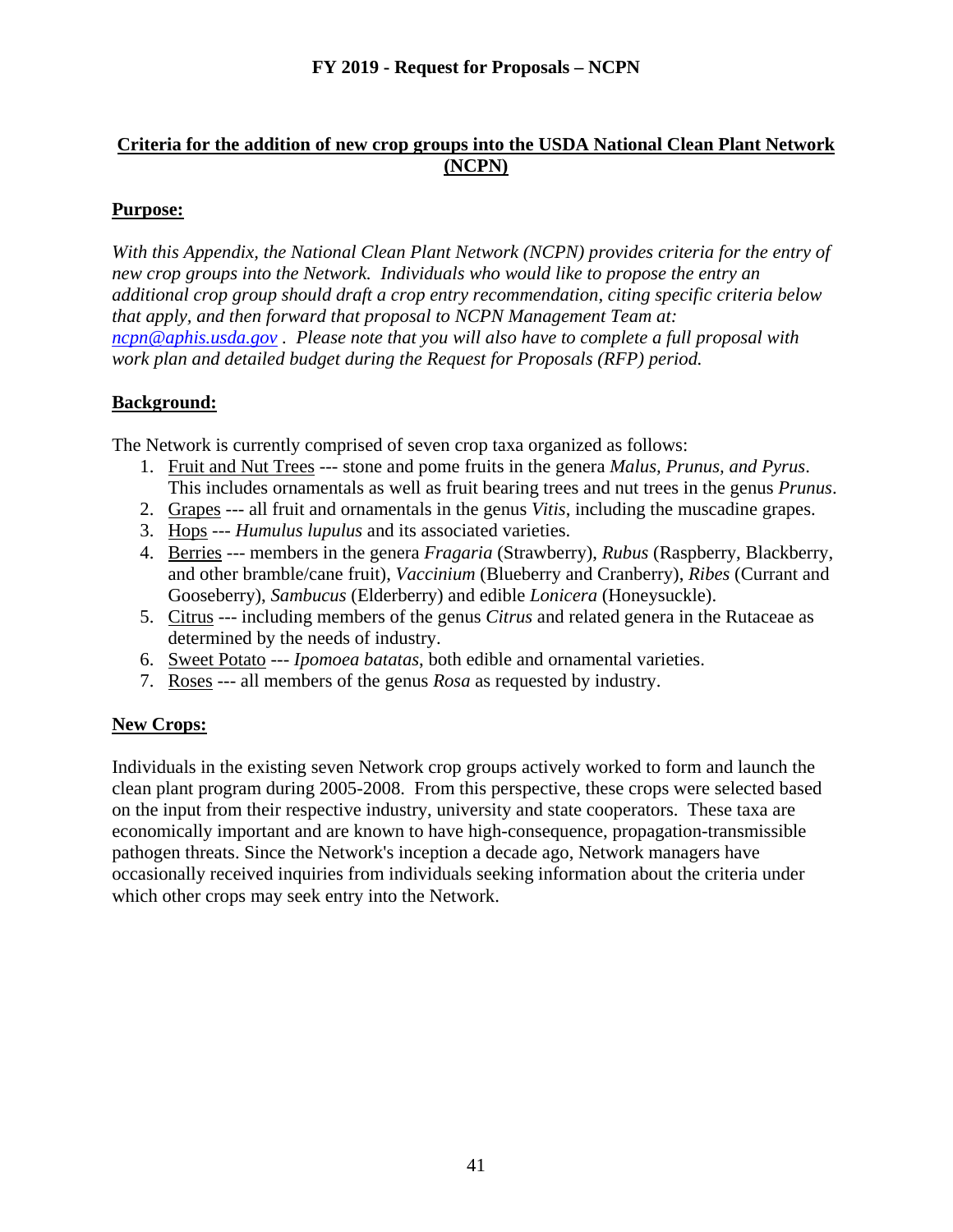# **Criteria for New Crop Entry into the Network:**

Network participants and managers have operated under stated or assumed criteria under which crops and associated clean plant facilities can seek entry and support. When drafting a recommendation for new crop entry into the Network, individuals should confirm and explain how the target crop meets the following entry criteria:

- *Specialty Crop Requirement:*
	- o Supported crops must be defined as a specialty crop under the Specialty Crops Competitiveness Act of 2004; 7 U.S.C. 1621 note; Public Law 108-465).
	- o Please see<https://www.ams.usda.gov/services/grants/scbgp/specialty-crop> for more information.
- *Prohibited Crops*:
	- o Priority for NCPN entry and support is given to specialty crops that would be restricted in importation unless initially processed through a clean plant center capable of handling potentially infected plant materials. This priority focus does not preclude similar plant varieties from being submitted from domestic sources such as germplasm or other collections.
- *Applicant Entity Eligibility:*
	- o Financial support from the Network is limited to the following entities that serve as clean plant centers or program cooperators:
		- **Land-Grant Universities**
		- Non Land-Grant Colleges of Agriculture
		- State Agricultural Experiment Stations
		- State or Local Governments
		- Federal Agencies
- *Industry Focus:*
	- o Priority is given to specialty crops and associated clean plant centers that become part of the Network and conduct diagnostics and therapy on select specialty crops plant material requested by industry. Additionally, support is provided for the establishment and maintenance of this material in G-1 foundation/nuclear/mother blocks.
- *Existing Facilities:*
	- o Preference is given to institutions or agencies with existing and established facilities associated with clean plant programs and the capability to conduct plant pathogen molecular and biological diagnostics, apply therapies, and to establish and maintain foundation/nuclear blocks of clean plant material.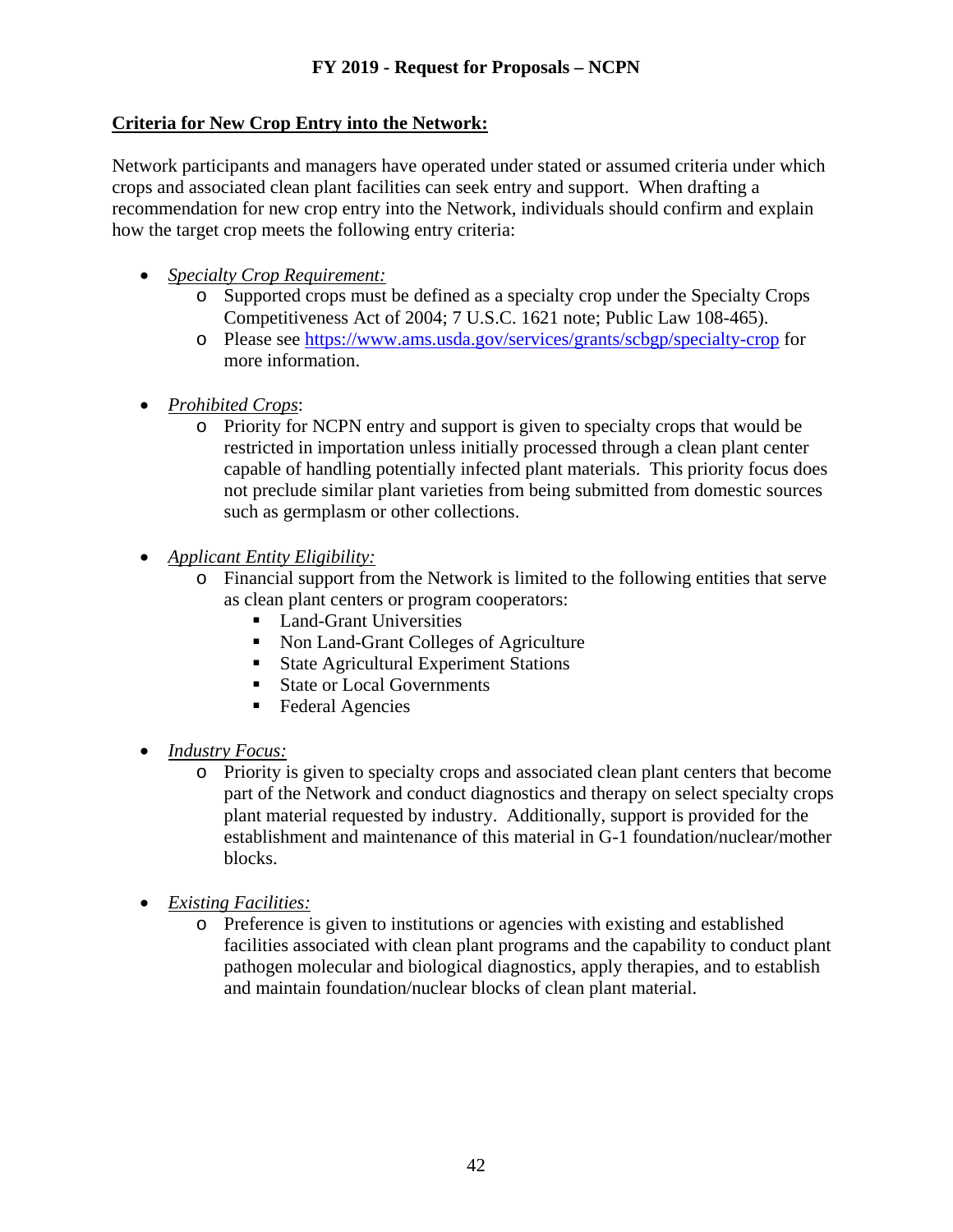- *Program Circumscription and Operations:*
	- o The purpose of NCPN is to support clean plant centers engaged in diagnostics with the intent of conducting therapeutics as necessary followed by the establishment of clean plant material in foundations for recurring distribution to the public or owners.
	- o Network funding is targeted to programs that diagnose and treat against vegetatively-propagated, graft-transmissible plant pathogens, and establish 'clean plant' foundation/nuclear plantings, including those maintained by governments, land grant universities, or non-land-grant colleges of agriculture.
- *New Crop Self-Advancement and Readiness:*
	- o New crops seeking NCPN support should have advanced sufficiently with basic research needed to develop diagnostic tools, therapeutic capabilities, and foundation concepts to readily capitalize on inclusion in NCPN and associated NCPN support to 'operationalize' research already conducted. This would include at least a basic understanding of pathogen pressures on that crop and associated impacts, an understanding of needs, and a prioritization on how NCPN support might best be used in addition to other sources of funding already available for the clean plant support of the specialty crop.
- *Program Governance and Administration:*
	- o Since the purpose of the program is to establish a 'network', representatives of all specialty crop groups seeking NCPN entry support must form, or be in the process of forming, an inclusive 'Governing Body' to administer activities covering clean plant needs for that crop.
	- o The forming Governing Body must have a Chair, Vice-Chair, and an Administrative Coordinator.
	- o Members of the Governing Body must operate under a self-administered Charter, and be composed of voting members representing science, education/extension, the regulatory community, and relevant industry. Such members must include, or at least reach out, to all known facilities engaged in the 'clean-up' of the crop in question with the intent of ascertaining the full scope of a network in support of clean plant activities associated with the specialty crop.
	- o These Governing Bodies meet regularly and help the Network establish priorities and harmonize proposals. These Governing Bodies also work with each other to understand and harmonize needs across the entire Network.
	- o As appropriate, the representatives of a new crop seeking NCPN entry and support can petition an existing Governing Body to expand its Charter to include the new entrant as appropriate.
- *Program Clean Plant Center Inclusiveness:*
	- o The representatives of all crop groups seeking NCPN inclusion and support must include, or at least reach out, to all known domestic facilities engaged in the 'clean-up' of the crop in question.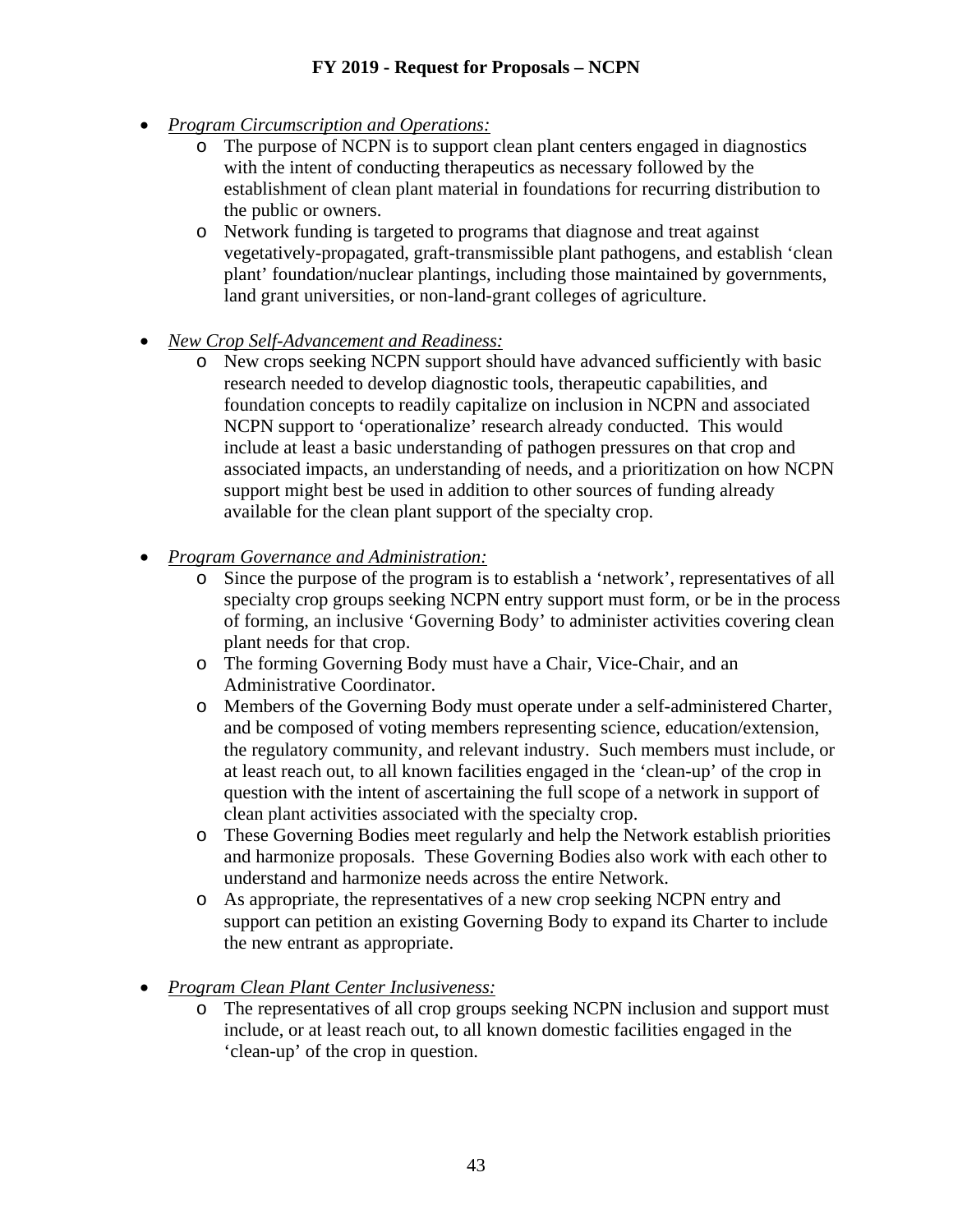- *Propagatively Borne Pathogens:*
	- o Network program funding primarily targets propagatively-transmitted plant pathogens (graft-transmissible plant pathogens) found in specialty crops that are vegetatively propagated.
	- o Network support is largely focused on mitigation of plant disease caused by viruses and related organisms; however, clean plant facilities in the Network are also authorized to work on other pathogens as necessary to ensure for the health of their foundation stocks.
- *Characterization of Pathogen Threat:*
	- o When proposing a new crop group, representatives should be able to characterize pest threats to existing plantings (within the same specialty crop, or across specialty crops for certain pests) from especially injurious or fast-moving pathogens that may be targeted by a clean plant program; as well as demonstrate that the pest threats are of a nature that exclusion/prevention/control through individual grower initiatives are not practical or possible.
- *Phytosanitary Trade Implications:*
	- o Network support is directed to specialty crops with significant phytosanitary trade implications (risks or benefits, import or export) that may be created or resolved through a coordinated clean plant network approach.
- *Characterization of Farm-Gate Value:*
	- o Individuals recommending a new specialty crop seeking NCPN entry and support should characterize the farm gate value of nursery stock produced annually for the specialty crop and whenever possible, the farm gate value of commodity itself (e.g., fruit) produced by the industry or its associated products.
- *National Clonal Germplasm Repositories:*
	- o Priority is given for those specialty crops that are or could be associated with an existing USDA supported national Clonal Germplasm Repository which could serve to house such plants in the event that clean stock is no longer requested regularly from an NCPN supported foundation yet it is advisable to retain the germplasm.
- *Nursery Certification Programs:*
	- o Priority is given to the diagnostics and therapy for specialty crops where there is expressed interest from state governments to support state certification or related programs for nurseries and growers.